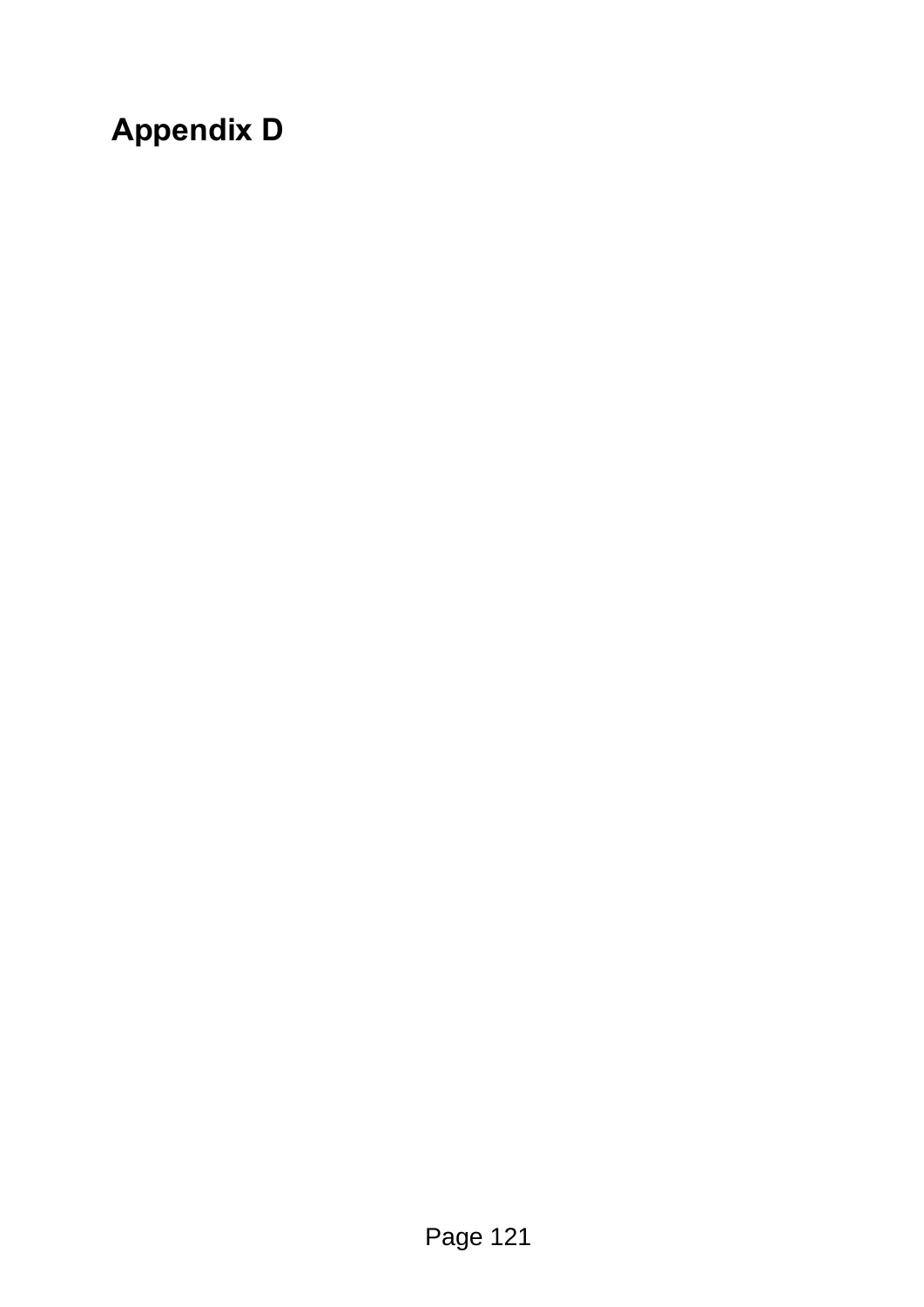## **HC & PH Driver's Policy Consultation Comments Received February 2022**

| No.            | <b>Name</b>           | <b>SCC</b><br><b>Licensed</b><br>Driver?<br>Y/N | Organisation                                                         | <b>Overview of comments</b>                                                                                                                                                                                                                                                                                                                                                                                                                                                                                                                                                                                                                                                                                                                                                                                                                                                                                                                                                                        | Policy updated                                                                                                                                                                                                                       |
|----------------|-----------------------|-------------------------------------------------|----------------------------------------------------------------------|----------------------------------------------------------------------------------------------------------------------------------------------------------------------------------------------------------------------------------------------------------------------------------------------------------------------------------------------------------------------------------------------------------------------------------------------------------------------------------------------------------------------------------------------------------------------------------------------------------------------------------------------------------------------------------------------------------------------------------------------------------------------------------------------------------------------------------------------------------------------------------------------------------------------------------------------------------------------------------------------------|--------------------------------------------------------------------------------------------------------------------------------------------------------------------------------------------------------------------------------------|
|                | <b>Email Comments</b> |                                                 |                                                                      |                                                                                                                                                                                                                                                                                                                                                                                                                                                                                                                                                                                                                                                                                                                                                                                                                                                                                                                                                                                                    |                                                                                                                                                                                                                                      |
| Page 122       |                       | N                                               | <b>Adult Safeguarding</b><br>Partnership and Practice<br>Development | There are issues around respectful language, drivers having music on too loud and<br>lack of training regarding assisting wheelchair users. However, it was also stated that<br>some drivers do go over and above their role as a taxi driver.<br>One member of the Forum had waited outside their house over an hour for a taxi to<br>arrive, when they enquired how long the taxi would be, they were informed that the<br>taxi company were unsure of the expected time they would arrive.<br>It was suggested that as taxi drivers can also use other platforms like Uber etc, so<br>they may be getting called away to other jobs instead.<br>Some disabled car parking and taxi disabled parking spaces have been lost in the city<br>centre to non-disabled parking spaces.<br>It was felt that Disabled Parking in general in Sheffield, had been greatly ignored                                                                                                                          | Not policy specific                                                                                                                                                                                                                  |
| $\overline{2}$ | Ibrar Hussain         | Y                                               |                                                                      | Part 8.1 certificate in introduction to the role of the professional taxi and private<br>hire driver:<br>More clarity and explanation as to how this policy will be implemented as it states<br>within 3years the certificate must have been awarded and if not then an individual<br>must be able to demonstrate that they have undertaken suitable refresher training,<br>concern here is why 3years its very short period and existing driver's need only a<br>refresher course no pass or fail, this section needs a proper and thorough explanation<br>in detail and discussion. And why no further refresher course's except material<br>changes apply.<br>This course must not be for the sake of having couses, its very important to note this<br>point except where we have a material change not otherwise.<br><b>Safeguarding Awareness:</b><br>are you stating on page 12, why 12mths for existing driver's this needs a greater<br>indepth discuss 12months is too shorter a period. | <b>Policy Updated</b><br>Only new applicants and<br>those who have not held a<br>licence for a 12-month<br>period required to<br>undertake.<br>No update<br>Those individuals who<br>have undertaken above<br>course will be exempt. |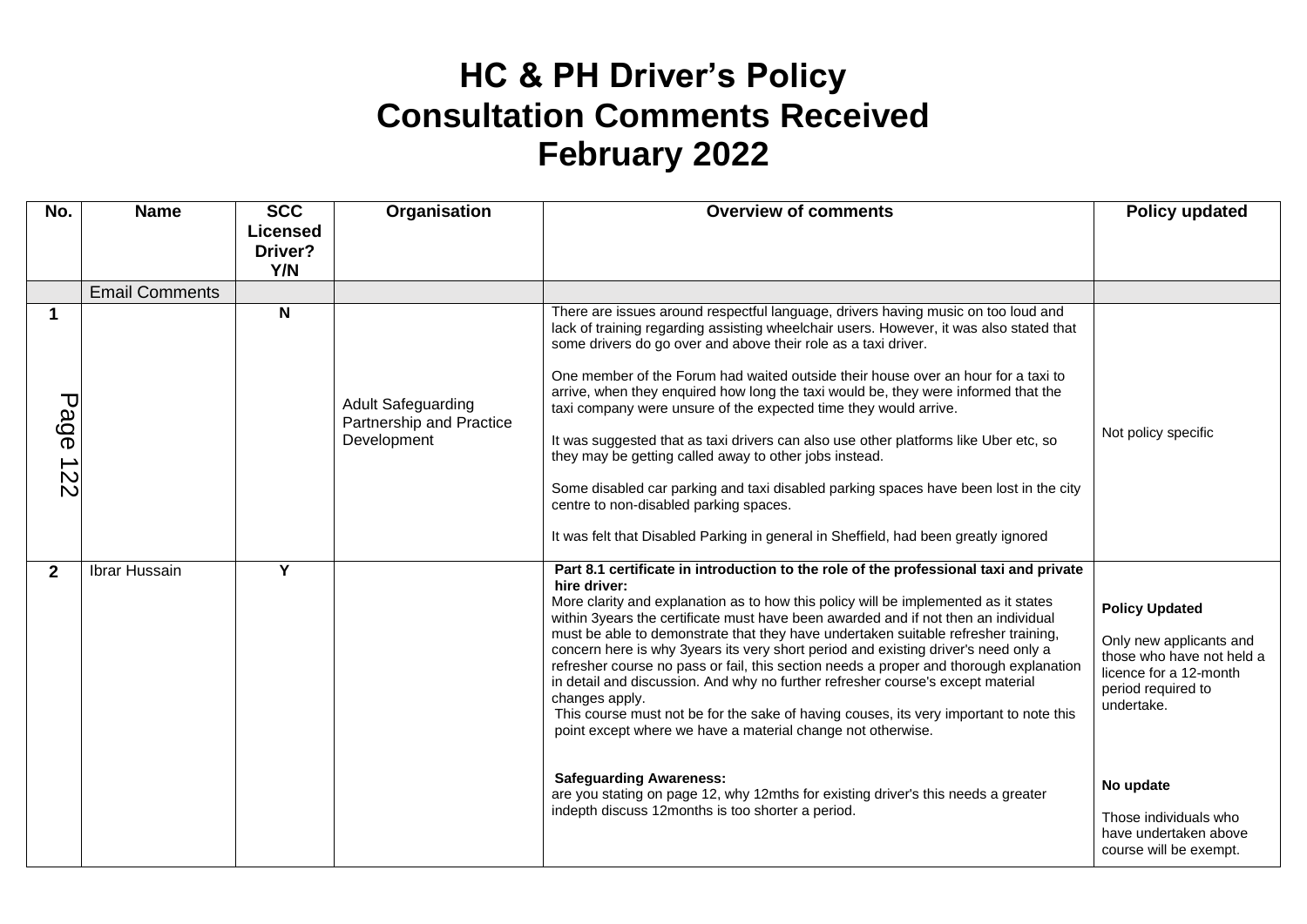|          |  | Disability awareness training page 13:<br>Once again you mention 3yrs, i suggest it must be within 6years from the<br>implimentation of this policy change. And refresher course only no pas or fail.                                                                                                                                                                                                                                                                                                                                                                                                             | <b>Updated</b><br>Changed from 12 months<br>to 3-years.                                                                                                                                                                                                                                                                                     |
|----------|--|-------------------------------------------------------------------------------------------------------------------------------------------------------------------------------------------------------------------------------------------------------------------------------------------------------------------------------------------------------------------------------------------------------------------------------------------------------------------------------------------------------------------------------------------------------------------------------------------------------------------|---------------------------------------------------------------------------------------------------------------------------------------------------------------------------------------------------------------------------------------------------------------------------------------------------------------------------------------------|
|          |  | Language Proficiency: page 15<br>I totally object to this policy, for existing driver's for manys reasons the main objection<br>is why should existing driver that has been continously driving for considerable time<br>has to proof his Language Proficiency and commitments undertaken already will be<br>affected as you have stated within 12months timeline.<br>This policy is not acceptable for existing driver's at all, I strongly object to this<br>policy.                                                                                                                                            | <b>Updated</b><br>Requirement for new<br>applicants only -<br>evidenced by undertaking<br>Certificate in the<br>Introduction to the Role of<br>the Professional Taxi and<br>Private Hire Driver.                                                                                                                                            |
| Page 123 |  | Knowledge Test: page 17<br>Knowledge test needs further improvement, must add further customer care and<br>customer service, and routes section needs to be improved,                                                                                                                                                                                                                                                                                                                                                                                                                                             | Updated<br><b>Customer Care/Service</b><br>included in Certificate in<br>Introduction to the Role of<br>the Professional Taxi and<br>Private Hire Driver.<br>New apps, and those who<br>have not held a licence for<br>more than 12-months<br>required to undertake.<br>Pass mark reduced to<br>80%.<br>Number of test failures<br>removed. |
|          |  | <b>Dbs checks:</b><br>As you are aware dbs system is very poor and needs further improvement to direct<br>debit not card linked, and not paper but online service, inlight of the difficulties the<br>council needs to bare in mind drivers difficulties and therefore instead of suspending<br>the licence why not give driver an opportunity to resolve dbs application process, and<br>the driver must get a grace period of 3months as the dbs is a very poor service and<br>therefore create a declaration form for the driver to undertake the commitment to<br>reapply and submit further information etc. | <b>No Update</b><br>Licensees required to sign<br>up to online update service<br>- automated service.                                                                                                                                                                                                                                       |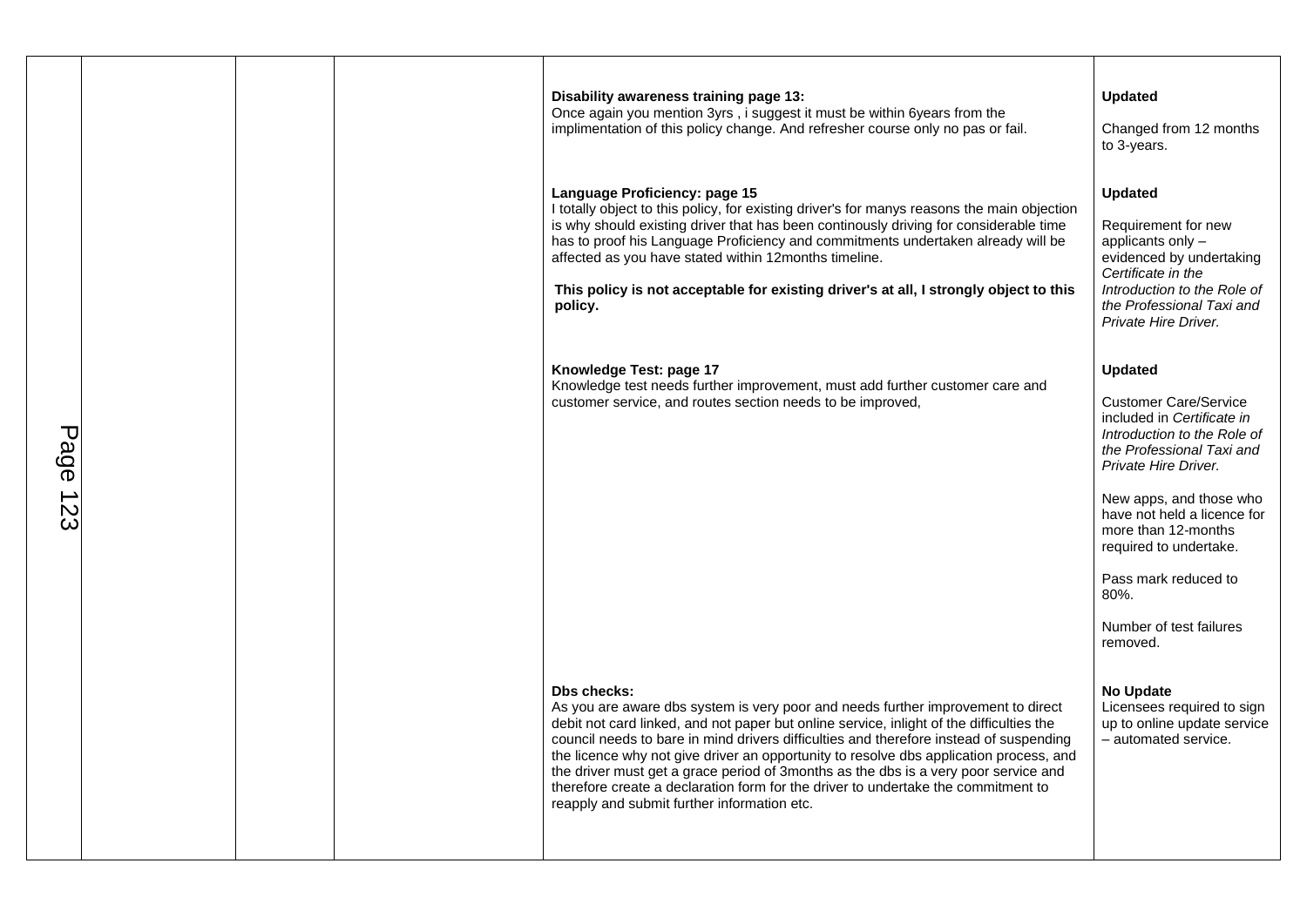|             |  | Overseas conviction part 8.9 page 21:<br>This policy is very difficult to impliment from outside UK or 3rd world countries as they<br>have no infrastructure and legal system that holds any value or credibility, Therefore it<br>is very difficult to validate.                                                                                                                                                | <b>No Update</b><br><b>Requirement of Statutory</b><br>Standards.                                             |
|-------------|--|------------------------------------------------------------------------------------------------------------------------------------------------------------------------------------------------------------------------------------------------------------------------------------------------------------------------------------------------------------------------------------------------------------------|---------------------------------------------------------------------------------------------------------------|
|             |  | We need further discussion on this policy section, to develop local policy and<br>understanding.                                                                                                                                                                                                                                                                                                                 |                                                                                                               |
|             |  | Licensee self reporting page 21:<br>This section needs amending from within 48hrs to 72hrs not including weekends and<br>bank holiday's.                                                                                                                                                                                                                                                                         | <b>No Update</b><br><b>Requirement of Statutory</b><br>Standards                                              |
|             |  | Fit and proper threshold:<br>Dishonesty: needs further clarity and explanation because dishonesty is open to a<br>very wide interpretation and we need more in depth discussion to defined to more<br>specific examples. Tyrs very high period                                                                                                                                                                   | <b>No Update</b><br>Dishonesty is included in<br>legislation. Criminal<br>standard will be applied.           |
|             |  | <b>Motoring convictions:</b>                                                                                                                                                                                                                                                                                                                                                                                     | <b>Updated</b>                                                                                                |
| Page<br>124 |  | I strongly object and further raise my very serious concerns on 5yrs ban for hand held<br>device/ mobile phone, it totally unacceptable and heavy handed approach and<br>punishment of 5yrs, when we have a very good policy in place under current national<br>legislation for hand held devices/ mobile phone where you get a fine and penalty<br>points impossed on your driving licence, that is sufficient. | Removed rehabilitation<br>periods for motoring<br>convictions and replaced<br>with Sub-Committee<br>referral. |
|             |  | Minor motoring offences: page 26<br>Its totally unacceptable for banning a driver for a 5yr period for 9points or more, this<br>policy is completely unacceptable and not thought through we need in depth policy<br>discussion on this and 5year ban not acceptable at all. Complete objection.                                                                                                                 | As above                                                                                                      |
|             |  | Major traffic or vehicle related offences: page 26 /27:<br>This once again is unacceptable especially for especially cd10, cd20, cd30, dd40,<br>whilst understanding the importance of such an offence its only right and proper that<br>licence committee hears the licencee and 7yrs ban is totally unacceptable and wrong<br>approach.                                                                        | As above                                                                                                      |
|             |  | I strongly object to this policy and more in depth policy discussion is needed.                                                                                                                                                                                                                                                                                                                                  |                                                                                                               |
|             |  | Hackney Carriage and Private Hire offences: and vehicle use offences page 27:<br>This policy is very confusing and not clear exactly what you are trying to say here, i<br>need more explanation in depth for me to give my feedback, i feel must give my input<br>properly.                                                                                                                                     | Removed                                                                                                       |
|             |  |                                                                                                                                                                                                                                                                                                                                                                                                                  |                                                                                                               |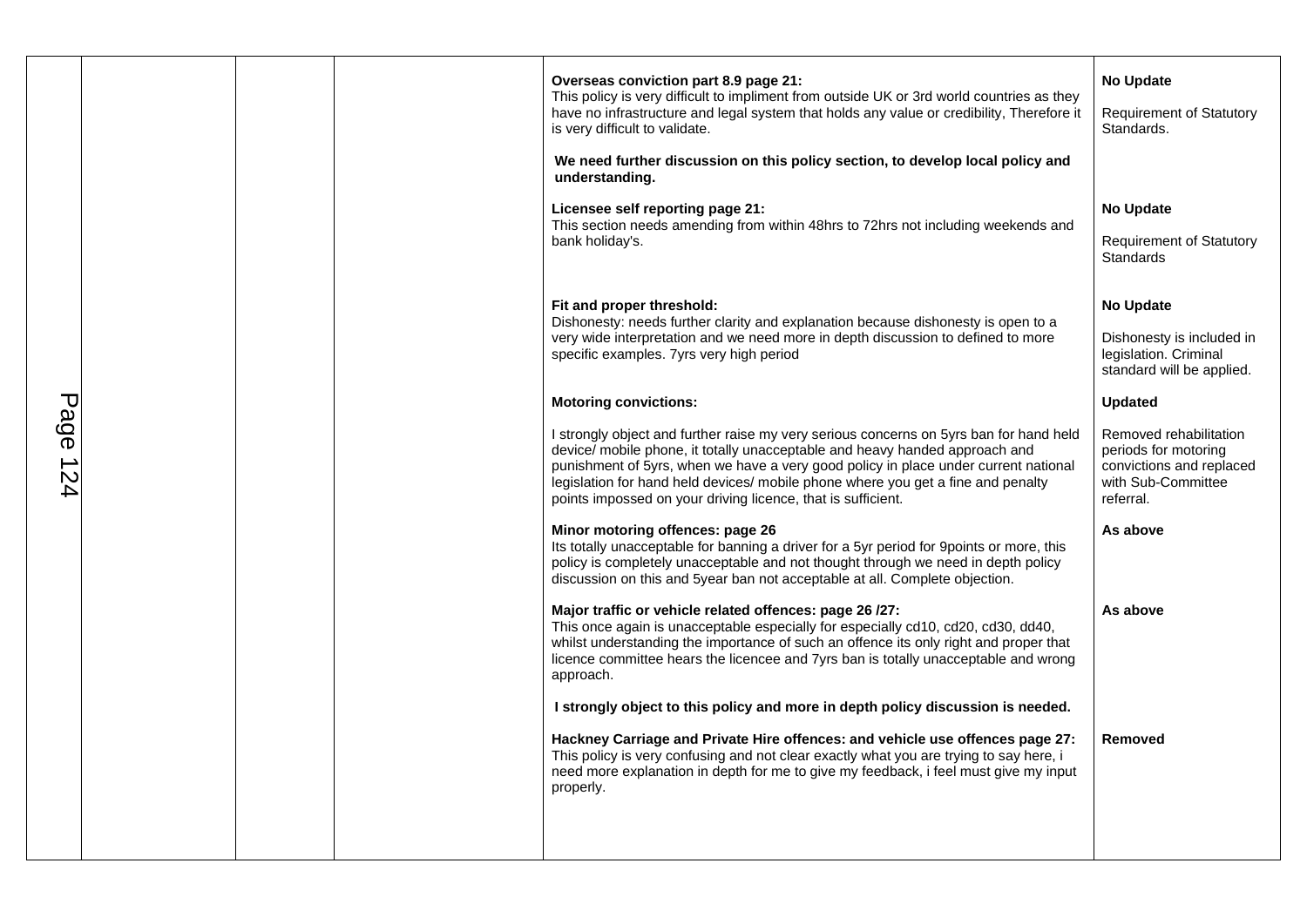|      |  |                                                                                                             | <b>Medical Assessment: page 28:</b><br>Current system is very good we have gp list with a greater choice and current system<br>should continue and agree with own gp to provide medical assessment to assist<br>application.<br>Plying for Hire: page 34:<br>Whilst i agree with tougher period of ban, i do not agree with a blanket ban approach<br>of 7years, we need to have a proper local authority plan which is sustainable and<br>acceptable by all local authority can enforce. Need proper in depth discussion on this<br>policy. | <b>Policy Updated</b><br>Use of own GP or one<br>registered with Authority<br>accepted.<br><b>Updated</b><br>Rehabilitation period<br>reduced from 7-years to 12<br>months. Repeat offence<br>info removed. |
|------|--|-------------------------------------------------------------------------------------------------------------|----------------------------------------------------------------------------------------------------------------------------------------------------------------------------------------------------------------------------------------------------------------------------------------------------------------------------------------------------------------------------------------------------------------------------------------------------------------------------------------------------------------------------------------------|-------------------------------------------------------------------------------------------------------------------------------------------------------------------------------------------------------------|
|      |  |                                                                                                             | <b>Mandatory conditions: page 38</b>                                                                                                                                                                                                                                                                                                                                                                                                                                                                                                         | <b>No Update</b>                                                                                                                                                                                            |
|      |  |                                                                                                             | 2 Driver conduct:                                                                                                                                                                                                                                                                                                                                                                                                                                                                                                                            | A licensed vehicle is<br>always a licensed vehicle                                                                                                                                                          |
|      |  |                                                                                                             | G: add wording whilst working for clarity,                                                                                                                                                                                                                                                                                                                                                                                                                                                                                                   |                                                                                                                                                                                                             |
| Page |  |                                                                                                             | H: cannot play any radio or sound this section of policy is stupid and needs deleting<br>completely                                                                                                                                                                                                                                                                                                                                                                                                                                          | <b>Policy Updated</b><br>Removed wording                                                                                                                                                                    |
| 425  |  |                                                                                                             | 3 Driver badge:<br>3a: please add armsband to this section                                                                                                                                                                                                                                                                                                                                                                                                                                                                                   | <b>No Update</b>                                                                                                                                                                                            |
|      |  |                                                                                                             | 3d: amend from 1 working day to 3 working days                                                                                                                                                                                                                                                                                                                                                                                                                                                                                               | <b>No Update</b>                                                                                                                                                                                            |
|      |  | 4: convictions cautions and Arrest:<br>Amend from 48hrs to 72hrs not including weekends and bank holiday's. | <b>No Update</b>                                                                                                                                                                                                                                                                                                                                                                                                                                                                                                                             |                                                                                                                                                                                                             |
|      |  |                                                                                                             | 5 medical conditions:<br>Add in writing includes emailing                                                                                                                                                                                                                                                                                                                                                                                                                                                                                    | No Update.<br>Writing includes email                                                                                                                                                                        |
|      |  |                                                                                                             | 7 Fare and cards: page 41<br>7a: Why you suggesting licensee name not necessary otherwise all ok                                                                                                                                                                                                                                                                                                                                                                                                                                             | <b>No Update</b>                                                                                                                                                                                            |
|      |  |                                                                                                             | 9 Change of Address: page 42<br>9a: include in writing/ email please add email                                                                                                                                                                                                                                                                                                                                                                                                                                                               | <b>No Update</b><br>Writing includes email                                                                                                                                                                  |
|      |  |                                                                                                             | 9b: why licensee has to provide information and demonstrate licensee has informed<br>dvla uneccassary burden.                                                                                                                                                                                                                                                                                                                                                                                                                                | <b>No Update</b><br><b>DVLA Driving licence must</b><br>show current address                                                                                                                                |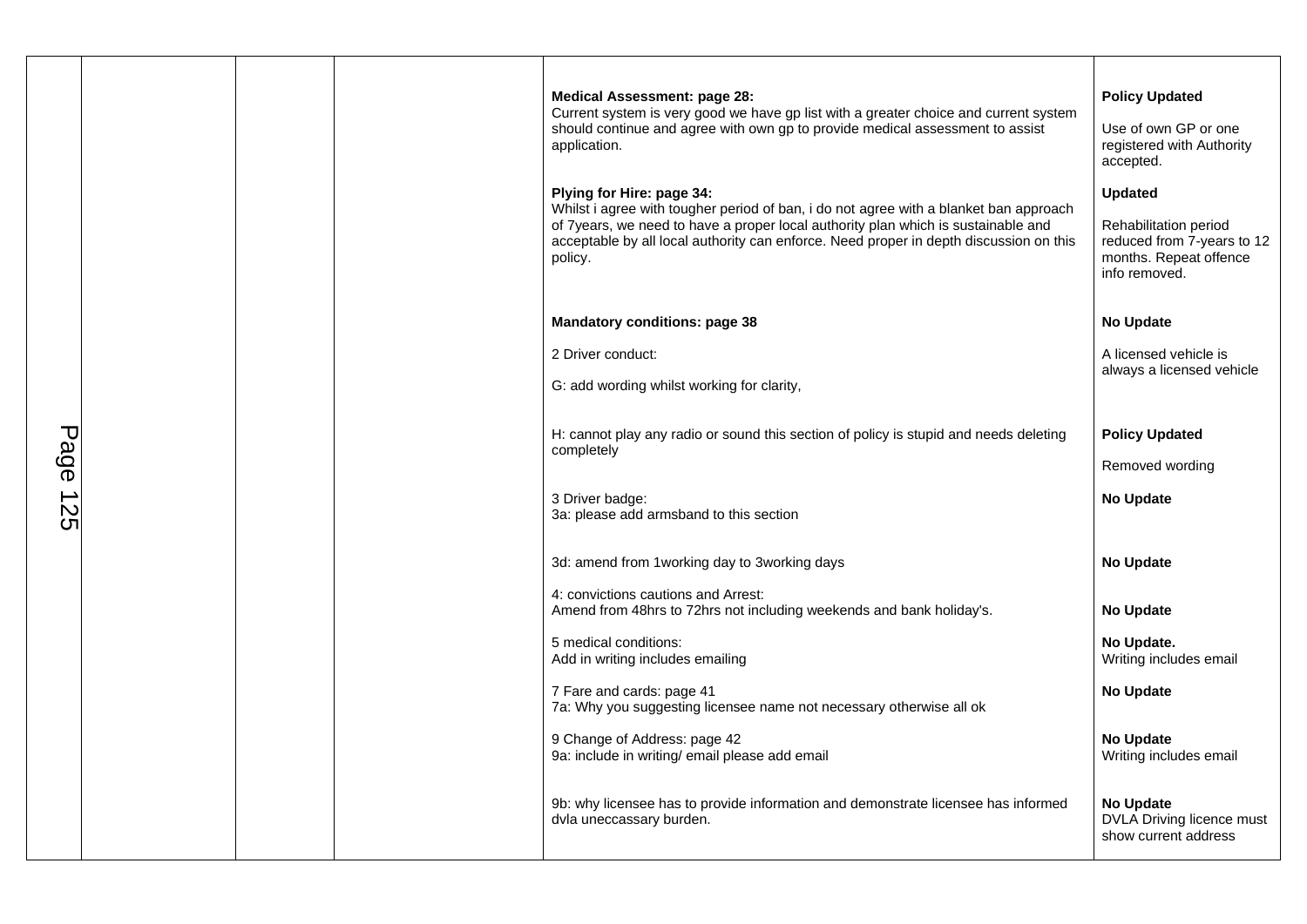|             |  | 10a: this is unacceptable and is restricted working practices and we want licencee to<br>work with multiple platforms/Operator's and technology allows simultaneously on<br>multiple booking systems, and licensee must inform licending service of all the<br>operators they work with. | <b>No Update</b>                       |
|-------------|--|------------------------------------------------------------------------------------------------------------------------------------------------------------------------------------------------------------------------------------------------------------------------------------------|----------------------------------------|
|             |  | 10b: amend with 72hrs only when the licencee changes to the new operator,                                                                                                                                                                                                                |                                        |
|             |  | Committee referrals criteria: page 43                                                                                                                                                                                                                                                    | <b>No Update</b>                       |
|             |  | No clarity on retrospective offences or convictions we need alot moreclaity and<br>explanation, we need alot more in depth discussion as as time since conviction<br>explanation is not clear nor acceptable, as stated 1 or more conviction should be 3 or<br>more etc.                 | <b>No Update</b>                       |
|             |  | More clarity on chief licensing officer authority deems appropriate, proper list<br>with in depth explanation.                                                                                                                                                                           |                                        |
|             |  | <b>Part 20 Consultation:</b><br>Licensing service needs to set up taxi consultative group that has driver's that are<br>active, not many driver's are member's of any organisation but active within trade.                                                                              | <b>No Update</b>                       |
|             |  | This policy consultation process needs to include stakeholders.                                                                                                                                                                                                                          |                                        |
| Page<br>126 |  | Lost property:<br>South police lost property does not exist please reword and take out                                                                                                                                                                                                   | <b>No Update</b>                       |
|             |  | I want add further to this consultation policy review, i am totally not with your<br>consultation process and how poor it is, as it has excluded many stakeholders from<br>the process and the design of the consultation document is very poor and<br>unacceptable.                     | Included in byelaws -<br>cannot remove |
|             |  | As for the theme of this consultation it seems you want to ban everyone with a 7yr or<br>5yrs ban on many offences eg minor motoring/ other traffic offences or convictions<br>which you deem appropriates.                                                                              |                                        |
|             |  | 5year ban for hand held device or mobile is unacceptable and heavy handed<br>approach this needs proper discussion and 9points or more.                                                                                                                                                  |                                        |
|             |  | The public interest is not seeing a driver punished for his conduct as this is not the<br>function of the licensing regime.                                                                                                                                                              |                                        |
|             |  | The Licensing regime is concerned with the protection of the public if a sanction by<br>suspension is imposed the aim is to ensure that the driver's conduct will not be<br>repeated.                                                                                                    |                                        |
|             |  | What I have seen clearly in this review of policy through consultation is opposite just<br>ban driver's for long period of times totally unacceptable even for minor traffic<br>offences.                                                                                                |                                        |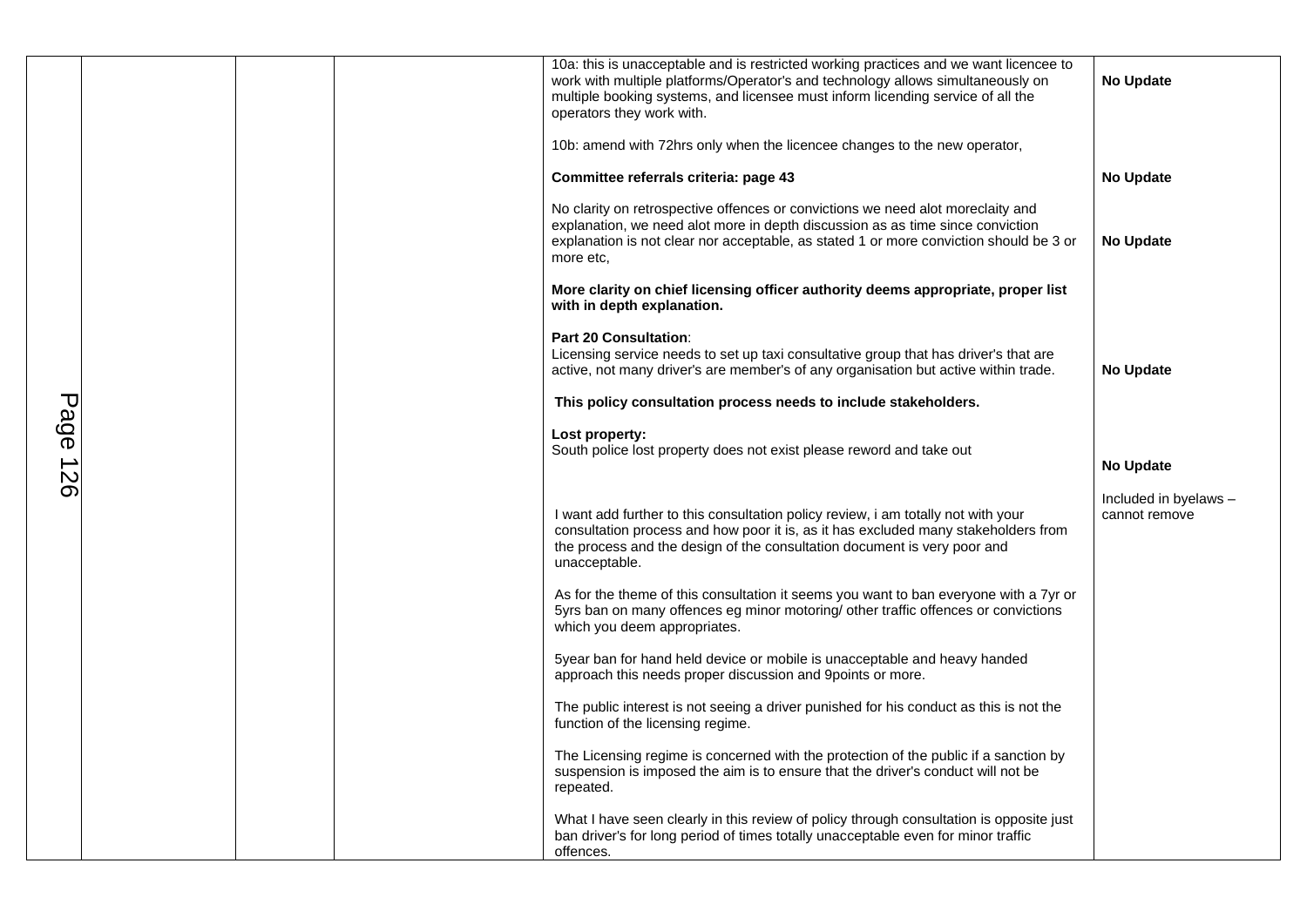|                  |                              |                         | I urge the licensing service and licensing committee to give serious consideration to<br>what licensing officer's proposing as long-term driver licensed by Sheffield City<br>Council i find these proposals unfair and over the top.<br>The consultation process in my opinion is not deem fit, as it did full its full potential<br>having a meaningful consultation with all the stakeholders, and questionnaire layout<br>only and format designed to seek only response council seeks and excercise carried<br>out just to fulfil process nothing else. |                                |
|------------------|------------------------------|-------------------------|--------------------------------------------------------------------------------------------------------------------------------------------------------------------------------------------------------------------------------------------------------------------------------------------------------------------------------------------------------------------------------------------------------------------------------------------------------------------------------------------------------------------------------------------------------------|--------------------------------|
| 3                | Hameed ur Rehman             | Y                       | Identical response to comment 2 - Ibrar Hussain                                                                                                                                                                                                                                                                                                                                                                                                                                                                                                              | As per answers to<br>comment 2 |
| 4                | M Alyas                      | Y                       | Identical response to comment 2 - Ibrar Hussain                                                                                                                                                                                                                                                                                                                                                                                                                                                                                                              | As per answers to<br>comment 2 |
| 5                | Ehsan Ulhaq                  | Y                       | Identical response to comment 2 - Ibrar Hussain                                                                                                                                                                                                                                                                                                                                                                                                                                                                                                              | As per answers to<br>comment 2 |
| 6                | Abid Huss (not full<br>name) | Y                       | Identical response to comment 2 - Ibrar Hussain                                                                                                                                                                                                                                                                                                                                                                                                                                                                                                              | As per answers to<br>comment 2 |
| $\overline{7}$   | Banaras Khan                 | Y                       | Identical response to comment 2 - Ibrar Hussain                                                                                                                                                                                                                                                                                                                                                                                                                                                                                                              | As per answers to<br>comment 2 |
| 8                | Wajid Hussain                | Y                       | Identical response to comment 2 - Ibrar Hussain                                                                                                                                                                                                                                                                                                                                                                                                                                                                                                              | As per answers to<br>comment 2 |
| 9                | Mohammed Amin                | $\overline{Y}$          | Identical response to comment 2 - Ibrar Hussain                                                                                                                                                                                                                                                                                                                                                                                                                                                                                                              | As per answers to<br>comment 2 |
| $\overline{100}$ | Razwan Majeed                | $\overline{\mathsf{Y}}$ | Identical response to comment 2 - Ibrar Hussain                                                                                                                                                                                                                                                                                                                                                                                                                                                                                                              | As per answers to<br>comment 2 |
| $\frac{1}{10}$   | Muhammad Saqlain             | Y                       | Identical response to comment 2 - Ibrar Hussain                                                                                                                                                                                                                                                                                                                                                                                                                                                                                                              | As per answers to<br>comment 2 |
| 120              | M E Tahir                    | $\overline{\mathsf{Y}}$ | Identical response to comment 2 - Ibrar Hussain                                                                                                                                                                                                                                                                                                                                                                                                                                                                                                              | As per answers to<br>comment 2 |
| 13               | A Hussain (Ash<br>Saraaf)    | Y                       | Identical response to comment 2 - Ibrar Hussain                                                                                                                                                                                                                                                                                                                                                                                                                                                                                                              | As per answers to<br>comment 2 |
| 14               | <b>Tariq Sabir</b>           | N                       | Identical response to comment 2 - Ibrar Hussain                                                                                                                                                                                                                                                                                                                                                                                                                                                                                                              | As per answers to<br>comment 2 |
| 15               | Arshad Mahmood               | Y                       | Identical response to comment 2 - Ibrar Hussain                                                                                                                                                                                                                                                                                                                                                                                                                                                                                                              | As per answers to<br>comment 2 |
| 16               | <b>Abdul Wahed</b><br>Kazemi | Y                       | Identical response to comment 2 - Ibrar Hussain                                                                                                                                                                                                                                                                                                                                                                                                                                                                                                              | As per answers to<br>comment 2 |
| 17               | Zahaid Khan                  | $\overline{Y}$          | Identical response to comment 2 - Ibrar Hussain                                                                                                                                                                                                                                                                                                                                                                                                                                                                                                              | As per answers to<br>comment 2 |
| 18               | Amjad Ali khan               | Y                       | Identical response to comment 2 - Ibrar Hussain                                                                                                                                                                                                                                                                                                                                                                                                                                                                                                              | As per answers to<br>comment 2 |
| 19               | Mohammad Khurram<br>Shafique | Y                       | Identical response to comment 2 - Ibrar Hussain                                                                                                                                                                                                                                                                                                                                                                                                                                                                                                              | As per answers to<br>comment 2 |
| 20               | Raheel Ahmed                 | Y                       | Identical response to comment 2 - Ibrar Hussain                                                                                                                                                                                                                                                                                                                                                                                                                                                                                                              | As per answers to<br>comment 2 |
| 21               | Asif Qadoos                  | Y                       | Identical response to comment 2 - Ibrar Hussain                                                                                                                                                                                                                                                                                                                                                                                                                                                                                                              | As per answers to<br>comment 2 |
| 22               | <b>Mohammed Ramzan</b>       | Y                       | Identical response to comment 2 - Ibrar Hussain                                                                                                                                                                                                                                                                                                                                                                                                                                                                                                              | As per answers to<br>comment 2 |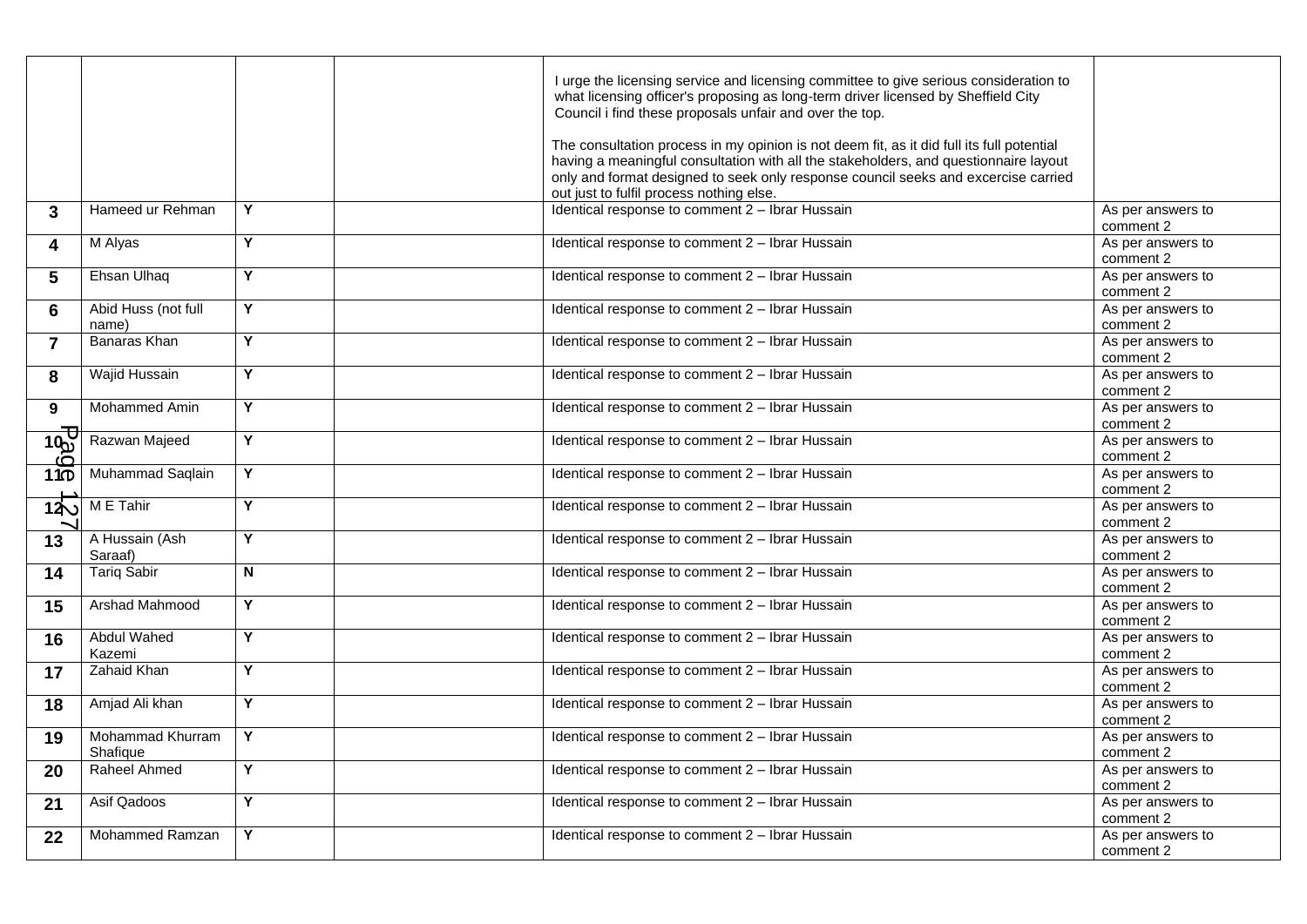| 23              | Sarfraz Ahmed           | Y                       | Identical response to comment 2 - Ibrar Hussain                                   | As per answers to<br>comment 2 |
|-----------------|-------------------------|-------------------------|-----------------------------------------------------------------------------------|--------------------------------|
| 24              | Naveed Mehmood          | Y                       | Identical response to comment 2 - Ibrar Hussain. No further information after the | As per answers to              |
|                 |                         |                         | "Plying for Hire" section                                                         | comment 2                      |
| 25              | <b>K</b> Parwez         | Y                       | Identical response to comment 2 - Ibrar Hussain                                   | As per answers to              |
|                 |                         |                         |                                                                                   | comment 2                      |
| 26              | Mohammed Azam           | Y                       | Identical response to comment 2 - Ibrar Hussain                                   | As per answers to<br>comment 2 |
|                 | Sagir Hussain           | Y                       | Identical response to comment 2 - Ibrar Hussain                                   | As per answers to              |
| 27              |                         |                         |                                                                                   | comment 2                      |
| 28              | Mazar Hussain           | Y                       | Identical response to comment 2 - Ibrar Hussain                                   | As per answers to              |
|                 |                         |                         |                                                                                   | comment 2                      |
| 29              | <b>Tallit Barroo</b>    | Y                       | Identical response to comment 2 - Ibrar Hussain                                   | As per answers to              |
|                 |                         |                         |                                                                                   | comment 2                      |
| 30              | Imran Khan              | Ÿ                       | Identical response to comment 2 - Ibrar Hussain                                   | As per answers to              |
|                 |                         |                         |                                                                                   | comment 2                      |
| 31              | Ashiq Hussain           | Y                       | Identical response to comment 2 - Ibrar Hussain                                   | As per answers to              |
|                 |                         |                         |                                                                                   | comment 2                      |
| 32              | Nadeem Shah             | Y                       | Identical response to comment 2 - Ibrar Hussain                                   | As per answers to              |
|                 |                         |                         |                                                                                   | comment 2                      |
| 33 <sub>U</sub> | <b>Tasawer Mahmood</b>  | Y                       | Identical response to comment 2 - Ibrar Hussain                                   | As per answers to              |
| <u>ته</u>       |                         |                         |                                                                                   | comment 2                      |
|                 | Mohammad Arif           | Y                       | Identical response to comment 2 - Ibrar Hussain                                   | As per answers to              |
| $\frac{36}{0}$  |                         |                         |                                                                                   | comment 2                      |
| $35 -$          | <b>Ghuffoor Hussain</b> | $\overline{Y}$          | Identical response to comment 2 - Ibrar Hussain                                   | As per answers to              |
| $\mathbf D$     |                         |                         |                                                                                   | comment 2                      |
| 3600            | Sajid Mahmood           | Y                       | Identical response to comment 2 - Ibrar Hussain                                   | As per answers to              |
|                 |                         |                         |                                                                                   | comment 2                      |
| 37              | Mohammed Nazam          | $\overline{Y}$          | Identical response to comment 2 - Ibrar Hussain                                   | As per answers to              |
|                 |                         |                         |                                                                                   | comment 2                      |
| 38              | Gazanfer Ali            | Y                       | Identical response to comment 2 - Ibrar Hussain                                   | As per answers to              |
|                 |                         |                         |                                                                                   | comment 2                      |
| 39              | Abid Hussain            | Y                       | Identical response to comment 2 - Ibrar Hussain                                   | As per answers to              |
|                 |                         |                         |                                                                                   | comment 2                      |
| 40              | Naveed Mehmood          | $\overline{\mathsf{N}}$ | Identical response to comment 2 - Ibrar Hussain                                   | As per answers to              |
|                 |                         |                         |                                                                                   | comment 2                      |
| 41              | Abid Hussain            | Y                       | Identical response to comment 2 - Ibrar Hussain                                   | As per answers to              |
|                 |                         |                         |                                                                                   | comment 2                      |
| 42              | <b>Mansoor Afzal</b>    | Y                       | Identical response to comment 2 - Ibrar Hussain                                   | As per answers to              |
|                 |                         |                         |                                                                                   | comment 2                      |
| 43              | Nadeem Abbas            | Y                       | Identical response to comment 2 - Ibrar Hussain                                   | As per answers to              |
|                 |                         |                         |                                                                                   | comment 2                      |
| 44              | Asif Azeem              | Y                       | Identical response to comment 2 - Ibrar Hussain                                   | As per answers to              |
|                 |                         |                         |                                                                                   | comment 2                      |
| 45              | Zafar Iqbal             | Y                       | Identical response to comment 2 - Ibrar Hussain                                   | As per answers to              |
|                 |                         |                         |                                                                                   | comment 2                      |
| 46              | Mohammed Abrar          | Y                       | Identical response to comment 2 - Ibrar Hussain                                   | As per answers to              |
|                 |                         |                         |                                                                                   | comment 2                      |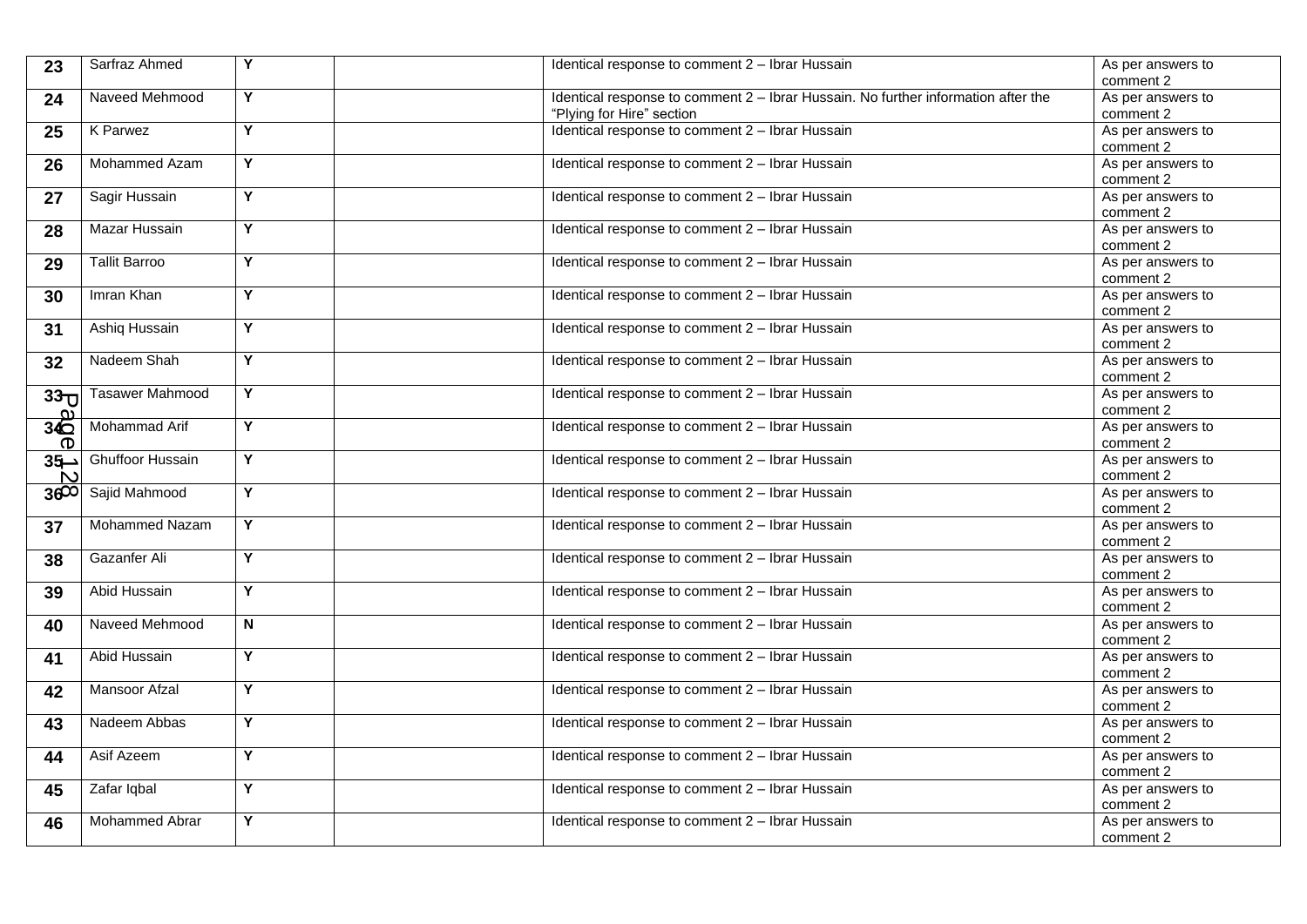| 47     | Sajid Liagat          | Y                       | Identical response to comment 2 - Ibrar Hussain                                        | As per answers to              |
|--------|-----------------------|-------------------------|----------------------------------------------------------------------------------------|--------------------------------|
|        |                       |                         |                                                                                        | comment 2                      |
| 48     | Majid Rahman          | Y                       | Identical response to comment 2 - Ibrar Hussain                                        | As per answers to              |
|        |                       |                         |                                                                                        | comment 2                      |
| 49     | Waseem Khan           | $\overline{\mathsf{N}}$ | Identical response to comment 2 - Ibrar Hussain                                        | As per answers to              |
|        |                       |                         |                                                                                        | comment 2                      |
| 50     | Mohammed Majid        | $\overline{Y}$          | Identical response to comment 2 - Ibrar Hussain                                        | As per answers to              |
|        | Khan                  |                         |                                                                                        | comment 2                      |
| 51     | Majid Khan            | Y                       | Identical response to comment 2 - Ibrar Hussain                                        | As per answers to              |
|        |                       |                         |                                                                                        | comment 2                      |
| 52     | Jawad Mehmood         | Y                       | Identical response to comment 2 - Ibrar Hussain                                        | As per answers to              |
|        |                       |                         |                                                                                        | comment 2                      |
| 53     | <b>Khalid Mahmood</b> | Y                       | Identical response to comment 2 - Ibrar Hussain                                        | As per answers to              |
|        |                       |                         |                                                                                        | comment 2                      |
| 54     | <b>Yazid Atallah</b>  | Y                       | Identical response to comment 2 - Ibrar Hussain                                        | As per answers to              |
|        |                       |                         |                                                                                        | comment 2                      |
| 55     | <b>Talab Hussain</b>  | Y                       | Identical response to comment 2 - Ibrar Hussain                                        | As per answers to              |
|        |                       |                         |                                                                                        | comment 2                      |
| 56     | <b>Rehmat Shah</b>    | Y                       | Identical response to comment 2 - Ibrar Hussain                                        | As per answers to              |
|        |                       |                         |                                                                                        | comment 2                      |
| 57     | <b>Tariq Nazir</b>    | N                       | Identical response to comment 2 - Ibrar Hussain.                                       |                                |
|        |                       |                         |                                                                                        |                                |
|        |                       |                         | Additional Info:                                                                       |                                |
|        |                       |                         |                                                                                        |                                |
|        |                       |                         |                                                                                        |                                |
|        |                       |                         |                                                                                        |                                |
|        |                       |                         | "It is clear that the aim of suspension is to protect the public (Leeds city council v | <b>No Update</b>               |
| Page   |                       |                         | Hussain [2002]). It is not to punish the driver. Punishment in the form of retribution |                                |
|        |                       |                         | (legally sanctioned revenge) is therefore not a proper use of suspension. Retribution  |                                |
|        |                       |                         | is backward looking and its aim is no more than to give the driver his or her just     |                                |
| 2<br>2 |                       |                         | deserts for their conduct ('an eye for an eye').                                       |                                |
|        |                       |                         |                                                                                        |                                |
|        |                       |                         | REF: Professor Roy Light, Uks leading authoritarian in Licensing Law.                  |                                |
|        |                       |                         |                                                                                        |                                |
| 58     | Yasser Hanif          | N                       | Identical response to comment 2 - Ibrar Hussain                                        | As per answers to              |
|        |                       |                         |                                                                                        | comment 2                      |
| 59     | Mohammed Mirza        | Y                       | Identical response to comment 2 - Ibrar Hussain                                        | As per answers to              |
|        |                       |                         |                                                                                        | comment 2                      |
| 60     | Muhammad ishtiaq      | Y                       | Identical response to comment 2 - Ibrar Hussain                                        | As per answers to              |
|        |                       |                         |                                                                                        | comment 2                      |
| 61     | Shamass Hussain       | Y                       | Identical response to comment 2 - Ibrar Hussain                                        | As per answers to              |
|        |                       |                         |                                                                                        | comment 2                      |
| 62     | Mohammad Sami         | Y                       | Identical response to comment 2 - Ibrar Hussain                                        | As per answers to              |
|        |                       |                         |                                                                                        | comment 2                      |
| 63     | Shazad Nabi           | Y                       | Identical response to comment 2 - Ibrar Hussain                                        | As per answers to              |
|        |                       |                         |                                                                                        | comment 2                      |
| 64     | Yousaf Hussain        | Y                       | Identical response to comment 2 - Ibrar Hussain                                        | As per answers to              |
|        |                       |                         |                                                                                        | comment 2                      |
| 65     | Aftab Hussain         | Y                       | Identical response to comment 2 - Ibrar Hussain                                        | As per answers to<br>comment 2 |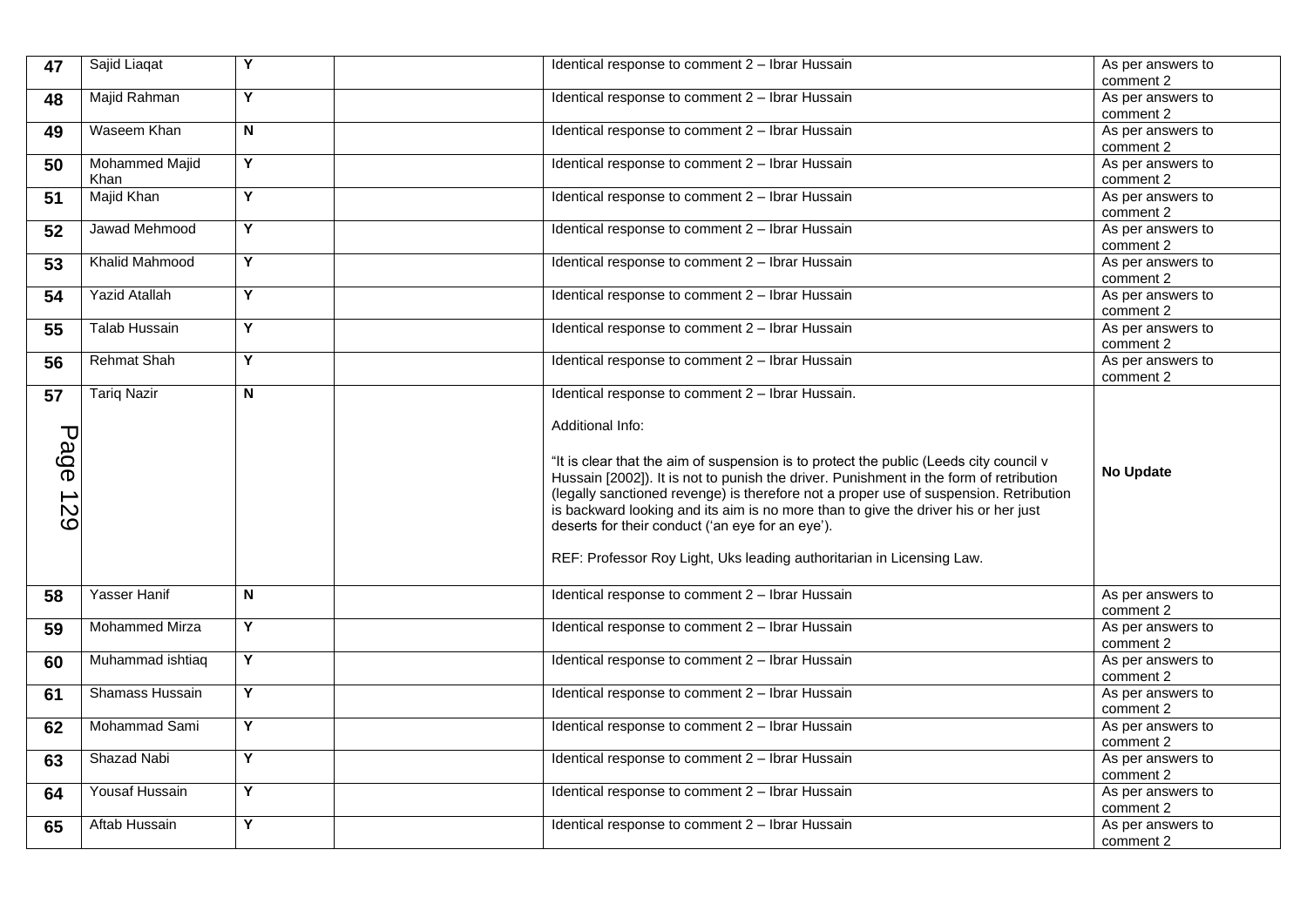| 66   | Saghir Hussain      | Y              | Identical response to comment 2 - Ibrar Hussain                                                                                                                                  | As per answers to              |
|------|---------------------|----------------|----------------------------------------------------------------------------------------------------------------------------------------------------------------------------------|--------------------------------|
|      |                     |                |                                                                                                                                                                                  | comment 2                      |
| 67   | <b>Faisal Zafar</b> | Y              | Identical response to comment 2 - Ibrar Hussain                                                                                                                                  | As per answers to              |
|      |                     |                |                                                                                                                                                                                  | comment 2                      |
| 68   | Muhammad Ishtiaq    | Y              | Identical response to comment 2 - Ibrar Hussain                                                                                                                                  | As per answers to<br>comment 2 |
| 69   | Nahim Rashid        | $\overline{Y}$ | Identical response to comment 2 - Ibrar Hussain                                                                                                                                  | As per answers to              |
|      |                     |                |                                                                                                                                                                                  | comment 2                      |
| 70   | Shokat Ali          | Y              | Identical response to comment 2 - Ibrar Hussain                                                                                                                                  | As per answers to<br>comment 2 |
| $71$ | Waqas Ali           | Y              | Identical response to comment 2 - Ibrar Hussain                                                                                                                                  | As per answers to<br>comment 2 |
| 72   | Amjal Khan          | Y              | Identical response to comment 2 - Ibrar Hussain                                                                                                                                  | As per answers to<br>comment 2 |
| 73   | Sajjad Ahmed        | Y              | Identical response to comment 2 - Ibrar Hussain                                                                                                                                  | As per answers to<br>comment 2 |
| 74   | Khizar Ishaq        | Y              | Identical response to comment 2 - Ibrar Hussain                                                                                                                                  | As per answers to<br>comment 2 |
| 75   | Mohammad Ahmad      | Y              | Identical response to comment 2 - Ibrar Hussain                                                                                                                                  |                                |
|      |                     |                |                                                                                                                                                                                  |                                |
|      |                     |                | Additional Info:                                                                                                                                                                 |                                |
|      |                     |                |                                                                                                                                                                                  |                                |
|      |                     |                | "In addition I will say at the all suffering financially after the bad covid lockdowns                                                                                           |                                |
| Page |                     |                | period future is uncertain yer due zero emissions                                                                                                                                | <b>No Update</b>               |
|      |                     |                |                                                                                                                                                                                  |                                |
| 130  |                     |                | Plans on the top these kind of tough policy measures feel like authority's turned totally                                                                                        |                                |
|      |                     |                | against existing taxi trade committee without any mercy decided to corner the taxi                                                                                               |                                |
|      |                     |                | trade which already in uncertainty.                                                                                                                                              |                                |
|      |                     |                |                                                                                                                                                                                  |                                |
|      |                     |                | I am not in favour of free hand to taxi trade either but please before making decision<br>on next policy consider taxi trade Community as great Britain United Kingdom's citizen |                                |
|      |                     |                |                                                                                                                                                                                  |                                |
|      |                     | Y              | and human beings with kindness and not as 2nd class citizen or super human beings.                                                                                               |                                |
| 76   | Ashiq Hussain       |                | Identical response to comment 2 - Ibrar Hussain                                                                                                                                  | As per answers to<br>comment 2 |
|      | Imtiaz Khan         | N              | Identical response to comment 2 - Ibrar Hussain                                                                                                                                  | As per answers to              |
| 77   |                     |                |                                                                                                                                                                                  | comment 2                      |
| 78   | Waqar Ahmed         | Y              | Identical response to comment 2 - Ibrar Hussain                                                                                                                                  | As per answers to              |
|      |                     |                |                                                                                                                                                                                  | comment 2                      |
| 79   | Asif Ali            | Y              | Identical response to comment 2 - Ibrar Hussain. Section "HC & PH Offences Pg27"                                                                                                 | As per answers to              |
|      |                     |                | onwards only                                                                                                                                                                     | comment 2                      |
| 80   | Irfan khan          | Y              | Identical response to comment 2 - Ibrar Hussain:                                                                                                                                 |                                |
|      |                     |                | Additional Info:                                                                                                                                                                 |                                |
|      |                     |                |                                                                                                                                                                                  |                                |
|      |                     |                | "It is clear that the aim of suspension is to protect the public (Leeds city council v                                                                                           |                                |
|      |                     |                | Hussain [2002]). It is not to punish the driver. Punishment in the form of retribution                                                                                           | <b>No Update</b>               |
|      |                     |                | (legally sanctioned revenge) is therefore not a proper use of suspension. Retribution                                                                                            |                                |
|      |                     |                |                                                                                                                                                                                  |                                |
|      |                     |                |                                                                                                                                                                                  |                                |
|      |                     |                | is backward looking and it's aim is no more than to give the driver his or her just<br>deserts for their conduct (' an eye for an eye').                                         |                                |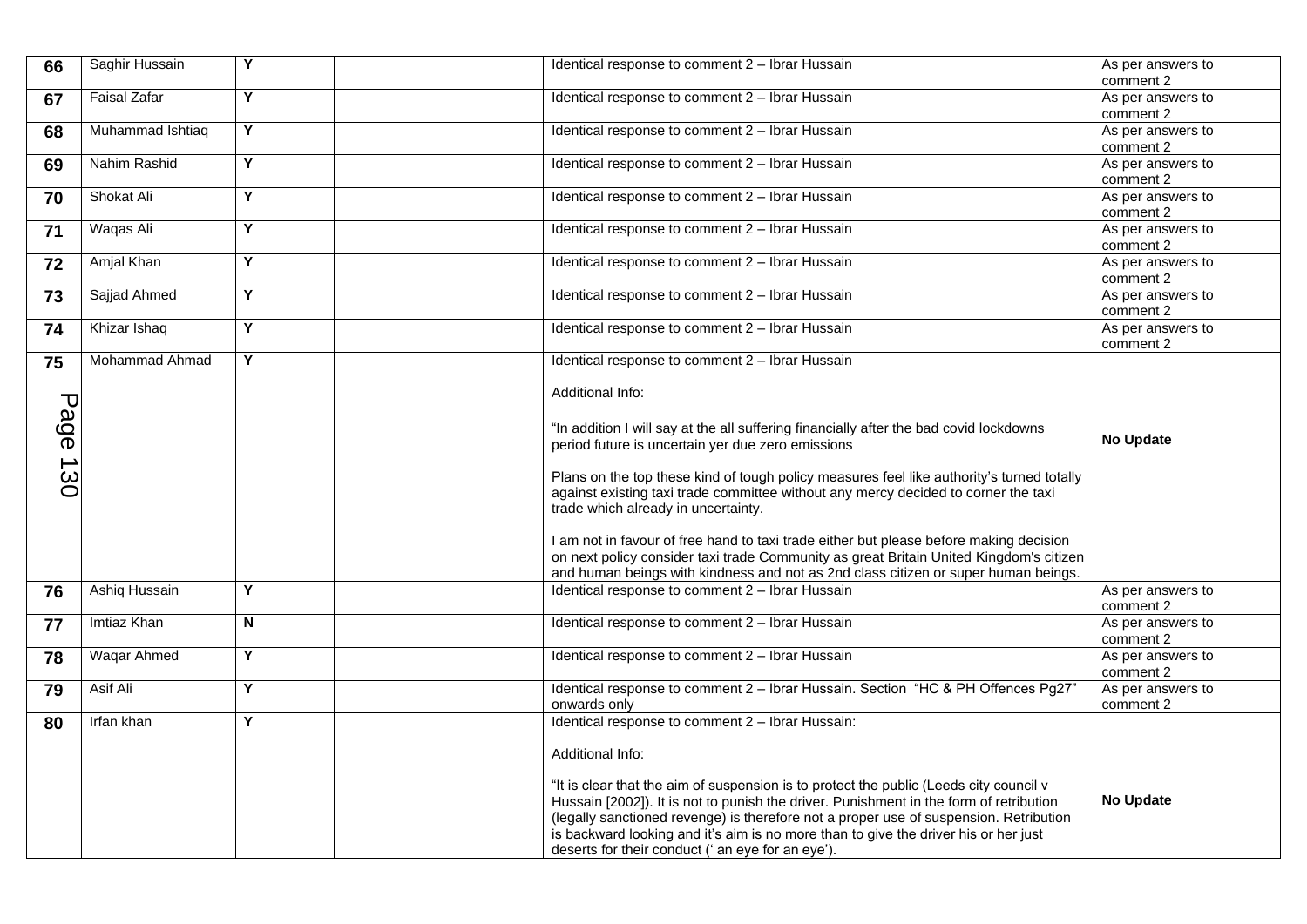|                            |                                                                               |                         | REF: Professor Roy Light, Uks leading authoritarian in Licensing Law.                                                                                                                                                                                                                                                                                                                                                                                                                                                                                                                                                                                                                                                                        |                                |
|----------------------------|-------------------------------------------------------------------------------|-------------------------|----------------------------------------------------------------------------------------------------------------------------------------------------------------------------------------------------------------------------------------------------------------------------------------------------------------------------------------------------------------------------------------------------------------------------------------------------------------------------------------------------------------------------------------------------------------------------------------------------------------------------------------------------------------------------------------------------------------------------------------------|--------------------------------|
| 81                         | Mohammed Vakas<br>Khan                                                        | Y                       | Identical response to comment 2 - Ibrar Hussain                                                                                                                                                                                                                                                                                                                                                                                                                                                                                                                                                                                                                                                                                              | As per answers to<br>comment 2 |
| 82                         | Rabnamaz Khan                                                                 | Y                       | Identical response to comment 2 - Ibrar Hussain                                                                                                                                                                                                                                                                                                                                                                                                                                                                                                                                                                                                                                                                                              | As per answers to<br>comment 2 |
| 83                         | Mohammed Zamir<br>Sadiq                                                       | Y                       | Identical response to comment 2 - Ibrar Hussain                                                                                                                                                                                                                                                                                                                                                                                                                                                                                                                                                                                                                                                                                              | As per answers to<br>comment 2 |
| 84                         | Sohrab Khan                                                                   | $\overline{Y}$          | Identical response to comment 2 - Ibrar Hussain                                                                                                                                                                                                                                                                                                                                                                                                                                                                                                                                                                                                                                                                                              | As per answers to<br>comment 2 |
| 85                         | Mohammad Maroof -<br>Former councillor for<br>Nether Edge and<br>Sharrow Ward | Y                       | Identical response to comment 2 - Ibrar Hussain                                                                                                                                                                                                                                                                                                                                                                                                                                                                                                                                                                                                                                                                                              | As per answers to<br>comment 2 |
| 86                         | Atif Amin                                                                     | Y                       | Identical response to comment 2 - Ibrar Hussain                                                                                                                                                                                                                                                                                                                                                                                                                                                                                                                                                                                                                                                                                              | As per answers to<br>comment 2 |
| 87                         | Qazam Hussain                                                                 | Y                       | Identical response to comment 2 - Ibrar Hussain                                                                                                                                                                                                                                                                                                                                                                                                                                                                                                                                                                                                                                                                                              | As per answers to<br>comment 2 |
| 88                         | Mehfooz Khan                                                                  | Y                       | Identical response to comment 2 - Ibrar Hussain                                                                                                                                                                                                                                                                                                                                                                                                                                                                                                                                                                                                                                                                                              | As per answers to<br>comment 2 |
| $\overline{89}$ ק          | Sajid Ali                                                                     | $\overline{Y}$          | Identical response to comment 2 - Ibrar Hussain                                                                                                                                                                                                                                                                                                                                                                                                                                                                                                                                                                                                                                                                                              | As per answers to<br>comment 2 |
| <b>ROG</b> 13 <sup>.</sup> | <b>Irfan Khan</b>                                                             | Y                       | Identical response to comment 2 - Ibrar Hussain<br>Additional Info:<br>Plus - I feel that the new policy that the licensing is try to introduce is not fair on<br>drivers as there is a shortage already it will bring more numbers down.<br>- "It is clear that the aim of suspension is to protect the public (Leeds city council v<br>Hussain [2002]). It is not to punish the driver. Punishment in the form of retribution<br>(legally sanctioned revenge) is therefore not a proper use of suspension. Retribution<br>is backward looking and it's aim is no more than to give the driver his or her just<br>deserts for their conduct (' an eye for an eye').<br>REF: Professor Roy Light, Uks leading authoritarian in Licensing Law | <b>No Update</b>               |
| 91                         | Rashad Khan                                                                   | Y                       | Identical response to comment 2 - Ibrar Hussain                                                                                                                                                                                                                                                                                                                                                                                                                                                                                                                                                                                                                                                                                              | As per answers to<br>comment 2 |
| 92                         | <b>Mazar Hussain</b>                                                          | Y                       | Identical response to comment 2 - Ibrar Hussain                                                                                                                                                                                                                                                                                                                                                                                                                                                                                                                                                                                                                                                                                              | As per answers to<br>comment 2 |
| 93                         | Mohammed Mughal                                                               | $\overline{\mathsf{Y}}$ | Identical response to comment 2 - Ibrar Hussain                                                                                                                                                                                                                                                                                                                                                                                                                                                                                                                                                                                                                                                                                              | As per answers to<br>comment 2 |
| 94                         | Zahir Khan                                                                    | Y                       | Identical response to comment 2 - Ibrar Hussain                                                                                                                                                                                                                                                                                                                                                                                                                                                                                                                                                                                                                                                                                              | As per answers to<br>comment 2 |
| 95                         | Mohammad Aslam                                                                | Y                       | Identical response to comment 2 - Ibrar Hussain                                                                                                                                                                                                                                                                                                                                                                                                                                                                                                                                                                                                                                                                                              | As per answers to<br>comment 2 |
| 96                         | <b>Akhtar Mahmood</b>                                                         | Y                       | Identical response to comment 2 - Ibrar Hussain                                                                                                                                                                                                                                                                                                                                                                                                                                                                                                                                                                                                                                                                                              | As per answers to<br>comment 2 |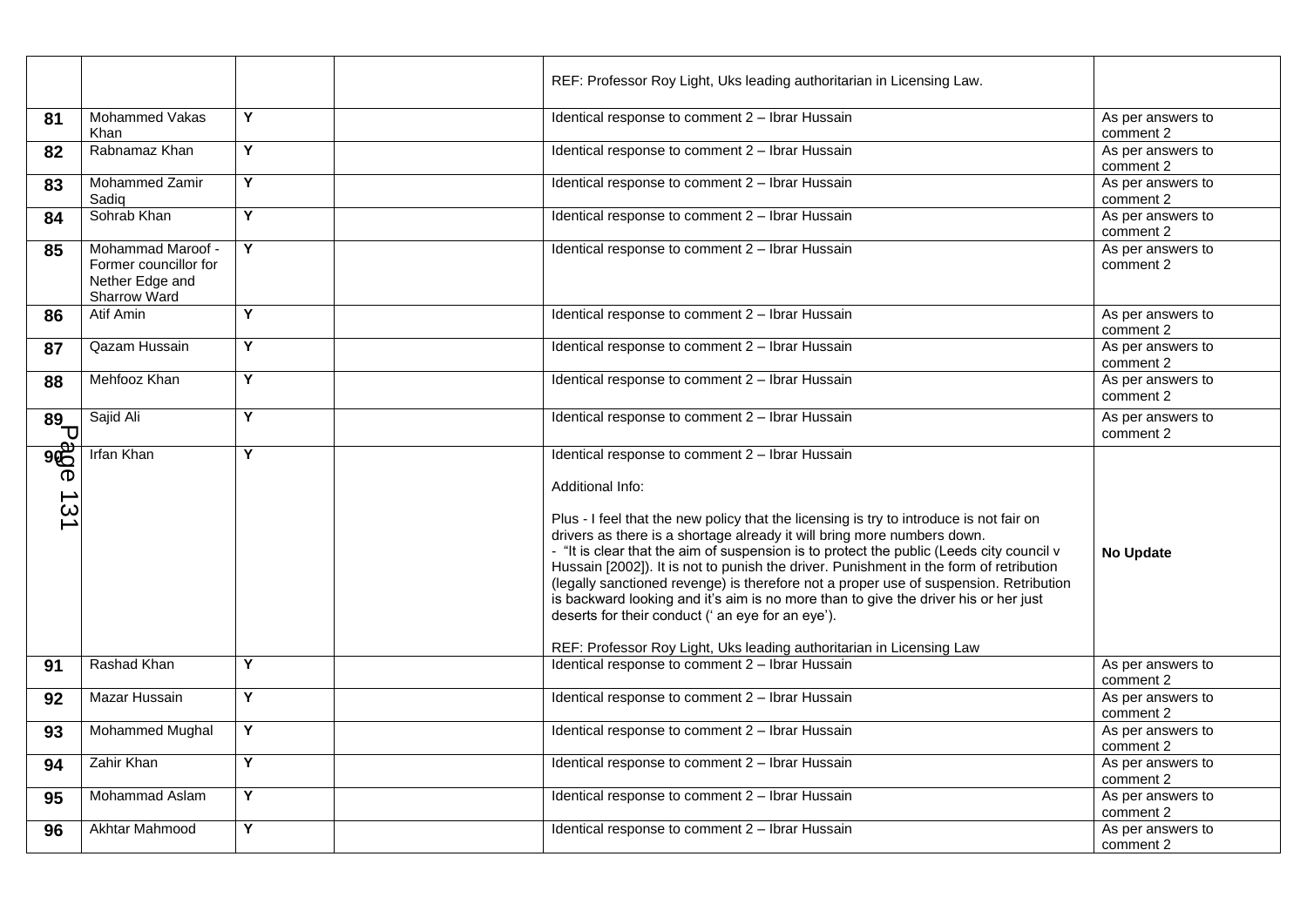| 97       | <b>Rashad Mahmood</b> | Y |                                                | Identical response to comment 2 - Ibrar Hussain                                                                                                                                                                                                                                                                                                                                                                                                                                                                                                                                                                                                                                                                                                                                                                                                                                                                                                                                                                                                                                                                                                                                                                                                                                                                                                                                                                                                                                                                                                                                                                                                                                                                                                                                                                                                                                                                                                                                                                                                                                                                                                                              | As per answers to<br>comment 2                                                                                                                                                                                                                                                                                  |
|----------|-----------------------|---|------------------------------------------------|------------------------------------------------------------------------------------------------------------------------------------------------------------------------------------------------------------------------------------------------------------------------------------------------------------------------------------------------------------------------------------------------------------------------------------------------------------------------------------------------------------------------------------------------------------------------------------------------------------------------------------------------------------------------------------------------------------------------------------------------------------------------------------------------------------------------------------------------------------------------------------------------------------------------------------------------------------------------------------------------------------------------------------------------------------------------------------------------------------------------------------------------------------------------------------------------------------------------------------------------------------------------------------------------------------------------------------------------------------------------------------------------------------------------------------------------------------------------------------------------------------------------------------------------------------------------------------------------------------------------------------------------------------------------------------------------------------------------------------------------------------------------------------------------------------------------------------------------------------------------------------------------------------------------------------------------------------------------------------------------------------------------------------------------------------------------------------------------------------------------------------------------------------------------------|-----------------------------------------------------------------------------------------------------------------------------------------------------------------------------------------------------------------------------------------------------------------------------------------------------------------|
| 98       | Muhammad Nadeem       | Y |                                                | Identical response to comment 2 - Ibrar Hussain                                                                                                                                                                                                                                                                                                                                                                                                                                                                                                                                                                                                                                                                                                                                                                                                                                                                                                                                                                                                                                                                                                                                                                                                                                                                                                                                                                                                                                                                                                                                                                                                                                                                                                                                                                                                                                                                                                                                                                                                                                                                                                                              | As per answers to<br>comment 2                                                                                                                                                                                                                                                                                  |
| 99       | <b>Waheed Bhatti</b>  | Y |                                                | Identical response to comment 2 - Ibrar Hussain                                                                                                                                                                                                                                                                                                                                                                                                                                                                                                                                                                                                                                                                                                                                                                                                                                                                                                                                                                                                                                                                                                                                                                                                                                                                                                                                                                                                                                                                                                                                                                                                                                                                                                                                                                                                                                                                                                                                                                                                                                                                                                                              | As per answers to<br>comment 2                                                                                                                                                                                                                                                                                  |
| 100      | Muhammed Khan         | Y |                                                | Identical response to comment 2 - Ibrar Hussain                                                                                                                                                                                                                                                                                                                                                                                                                                                                                                                                                                                                                                                                                                                                                                                                                                                                                                                                                                                                                                                                                                                                                                                                                                                                                                                                                                                                                                                                                                                                                                                                                                                                                                                                                                                                                                                                                                                                                                                                                                                                                                                              | As per answers to<br>comment 2                                                                                                                                                                                                                                                                                  |
| 101      | Sajawal Khan          | Y |                                                | Identical response to comment 2 - Ibrar Hussain                                                                                                                                                                                                                                                                                                                                                                                                                                                                                                                                                                                                                                                                                                                                                                                                                                                                                                                                                                                                                                                                                                                                                                                                                                                                                                                                                                                                                                                                                                                                                                                                                                                                                                                                                                                                                                                                                                                                                                                                                                                                                                                              | As per answers to<br>comment 2                                                                                                                                                                                                                                                                                  |
| 102      | James Martin          | N | <b>Disability Sheffield Transport 4</b><br>All | Appears to draw on the social model for understanding disability in its approach,<br>however, we feel this needs explicitly stating in appropriate locations.                                                                                                                                                                                                                                                                                                                                                                                                                                                                                                                                                                                                                                                                                                                                                                                                                                                                                                                                                                                                                                                                                                                                                                                                                                                                                                                                                                                                                                                                                                                                                                                                                                                                                                                                                                                                                                                                                                                                                                                                                |                                                                                                                                                                                                                                                                                                                 |
| Page 132 |                       |   |                                                | Private Hire single operator requirement<br>We support the provisions made for drivers to only operate with a single private hire<br>operator. This ensures safety and accountability and will hopefully start to address<br>some of the issues faced by disabled people in the city. It is vital that other licensing<br>policies are updated quickly with consultation to resolve the wider problems for<br>booking accessible vehicles or other reasonable adjustments and reenforce the work<br>this policy update is starting.<br><b>Disability awareness training</b><br>The taxi sub-group are pleased to see inclusion of a Disability Awareness Training<br>provision. However, there are some important modifications that are needed to ensure<br>this training is as effective as possible:<br>• Create or ensure that an existing module emphasises the social model of<br>disability. It is vital that drivers understand that ithe policy is not just about<br>tackling negative discrimination but also providing a service that helps people<br>participate in society which sometimes means providing a little more<br>showing that tackling more than discrimination is needed for equal<br>participation.<br>Involve disabled people directly as part of delivering the training to allow<br>drivers to gain some practical experience of skills and be able to ask<br>questions and understand the experience of someone with a disability in a<br>safe environment (this should be rotated around a few forms of disability).<br>Engage drivers in understanding job selection on many private hire systems<br>with a job queue can have a direct impact on safeguarding and disability<br>access where passengers are experiencing an unnecessarily long wait<br>potentially stranded and in a vulnerable position.<br>Ensure that the training requirement "Non-mobility disabled passengers"<br>covers how to support and interact well with people with hidden and learning<br>disabilities and covers feedback from Sheffield Voices and other groups. This<br>should locally produced videos in a classroom interaction on the issues<br>raised. | <b>No Update</b><br>Separate document<br>required<br><b>No Update</b><br>Only accredited training<br>providers to deliver training<br><b>No Update</b><br>More akin to Private Hire<br>Operator policy.<br><b>No Update</b><br>Only accredited training<br>providers to deliver<br>training. Difficult to cover |
|          |                       |   |                                                |                                                                                                                                                                                                                                                                                                                                                                                                                                                                                                                                                                                                                                                                                                                                                                                                                                                                                                                                                                                                                                                                                                                                                                                                                                                                                                                                                                                                                                                                                                                                                                                                                                                                                                                                                                                                                                                                                                                                                                                                                                                                                                                                                                              | every eventuality.                                                                                                                                                                                                                                                                                              |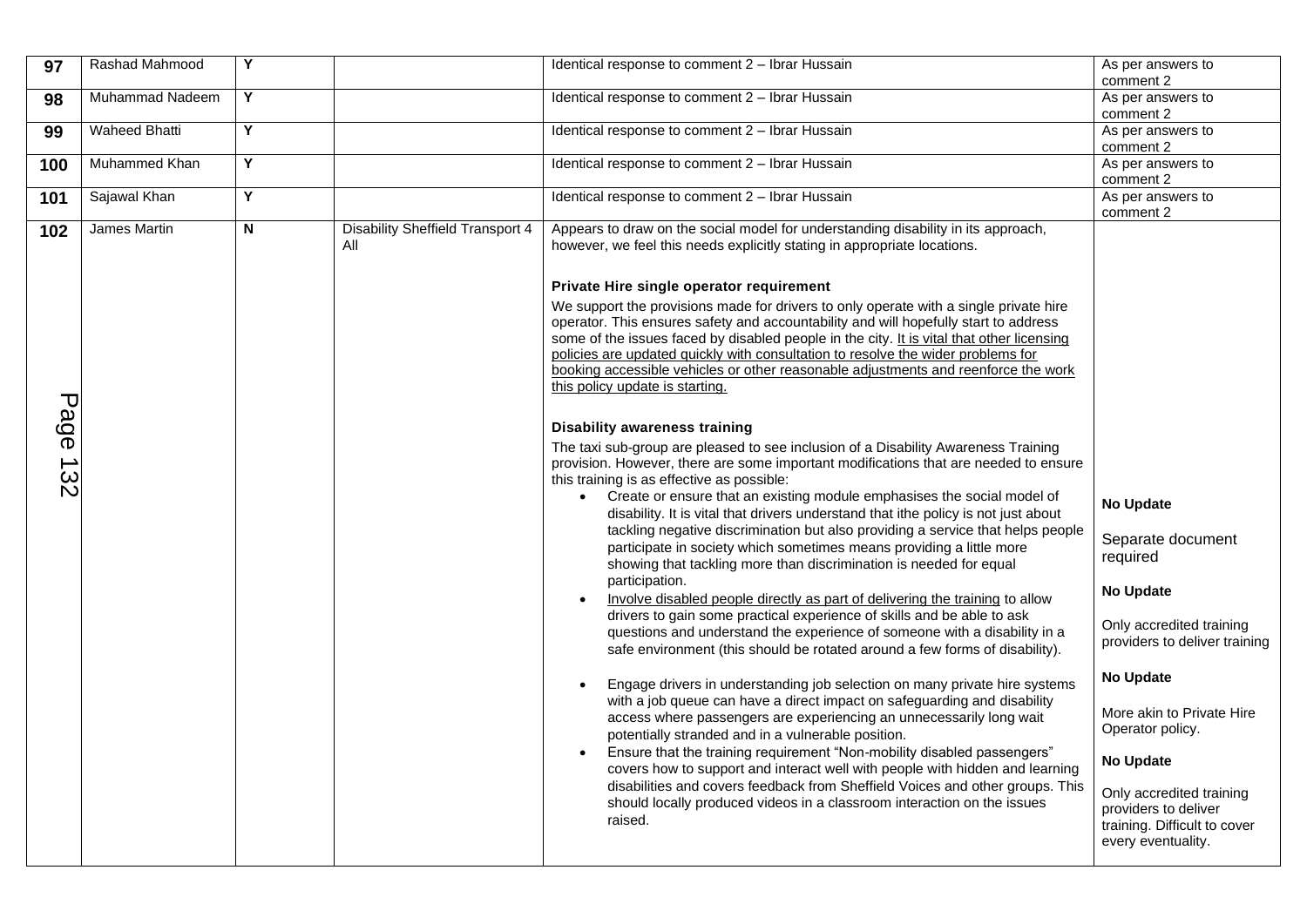<span id="page-12-0"></span>

|             |  | Require drivers to refresh on this training at least every 2 years (see next<br>section). This should include safeguarding training.                                                                                                                                                                                                                                                                                                                                                                                                                                                                                                                                                                                                                                                                                                                                                                                                                                                                                                                                                                                                                                                                                                                                                                                                                                                                                                                                                                                                                                                                                                                                                                                                                                                                                                                                                                                                                                                                                                                                                       | <b>No Update</b><br>Initial training to be<br>reviewed before mandating<br>refresher training. To keep<br>under review. |
|-------------|--|--------------------------------------------------------------------------------------------------------------------------------------------------------------------------------------------------------------------------------------------------------------------------------------------------------------------------------------------------------------------------------------------------------------------------------------------------------------------------------------------------------------------------------------------------------------------------------------------------------------------------------------------------------------------------------------------------------------------------------------------------------------------------------------------------------------------------------------------------------------------------------------------------------------------------------------------------------------------------------------------------------------------------------------------------------------------------------------------------------------------------------------------------------------------------------------------------------------------------------------------------------------------------------------------------------------------------------------------------------------------------------------------------------------------------------------------------------------------------------------------------------------------------------------------------------------------------------------------------------------------------------------------------------------------------------------------------------------------------------------------------------------------------------------------------------------------------------------------------------------------------------------------------------------------------------------------------------------------------------------------------------------------------------------------------------------------------------------------|-------------------------------------------------------------------------------------------------------------------------|
| Page<br>133 |  | <b>Refresher training</b><br>The taxi sub-group are clear that Disability Equality training must have a refresher<br>training element. The Office of Rail and Road states in its current Accessible Travel<br>Policy (ATP) rules for rail: <sup>1</sup> "Staff must receive refresher training within 2 years of<br>receipt of disability awareness or disability equality training, and as a minimum every<br>2 years thereafter." <sup>2</sup> The basis on which that policy was set we believe is directly<br>relevant to the taxi and private hire drivers and proportionate.<br>The documents included in the ORR's 2018 investigation into tackling problems with<br>the provision of Passenger Assistance on the railways provide substantial evidence of<br>the need for change. <sup>3</sup> This evidence demonstrates that the licensing authority should<br>put these measures in place to ensure that improvements in accessibility and equality<br>training ensures fair treatment and that this is maintained for the long-term.<br>On the rail network, evidence showed that many disabled people found it difficult or<br>impossible to travel because of a variety of systemic and training issues. <sup>4</sup> The<br>recommendations implemented in the current ATP include training as a mandatory<br>component and in a similar manner to rail, taxi and private hire drivers are the only<br>people who can provide assistance and good customer service that provides equality<br>of access. The Regulator impact assessment in Annex C of the 2018 consultation<br>papers provides full details of why all the above is proportionate and fair and we<br>encourage officers to look carefully at this research basis for robust action. <sup>5</sup> It is for<br>this reason that Sheffield City Council must implement both training and refresher<br>components to ensure equality of access in the medium and long term. This should<br>include monitoring and openly published figures as discussed in section Publicly<br>publish monitoring information. | As above.                                                                                                               |
|             |  | Format of refresher training<br>Refresher training should always have interactive elements in a classroom or virtual<br>classroom setting as click through online learning rarely is effective in tackling issues<br>that not all students value. Refreshing on all training is preferable and aligns with the<br>ORR evidenced approach earlier and we believe this is the route that should be taken.<br>However, if refresher training is of a shorter form, then the content should be reviewed<br>and set by the licensing authority periodically, include compulsory sections, and for<br>optional content take account of the following:<br>Prioritise common areas of concern from recent complaints data in providing<br>refresher training.                                                                                                                                                                                                                                                                                                                                                                                                                                                                                                                                                                                                                                                                                                                                                                                                                                                                                                                                                                                                                                                                                                                                                                                                                                                                                                                                      | As above                                                                                                                |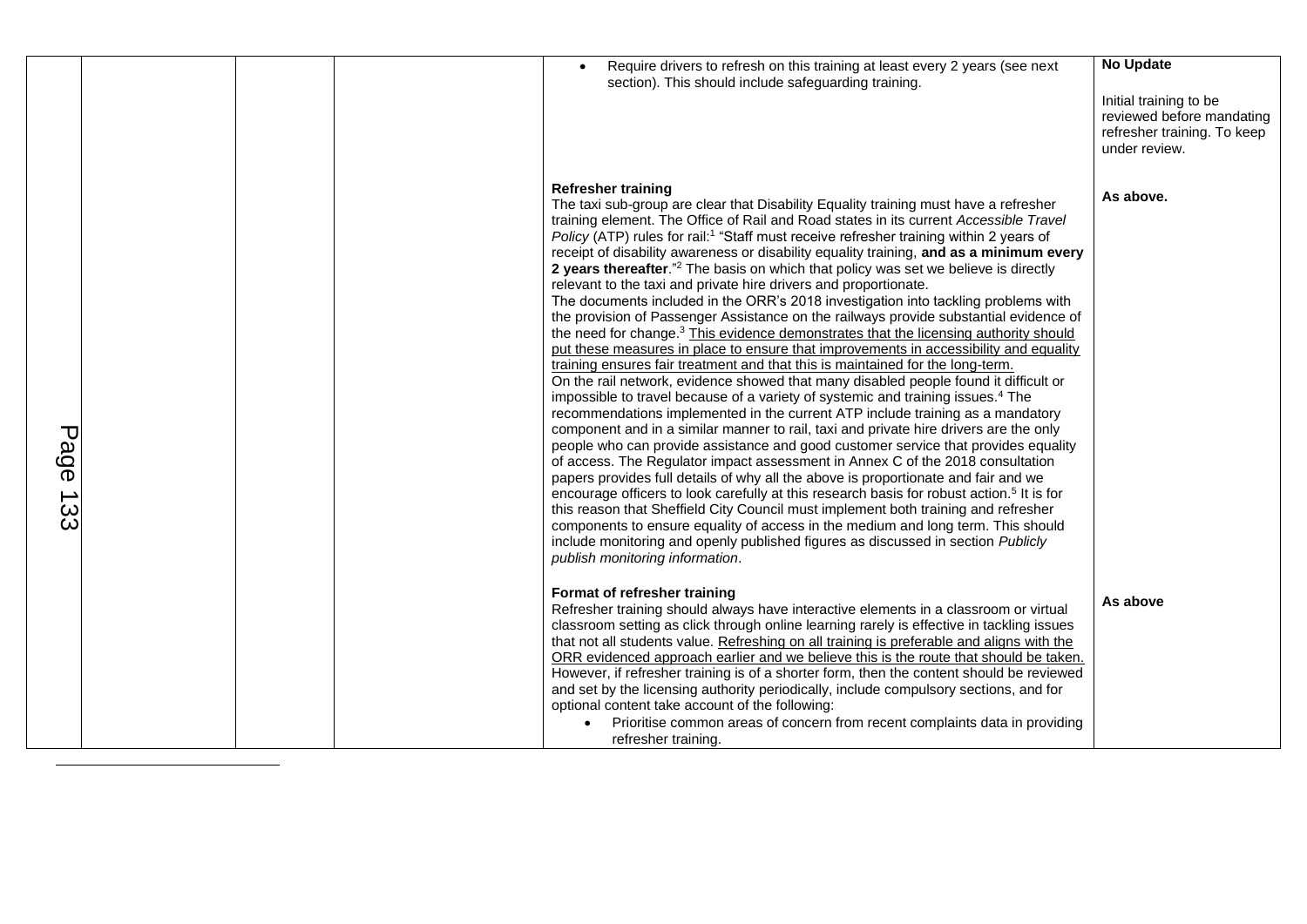<span id="page-13-0"></span>

| Page<br>134 |  | Work with stakeholders such as Sheffield Transport 4 All, Safe Places, and<br>Sheffield Voices in identifying the mandatory sections for a refresher or<br>addition to initial training.<br><b>Exemption certificates</b><br>It is important to provide these facilities for genuine medical exemptions and have<br>transparency on the number of drivers genuinely affected by issues. It is a sensitive<br>issue which needs careful consideration of most drivers self-employed status but this<br>cannot render access for all unworkable. The number of exemptions being held for<br>carrying assistance dogs we are informed is small and does not appear to cause a<br>disproportionate barrier to access the taxi system though this should be monitored by<br>the licensing authority.<br>The addition of a Wheelchair handling exemption as a blanket option for all hackney<br>and PHV drivers raises a question of how this interacts with other policies. In<br>particular with Driver conduct point D to assist with luggage can be a key access need<br>for many vulnerable passenger groups and be considered for a similar exemption<br>regime. We would welcome a discussion on whether the exemption certification<br>should also cover general manual handling such as luggage.<br>Wheelchair handling exemption concerns<br>The new Wheelchair Exemption Certificate if applied to a driver of a Hackney Carriage<br>renders that vehicle inaccessible where policy requires a 100% wheelchair accessible<br>fleet. This divergence must be addressed. This is unacceptable and was an issue that<br>had to be tackled in the bus sector. For bus drivers if they are not physically able to<br>deploy the ramp this is treated as not being fit for duty by operators and medical leave<br>granted for recovering from short term issues. <sup>6</sup> Similarly, where a driver is no longer<br>able to offer a wheelchair accessible Hackney service over the long-term it is vital that<br>the licensing authority considers carefully whether it is appropriate for that driver to be<br>operating in that class of vehicle. Robust policy and process must be in place to<br>ensure that the Hackney fleet remains available for all. If any temporary exemption is<br>allowed for short-term difficulties in wheelchair access and manual handling, then the<br>licensing authority must ensure their process prevents rolling exemptions. The sub-<br>groups preference would be that no exemption is permitted for Hackney Carriage to<br>align with rail and bus, and the licensing committee will need to consider carefully<br>applying the same standard. | <b>No Update</b><br><b>Exemption Certificates</b><br>administered in<br>accordance with the<br>Equality Act - case-by-case<br>basis.<br><b>No Update</b><br><b>Exemption Certificates</b><br>administered in<br>accordance with the<br>Equality Act - case-by-case<br>basis. |
|-------------|--|---------------------------------------------------------------------------------------------------------------------------------------------------------------------------------------------------------------------------------------------------------------------------------------------------------------------------------------------------------------------------------------------------------------------------------------------------------------------------------------------------------------------------------------------------------------------------------------------------------------------------------------------------------------------------------------------------------------------------------------------------------------------------------------------------------------------------------------------------------------------------------------------------------------------------------------------------------------------------------------------------------------------------------------------------------------------------------------------------------------------------------------------------------------------------------------------------------------------------------------------------------------------------------------------------------------------------------------------------------------------------------------------------------------------------------------------------------------------------------------------------------------------------------------------------------------------------------------------------------------------------------------------------------------------------------------------------------------------------------------------------------------------------------------------------------------------------------------------------------------------------------------------------------------------------------------------------------------------------------------------------------------------------------------------------------------------------------------------------------------------------------------------------------------------------------------------------------------------------------------------------------------------------------------------------------------------------------------------------------------------------------------------------------------------------------------------------------------------------------------------------------------------------------------------------------------------------------------------------------------------------------------------------------------------------------------------|------------------------------------------------------------------------------------------------------------------------------------------------------------------------------------------------------------------------------------------------------------------------------|
|             |  | Publicly publish monitoring information<br>Throughout the policy there are opportunities to increase disabled peoples'<br>confidence in the taxi and private hire industry and how the council supports and<br>regulates it. As examples:<br>Publish periodic statistics (at least annually) the number of drivers who have<br>taken Disability and Equality, and safeguarding training.<br>Publish or update on a monthly basis the number of active exemption<br>certificates in each category so that disabled people can be aware of this and                                                                                                                                                                                                                                                                                                                                                                                                                                                                                                                                                                                                                                                                                                                                                                                                                                                                                                                                                                                                                                                                                                                                                                                                                                                                                                                                                                                                                                                                                                                                                                                                                                                                                                                                                                                                                                                                                                                                                                                                                                                                                                                                           | <b>No Update</b><br>Not specific to policy.<br>However, the Authority will<br>look into the possibility of<br>producing monitoring<br>information.                                                                                                                           |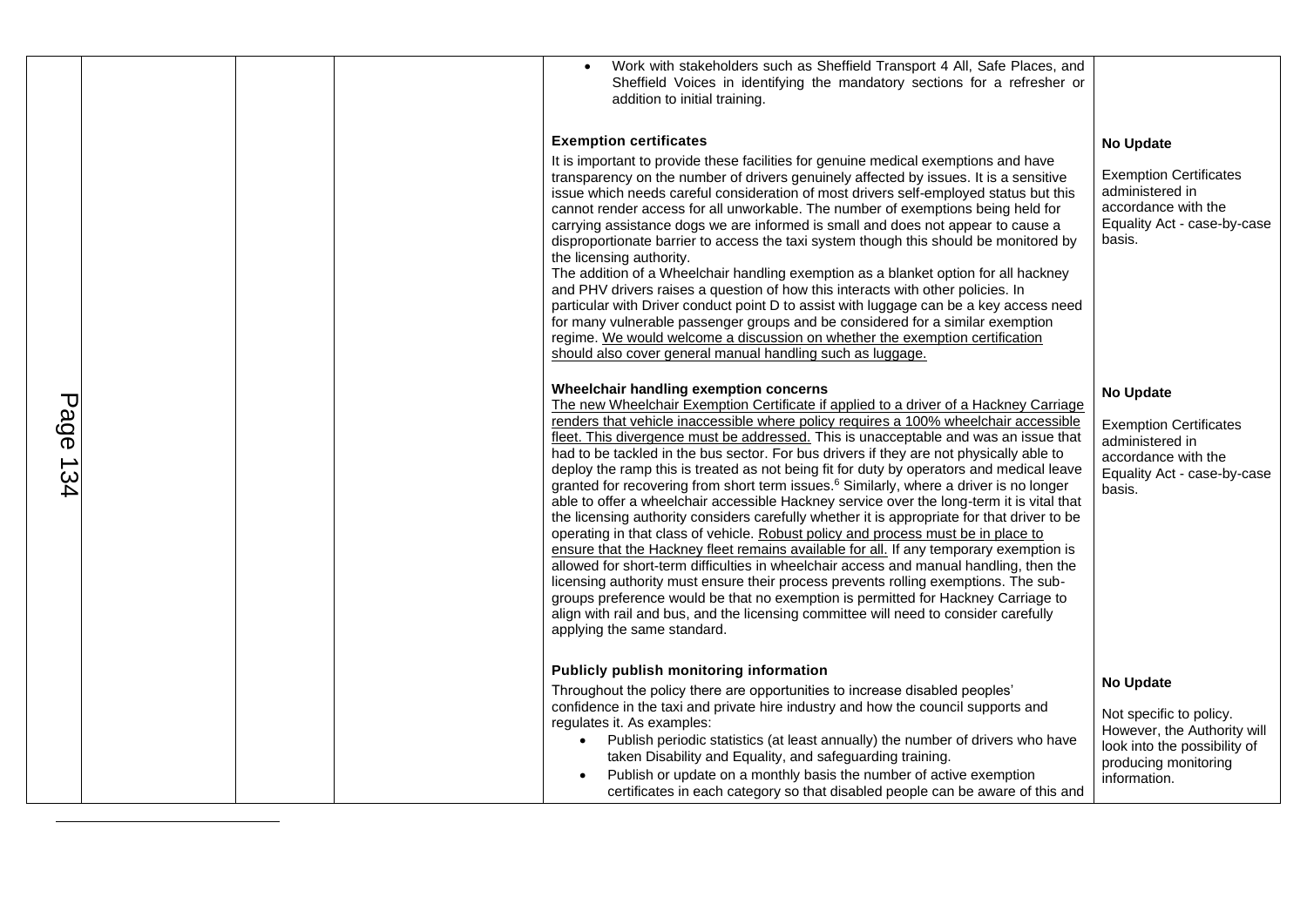|                        |                     |   | whether there are any artificial number of drivers claiming to not be able to<br>provide either wheelchair assistance or carry assistance dogs.                                                                                                                                                                                                                                                                                                                                                                                                                                                                           |                                                                          |
|------------------------|---------------------|---|---------------------------------------------------------------------------------------------------------------------------------------------------------------------------------------------------------------------------------------------------------------------------------------------------------------------------------------------------------------------------------------------------------------------------------------------------------------------------------------------------------------------------------------------------------------------------------------------------------------------------|--------------------------------------------------------------------------|
|                        |                     |   | <b>Executive conclusion</b><br>All of these conclusions must be read in the context of details supplied earlier in this<br>response. The purpose is to highlight the key issues decision makers need to be<br>aware of in terms of equality impacts for disabled people. Where proposals have<br>support, or conditional support this are not generally repeated here. The following<br>action should be taken by the licensing authority:<br>Require drivers to undertake refresher training on disability equality, and<br>safeguarding topics every 2 years on the basis of evidence outlined in<br>section:           | Individual elements<br>answered above.                                   |
| <b>Page</b>            |                     |   | <b>Refresher training.</b><br>Ensure that wheelchair and manual handling exemptions cannot be held<br>permanently or for unreasonably extended periods where a driver is<br>operating a Hackney Carriage as this renders the vehicle inaccessible in<br>contravention of the 100% wheelchair accessible vehicle policy.<br>Publish key statistics on training, number of exemption certificates for<br>assistance dogs, and wheelchair handling.                                                                                                                                                                          |                                                                          |
| 103 <sub>1</sub><br>35 | <b>Tasdaf Abbas</b> | N | I am a Sheffield Resident and an applicant for the Taxi and Private Hire driving<br>licence. I want to draw your attention to some issues regarding the procedures and<br>practices that the Sheffield Council Taxi Licensing Authority is following while<br>conducting Knowledge for new applicants. I am an affected person along-with other<br>affected new applicants, request you to intervene to make some changes during the<br>POLICY REVIEW in these procedures and practices so that the hard-working<br>applicants can pass their Knowledge to get their Taxi licence in Sheffield.                           |                                                                          |
|                        |                     |   | Overview:<br>Currently new applicants (residents of Sheffield) who apply for the Taxi licence have<br>been stopped at the Knowledge Test stage by issuing FAIL result constantly because<br>of the existing practices, procedures and set criteria to PASS the test since last 2<br>years and this has lead pass percentage in the Knowledge Test significantly at the<br>lowest level. Whenever these issues have been highlighted to the licensing office,<br>they have replied as standard that "licensing office is unable to make any changes<br>because this is prerogative of the licensing committee"             |                                                                          |
|                        |                     |   | Therefore, I have highlighted some of the findings and suggestions below for your<br>kind consideration and to make reasonable changes in the current practices,<br>procedures and criteria to give a fare chance to the applicants (residents of Sheffield)<br>to pass the Taxi Knowledge Test and Driving test to get their Taxi licences in Sheffield<br>rather than going to other neighbouring councils like Rotherham, North East<br>Derbyshire District, Calderdale, Kirklees etc to get their Taxi licence quickly without<br>having the geographical knowledge of Sheffield, and then come back to drive taxi in | <b>Updated</b><br>New apps, and those who<br>have not held a licence for |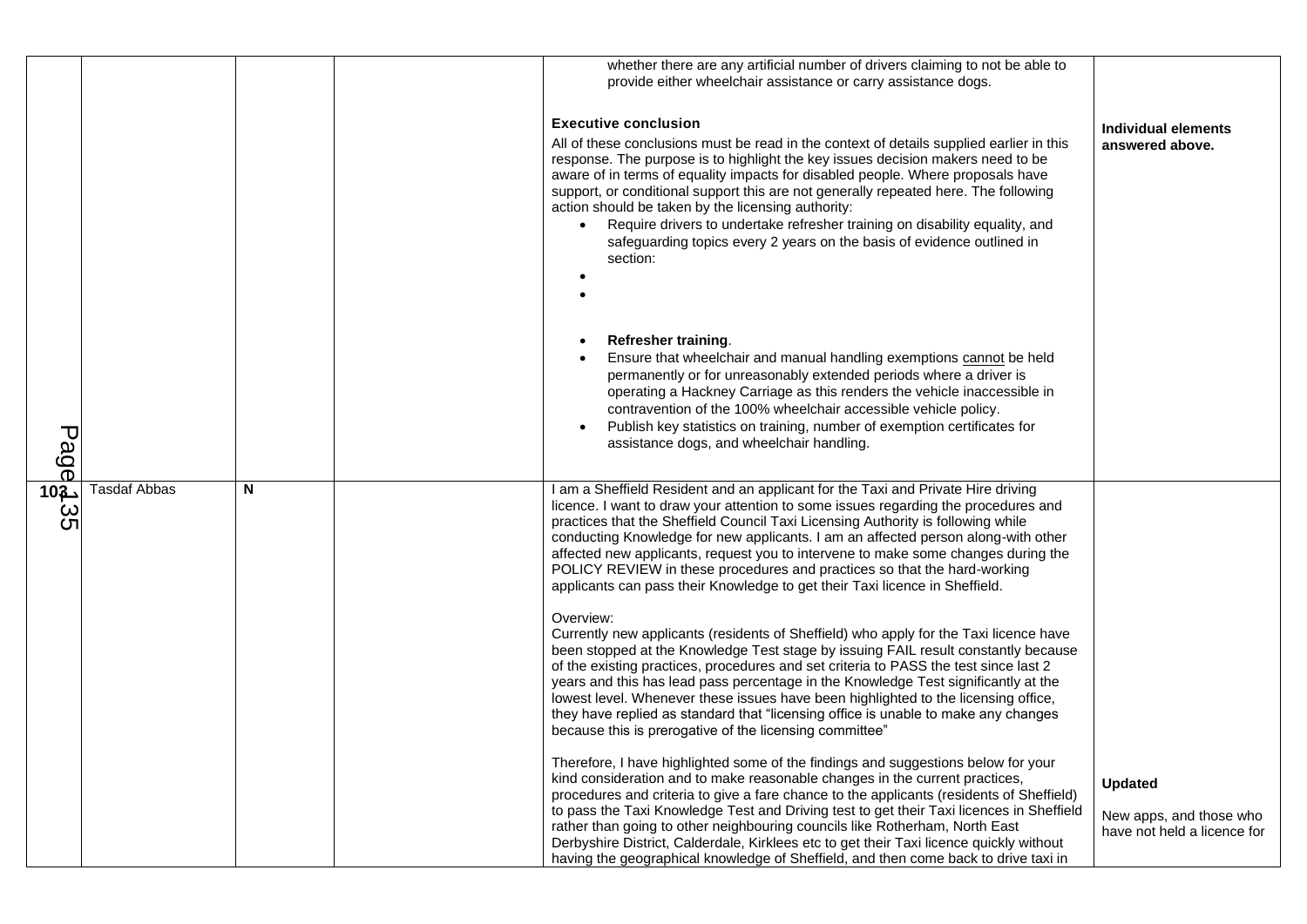|                       |  | their home town (Sheffield). This is one of the outcomes of the existing practices and<br>procedures, I am sure that you have already witnessed large and growing number of<br>taxi drivers with vehicles licensed from other councils working in Sheffield.                                                                                                                                                                                                                                                                                                                                                                                                                                                                                                                                                                                                                                                                                                                                                                                                                                                                                                                                                                                                                | more than 12-months<br>required to undertake.                                                          |
|-----------------------|--|-----------------------------------------------------------------------------------------------------------------------------------------------------------------------------------------------------------------------------------------------------------------------------------------------------------------------------------------------------------------------------------------------------------------------------------------------------------------------------------------------------------------------------------------------------------------------------------------------------------------------------------------------------------------------------------------------------------------------------------------------------------------------------------------------------------------------------------------------------------------------------------------------------------------------------------------------------------------------------------------------------------------------------------------------------------------------------------------------------------------------------------------------------------------------------------------------------------------------------------------------------------------------------|--------------------------------------------------------------------------------------------------------|
|                       |  | Findings and Suggestions                                                                                                                                                                                                                                                                                                                                                                                                                                                                                                                                                                                                                                                                                                                                                                                                                                                                                                                                                                                                                                                                                                                                                                                                                                                    | Pass mark reduced to<br>80%.                                                                           |
|                       |  | • Stop asking hidden and catch questions during the Knowledge Test. All questions<br>and options as answers in the test need to be prepared by the relevant experts with<br>extensive knowledge and experience rather than asking or making questions as<br>catch. Some route questions' answers even don't start and end at the correct road,<br>street, drop off or pick up point which isn't possible in theory and practical but are<br>given only to trick the examinee. Irrelevant questions are asked in the test for example<br>nearest car parks which are hundreds in the Sheffield.<br>• A full and complete list of the places of interest in Sheffield need to be provided to<br>the applicants of Taxi and Private Hire licence for preparation rather than, as a current<br>practice, keeping the full list as hidden and then leaving it to the individual who forms<br>the knowledge test to ask any of the places as a place of interest in the test. Licensing<br>authority should also update this full list with the number and names of the places of<br>interest on a yearly basis and must update and provide the full list to the applicants at<br>the time of booking their knowledge test to give them a fare chance to prepare for the<br>test. | Number of test failures<br>removed.                                                                    |
| Page<br>$\rightarrow$ |  | • The PASS criteria for all parts of the Knowledge Test including Safeguarding and<br>Road Safety parts need to be at 80% and not 100% because this (current practice<br>100% pass mark) is making hard or impossible for applicants to pass their Knowledge<br>Test in Sheffield to get their Taxi licence. The Licensing Authority also needs to<br>understand that it is hard and in most of the cases impossible for new applicants who<br>are educated up to the GCSE level to achieve 100% marks in all parts of the                                                                                                                                                                                                                                                                                                                                                                                                                                                                                                                                                                                                                                                                                                                                                  |                                                                                                        |
| ပ္တ                   |  | knowledge test to become a taxi driver. Set standards need to be at a reasonable,<br>practical and realistic level. Note that even to become an approved driving instructor<br>(ADI) at a national level, applicants are expected to achieve 85% marks to get a pass<br>result.<br>. In total 57 questions are being asked in the Knowledge Test in 60 minutes time.                                                                                                                                                                                                                                                                                                                                                                                                                                                                                                                                                                                                                                                                                                                                                                                                                                                                                                        |                                                                                                        |
|                       |  | These are MCQs with a question containing detailed information or scenario and then<br>at least 4 answers as options. Approximately 1 minute is given to read and<br>understand the questions and all 4 options to choose the correct answer. This is                                                                                                                                                                                                                                                                                                                                                                                                                                                                                                                                                                                                                                                                                                                                                                                                                                                                                                                                                                                                                       |                                                                                                        |
|                       |  | practically a real challenge. Time for the test need to be increased from 60 minutes to<br>90 minutes at least to complete the test.<br>• The Taxi driving test needs to be taken at the Driving Standards Agency (DSA) by                                                                                                                                                                                                                                                                                                                                                                                                                                                                                                                                                                                                                                                                                                                                                                                                                                                                                                                                                                                                                                                  |                                                                                                        |
|                       |  | allowing applicants to be assessed by a variety of examiners.<br>• Fees of the Knowledge and Driving Tests need to be reduced to £40 from £80 to<br>reduce financial burden on applicants.<br>• A Feedback form need to be in place for applicants after their Knowledge and                                                                                                                                                                                                                                                                                                                                                                                                                                                                                                                                                                                                                                                                                                                                                                                                                                                                                                                                                                                                | The Driver and Vehicle<br>Standards Agency (DVSA)<br>stopped providing taxi<br>driving assessments for |
|                       |  | Driving tests to get the views and comments from applicants on a regular basis to<br>make reasonable changes and adjustments on a regular basis,                                                                                                                                                                                                                                                                                                                                                                                                                                                                                                                                                                                                                                                                                                                                                                                                                                                                                                                                                                                                                                                                                                                            | local councils from 31<br>December 2016                                                                |
|                       |  | I once again make a request to you to know and understand the highlighted issues<br>and make reasonable changes in the licensing policy during the POLICY REVIEW to<br>give a fare chance to the applicants of the Taxi and Private Hire licence in Sheffield to<br>pass their Knowledge and Driving tests and obtain their taxi licence to get employed,                                                                                                                                                                                                                                                                                                                                                                                                                                                                                                                                                                                                                                                                                                                                                                                                                                                                                                                   |                                                                                                        |
|                       |  | provide the best possible services to the public and create a good image to the<br>visitors in Sheffield.                                                                                                                                                                                                                                                                                                                                                                                                                                                                                                                                                                                                                                                                                                                                                                                                                                                                                                                                                                                                                                                                                                                                                                   |                                                                                                        |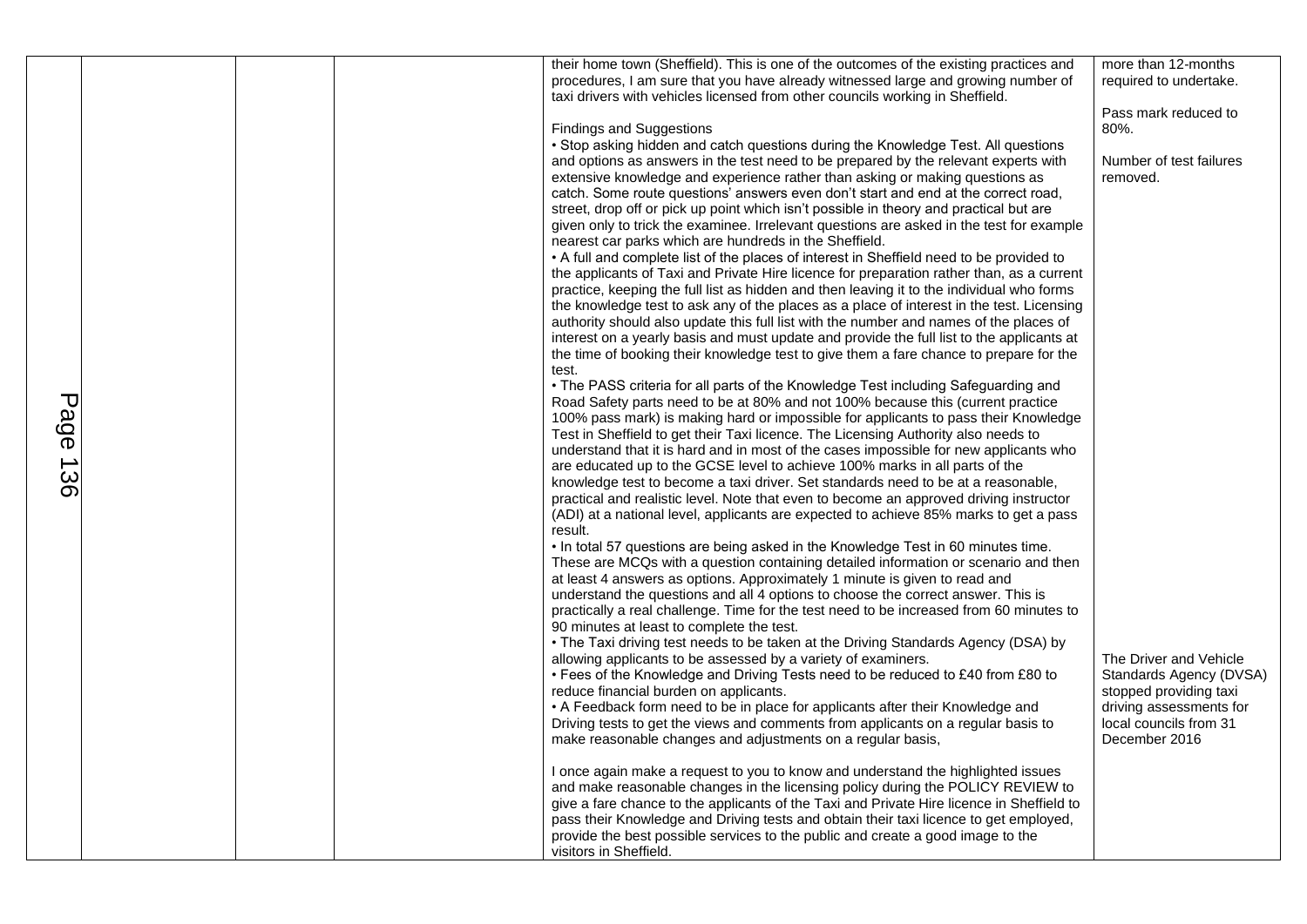|                                  |                       |              | lead to<br>pandemic<br>drivers | I would also highlight my concerns in the event if no effective changes are brought in<br>the current practices, procedures and criteria during POLICY REVIEW then it may<br>• A Further increase in the number of drivers in Sheffield, licensed from other<br>neighbouring councils where they even don't need to achieve any Level 2<br>Professional Qualification for Taxi Drivers and therefore less likely to provide a safe,<br>secure and the best possible services to the general public that Sheffield licensed<br>drivers tend to do<br>• A shortage of Sheffield licensed drivers in Sheffield which will affect other<br>related/dependant industries in the Sheffield who are struggling to recover after the<br>• Increase in the prices by private hire operators for rides because of shortage of |                                  |
|----------------------------------|-----------------------|--------------|--------------------------------|---------------------------------------------------------------------------------------------------------------------------------------------------------------------------------------------------------------------------------------------------------------------------------------------------------------------------------------------------------------------------------------------------------------------------------------------------------------------------------------------------------------------------------------------------------------------------------------------------------------------------------------------------------------------------------------------------------------------------------------------------------------------------------------------------------------------|----------------------------------|
| 104                              | Behailu Gebremedhin   | N            |                                | Identical to Comment 103 - Tasdaf Abbas                                                                                                                                                                                                                                                                                                                                                                                                                                                                                                                                                                                                                                                                                                                                                                             | As per answers to<br>comment 103 |
| 105                              | Marcello Finocchiaro  | $\mathbf N$  |                                | Identical to Comment 103 - Tasdaf Abbas                                                                                                                                                                                                                                                                                                                                                                                                                                                                                                                                                                                                                                                                                                                                                                             | As per answers to<br>comment 103 |
| 106                              | <b>Mohammed Qasim</b> | N            |                                | Identical to Comment 103 - Tasdaf Abbas                                                                                                                                                                                                                                                                                                                                                                                                                                                                                                                                                                                                                                                                                                                                                                             | As per answers to<br>comment 103 |
| 107                              | Marco Allegrini       | $\mathbf N$  |                                | Identical to Comment 103 - Tasdaf Abbas                                                                                                                                                                                                                                                                                                                                                                                                                                                                                                                                                                                                                                                                                                                                                                             | As per answers to<br>comment 103 |
| 108                              | <b>Waleed Mahmood</b> | $\mathsf{N}$ |                                | Identical to Comment 103 - Tasdaf Abbas                                                                                                                                                                                                                                                                                                                                                                                                                                                                                                                                                                                                                                                                                                                                                                             | As per answers to<br>comment 103 |
| $109$ $\overline{)}$<br>$\omega$ | Raees Ahmed           | N            | as                             | I live in Sheffield and applying for Taxi and Private Hire licence at Sheffield Council<br>licensing authority. I am going to book my taxi knowledge test but feeling not so<br>confident about passing it because lots of my friends recently failed knowledge test<br>due to the strict criteria the licensing authority placed to pass it.<br>I request you to ask licensing office to make some changes in passing knowledge test<br>1. Reduce Pass marks to 70% for all parts of the test.<br>2. Reduce fee of Knowledge Test to a reasonable level because £87 is very high.<br>3. Increase time of test to two hours or reduce number of questions.                                                                                                                                                          | As per answers to<br>comment 103 |
| 110                              | <b>Usman Nazir</b>    | N            |                                | Identical to comment 109 - Raees Ahmed                                                                                                                                                                                                                                                                                                                                                                                                                                                                                                                                                                                                                                                                                                                                                                              | As per answers to<br>comment 103 |
| 111                              | <b>Irfan Butt</b>     | N            |                                | Identical to comment 109 - Raees Ahmed                                                                                                                                                                                                                                                                                                                                                                                                                                                                                                                                                                                                                                                                                                                                                                              | As per answers to<br>comment 103 |
| 112                              | <b>Faisal Saghir</b>  | N            |                                | Identical to comment 109 - Raees Ahmed<br>Additional Info:<br>Stop asking trick/catch questions in all parts of the knowledge test, for example in<br>routes part, all 4 given options for a route question aren't practically or theoretically<br>correct to choose as a correct answer. Even the best possible correct option's route<br>starts or ends at a road around the point of interest rather than at correct drop off or                                                                                                                                                                                                                                                                                                                                                                                 | As per answers to<br>comment 103 |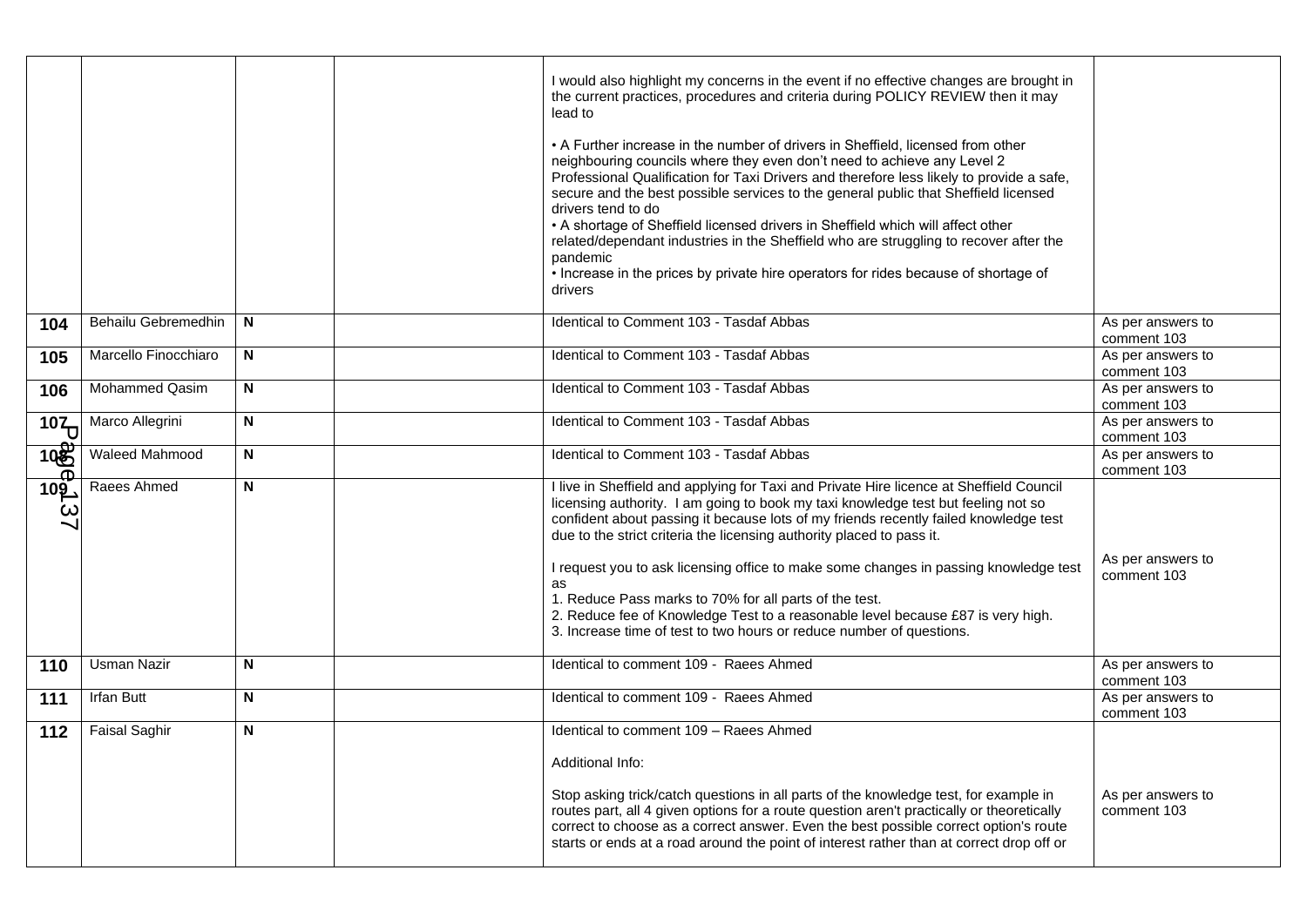|                    |             |   | pick up road, just to confuse applicants. This needs reviewing all questions and all<br>options in the Knowledge Test by some relevant experts.<br>5. Start accepting taxi driving test certificate from DSA and stop taking driving test at<br>council through one regular examiner again and again.                                                                                                                                                                                                                                                                                                                                                                                                                                                                                                                                                                                                                                                                                                                                                                                                                                                                                                                                                                                                                                                                                                                                                                                                                                                                                                                                                                                                                                                                                                                                                                                                                                                                                                                                                                                                                                                                                                                                                                                                                                                                                                                        | No Update<br>The Driver and Vehicle<br>Standards Agency (DVSA)<br>stopped providing taxi<br>driving assessments for<br>local councils from 31<br>December 2016 |
|--------------------|-------------|---|------------------------------------------------------------------------------------------------------------------------------------------------------------------------------------------------------------------------------------------------------------------------------------------------------------------------------------------------------------------------------------------------------------------------------------------------------------------------------------------------------------------------------------------------------------------------------------------------------------------------------------------------------------------------------------------------------------------------------------------------------------------------------------------------------------------------------------------------------------------------------------------------------------------------------------------------------------------------------------------------------------------------------------------------------------------------------------------------------------------------------------------------------------------------------------------------------------------------------------------------------------------------------------------------------------------------------------------------------------------------------------------------------------------------------------------------------------------------------------------------------------------------------------------------------------------------------------------------------------------------------------------------------------------------------------------------------------------------------------------------------------------------------------------------------------------------------------------------------------------------------------------------------------------------------------------------------------------------------------------------------------------------------------------------------------------------------------------------------------------------------------------------------------------------------------------------------------------------------------------------------------------------------------------------------------------------------------------------------------------------------------------------------------------------------|----------------------------------------------------------------------------------------------------------------------------------------------------------------|
| 113<br>Page<br>138 | Asif Qadoos | N | Following on from my email to yourself (dated Tues 15th Feb), I wish further to<br>express a grave concern as to the implications to the SCC, Hackney carriage &<br>private hire drivers licensing policy, (76-page, draft report-supposedly under<br>consultation), which has been adopted and tailored (from DFT 40-page guidance<br>report), to be the set criteria for Sheffield Licensed taxi drivers.<br>Whilst we don't condone such behaviour as taxi drivers, if a driver is caught using a<br>mobile phone and convicted for that offence, that's fair enough the courts have dealt<br>with the matter, BUT for the DFT, to suggest further,<br>IE: if convicted, of using a mobile phone whilst driving to Barr him/her from working as<br>a taxi driver for a period of 7yrs.<br>This is not only harsh, but not even proportionate to the offence committed.<br>The DFT report comes across, like a second punishment, (the word 'RETRIBUTION'<br>comes to mind, rather than the word "REHABILITATION").<br>The "LAW of LAND", when courts make a decision " FOUND GUILTY", an the<br>sentence is given, in doing so, its fundamental principle is always based upon (again<br>the keyword), 'REHABILITATION'.<br>HOW & WHY, the EVIDENCE is CLEAR, it's there in front of our eyes.<br>IE: all those that are convicted of murder, (if it's not about rehabilitation an remorse,<br>then why not just hang them, why put them in jail.<br>There is a system in place, whereby the 'LAW of LAND'-Courts exercise<br>REHABILITATION & PROPORTIONATELY in all decisions made, accordingly with<br>the offence committed.<br>This system is there for the individuals to say 'I PUT MY HANDS UP, I'V LEARNT MY<br>LESSON, I WON'T DO IT AGAIN', this is the ONLY way to move forward as a<br>society.<br>The present/our Licensing Committee procedure that is in force, is not only FAIR, but<br>very PROPORTIONATE.<br>Each case is presented and dealt with, a decision is made on the Principle of<br>"INDIVIDUAL MERIT".<br>This procedure has been in force for many years, with no complaints, so why the<br>great concern all of a sudden by the DFT, asking all Licensing authorities to adopt this<br>Report (statuary taxi and private hire vehicle standards-40 page report).<br>Note: for guidance only.<br>It is fair to say, that this report does point out that a Licensing Authority may deviate | <b>Updated</b><br>Removed rehabilitation<br>periods for motoring<br>convictions and replaced<br>with Sub-Committee<br>referral.                                |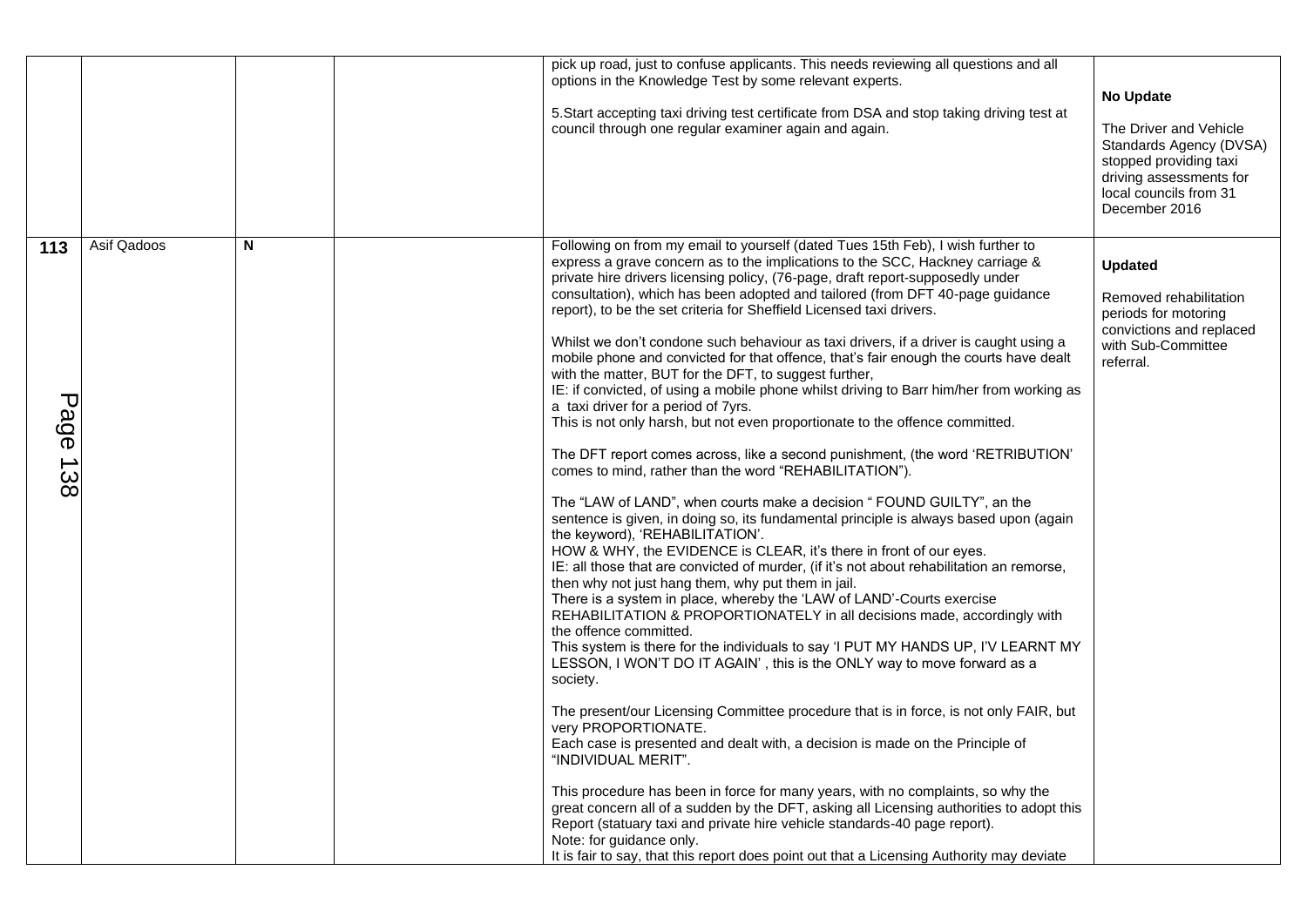| Page<br>439 |                                        |   | from this 'Guidance', if it has a good reason to do so.<br>REF: Para-1 (1.3).<br>As a licensed driver and a GMB Senior Rep of S75 branch, an one who represents<br>drivers at these Licensing Committees, it is to say without a doubt that this system is<br>very fair, (as stated previously).<br>AGAIN it's all about ' I PUT MY HANDS UP, I'V LEARNT MY LESSON, I WON'T DO<br>IT AGAIN'.<br>There are currently approximately 3,000<br>Licensed drivers in Sheffield.<br>Most of these drivers Maybe your constituents.<br>Surely as our local cllrs/MPs this issue should be raised as a 'BONE OF<br>CONTENTION', (so to speak), on behalf of your constituents-us.<br>These very harsh draconian rules, and in reality should be replaced with a training<br>programme, (to identify an rectify the problem/s as appose to taking drivers of the<br>road).<br>IE: GOVERNMENT SPEED AWARENESS COURSE.<br>(It's all about raising AWARENESS & IDENTIFYING the problems).<br>QUOTE:-<br>'The public interest is not seeing a driver punished for his conduct as this is not the<br>function of the licensing regime'<br>'It is clear that the aim of suspension is to protect the public (Leeds city council v<br>Hussain [2002]). It is not to punish the driver. Punishment in the form of retribution<br>(legally sanctioned revenge) is therefore not a proper use of suspension. Retribution<br>is backward looking and it's aim is no more than to give the driver his or her just<br>deserts for their conduct (' an eye for an eye')'<br>REF: Professor Roy Light, Uks leading authoritarian in Licensing Law.<br>I would like to add one last point on this matter, and that is, I believe that SCC, should<br>work closely with the UNIONS/TRADES and move forward in a positive direction,<br>rather than creating a toxic culture between SCC an the TRADES. |                                  |
|-------------|----------------------------------------|---|-----------------------------------------------------------------------------------------------------------------------------------------------------------------------------------------------------------------------------------------------------------------------------------------------------------------------------------------------------------------------------------------------------------------------------------------------------------------------------------------------------------------------------------------------------------------------------------------------------------------------------------------------------------------------------------------------------------------------------------------------------------------------------------------------------------------------------------------------------------------------------------------------------------------------------------------------------------------------------------------------------------------------------------------------------------------------------------------------------------------------------------------------------------------------------------------------------------------------------------------------------------------------------------------------------------------------------------------------------------------------------------------------------------------------------------------------------------------------------------------------------------------------------------------------------------------------------------------------------------------------------------------------------------------------------------------------------------------------------------------------------------------------------------------------------------------------------------------------------------------------------|----------------------------------|
| 114         | <b>Yazid Atallah</b>                   | N | Identical to response 113 - Asid Qadoos                                                                                                                                                                                                                                                                                                                                                                                                                                                                                                                                                                                                                                                                                                                                                                                                                                                                                                                                                                                                                                                                                                                                                                                                                                                                                                                                                                                                                                                                                                                                                                                                                                                                                                                                                                                                                                     | As per answers to<br>comment 113 |
| 115         | Yasser Hanif                           | N | Identical to response 113 - Asid Qadoos                                                                                                                                                                                                                                                                                                                                                                                                                                                                                                                                                                                                                                                                                                                                                                                                                                                                                                                                                                                                                                                                                                                                                                                                                                                                                                                                                                                                                                                                                                                                                                                                                                                                                                                                                                                                                                     | As per answers to<br>comment 113 |
| 116         | Fazeel Khan                            | N | Identical to response 113 - Asid Qadoos                                                                                                                                                                                                                                                                                                                                                                                                                                                                                                                                                                                                                                                                                                                                                                                                                                                                                                                                                                                                                                                                                                                                                                                                                                                                                                                                                                                                                                                                                                                                                                                                                                                                                                                                                                                                                                     | As per answers to<br>comment 113 |
|             | <b>Citizen Space</b><br><b>Results</b> |   |                                                                                                                                                                                                                                                                                                                                                                                                                                                                                                                                                                                                                                                                                                                                                                                                                                                                                                                                                                                                                                                                                                                                                                                                                                                                                                                                                                                                                                                                                                                                                                                                                                                                                                                                                                                                                                                                             |                                  |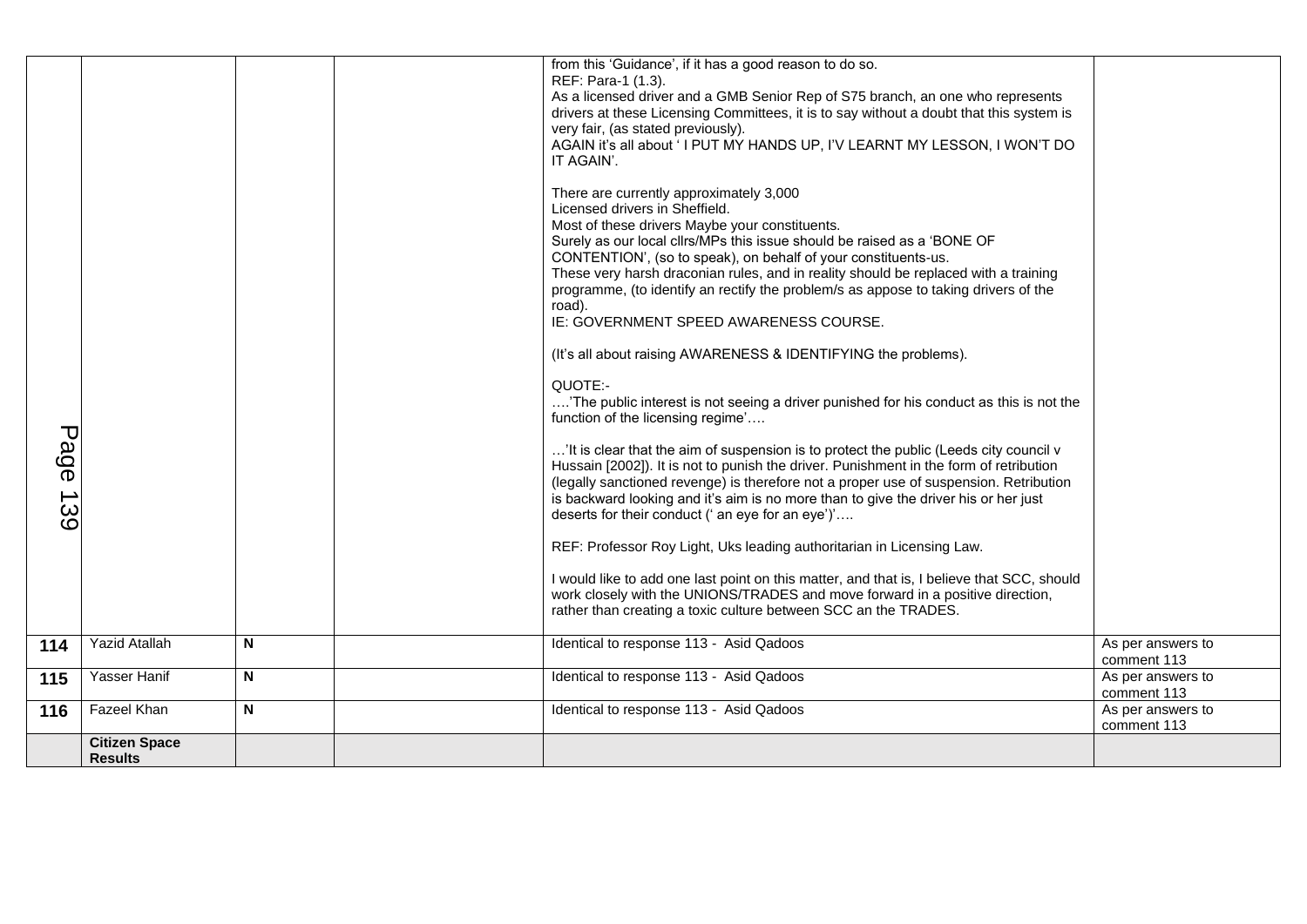| 117              | N | - Cctv is very important part in the business some time we report but we don't have<br>proof also some drivers don't report because they don't have proof.<br>- Few things Local council should provide a small proportion of payment towards<br>installation of cctv and rest can covered by owner on HC/PHV.<br>Cctv should be mandatory in licenced vehicles.<br>Council or Police should have a special contact number 24/7 for HC/PHV drivers to                                                                                                                                                                                                                                                                                                                                                                                                                                                                                            | <b>No Update</b><br>CCTV does not form part<br>of the driver policy<br>Incidents such as these                 |
|------------------|---|--------------------------------------------------------------------------------------------------------------------------------------------------------------------------------------------------------------------------------------------------------------------------------------------------------------------------------------------------------------------------------------------------------------------------------------------------------------------------------------------------------------------------------------------------------------------------------------------------------------------------------------------------------------------------------------------------------------------------------------------------------------------------------------------------------------------------------------------------------------------------------------------------------------------------------------------------|----------------------------------------------------------------------------------------------------------------|
|                  |   | report of any incident or suspicious activity                                                                                                                                                                                                                                                                                                                                                                                                                                                                                                                                                                                                                                                                                                                                                                                                                                                                                                    | should be reported to 101                                                                                      |
| 118              | N | - We got a lot of private hire and Hackney taxis come out of town, hired by Local<br>Sheffield taxi companies. This is a big problem for local drivers, safety of children and<br>vulnerable adults. Authorities in Sheffield just let happen in front of them instead. They<br>need to act sooner than later.<br>- Get read of out town drivers, it's a concern to all.                                                                                                                                                                                                                                                                                                                                                                                                                                                                                                                                                                         | <b>No Update</b><br>Not specific to policy.<br>Drivers are legally allowed                                     |
|                  |   | - Transparent by acting remove all out town drivers.                                                                                                                                                                                                                                                                                                                                                                                                                                                                                                                                                                                                                                                                                                                                                                                                                                                                                             | to work in other districts.                                                                                    |
| 119              | N | - Why only taxis, buses vans and trucks included. If you really bother, then should                                                                                                                                                                                                                                                                                                                                                                                                                                                                                                                                                                                                                                                                                                                                                                                                                                                              | <b>No Update</b>                                                                                               |
|                  |   | include public too.<br>- If SCC really want to improve environment, then first stop should be to replace all<br>traffic lights signals. And install smart signals like Division Street.                                                                                                                                                                                                                                                                                                                                                                                                                                                                                                                                                                                                                                                                                                                                                          | Not relevant to driver policy                                                                                  |
| 120              | N | - 30. Tinted windows.                                                                                                                                                                                                                                                                                                                                                                                                                                                                                                                                                                                                                                                                                                                                                                                                                                                                                                                            | <b>No Update</b>                                                                                               |
| ᠊ᠣ<br>age<br>140 |   | The policy clearly states that most modern cars now have privacy glass mainly in the<br>rear, it goes on to suggest that local authorities should be mindful of this and the costs<br>of replacing glass would be costly and disruptive to the PVH driver, with this in mind I<br>would urge our local authority to look into this and consider what is clearly been stated<br>by the governments own guidelines.<br>For example an Audi S6 s line to use for executive work is nearly impossible to find<br>without privacy windows and I now believe most Skoda Superbs are the same for their<br>higher spec models.<br>- The policy seems similar to previous ones to a degree and for me it just exercises<br>common sense, I found it quite accurate and reasonable, and even in 30. It does say<br>that tinted windows may need some sort of leeway given the fact that most modern<br>cars are now fitted with dark windows to the rear. | Not relevant to driver policy                                                                                  |
| 121              | N | - No it's not easy at all, it's not same every driver, you got to take into consideration<br>that taxi trade in Sheffield has vast majority if different ethnic minority drivers and to<br>understand such a document is not easy.<br>- Language used in documents is not always easy its complex and out if date at times,<br>especially around technology which unfortunately you as a service very poor and you<br>use links on applications or emails at times not very clear either and see question 2<br>too for this question.<br>- I don't have at hand policy document for now, from previous experience it's not<br>great.<br>- Make it easy simple to read, easy to understand and follow in each and every<br>section of policy document in dimple plain English.                                                                                                                                                                    | <b>No Update</b><br>Not relevant to policy.<br>Comments refer to<br>applications forms and<br>other documents. |
| 122              | N | - It would be a great help if you made the changes you wish to implement available<br>that "purely" affect the Hackney and PHV in Sheffield rather than a full Theasarus on<br>everything license related.<br>One needs a PHD in to understand it. $\bigodot$                                                                                                                                                                                                                                                                                                                                                                                                                                                                                                                                                                                                                                                                                    | <b>No Update</b><br>Comments appear to relate<br>the Statutory Standards,<br>not the Driver Policy.            |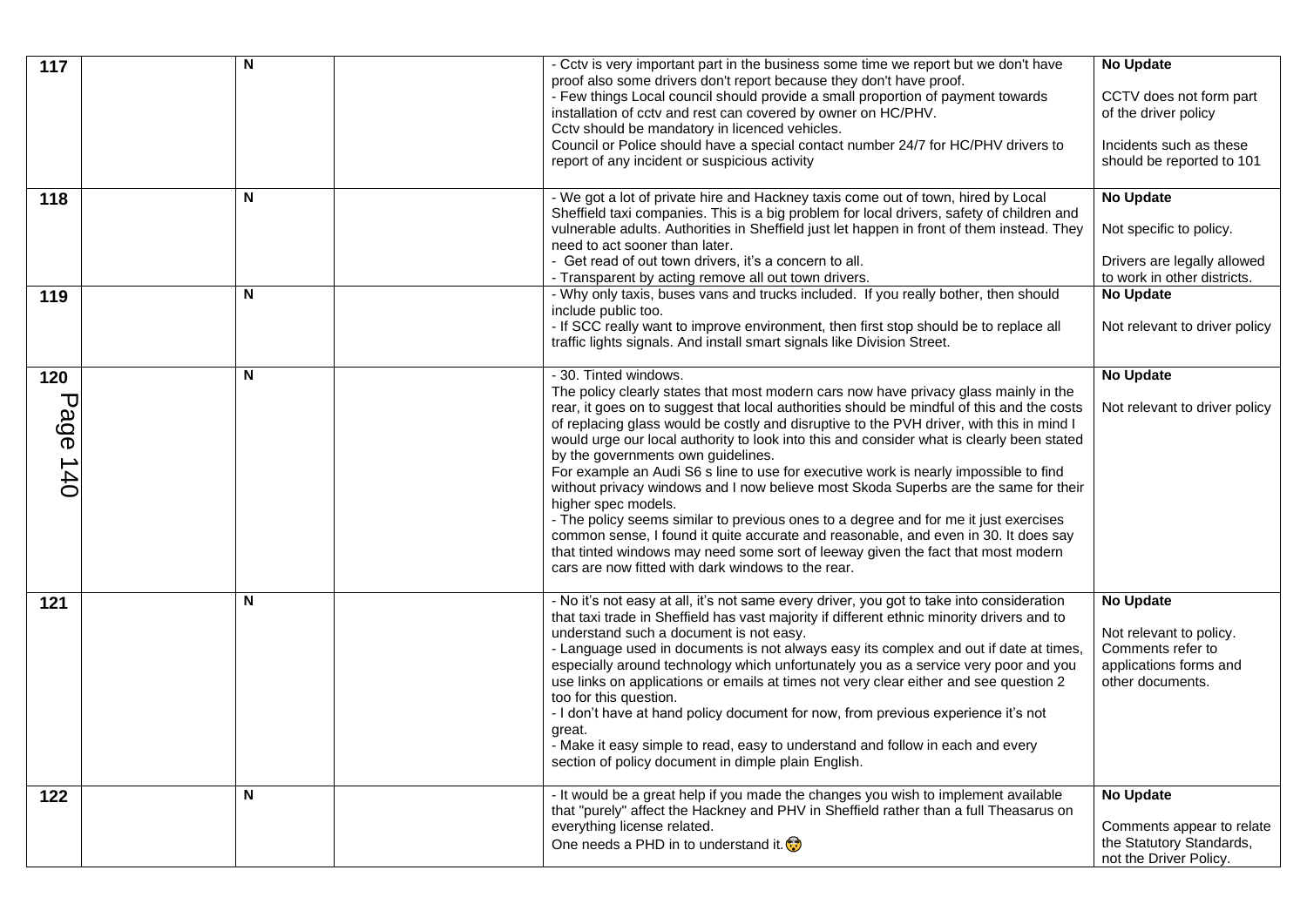|                        |   | Why do you make it so complicated when it should be simplified with parts that only<br>affect Hackney&PHV published for Sheffield Taxi Drivers that you want the feedback<br>off<br>Then you would get a better response from majority of drivers<br>Unless the idea behind making a these new policies in a Theasarus form is PURELY<br>TO CONFUSE THE TAXI DRIVERS SO THEY DONT RESPONSE AND YOU CAN<br>ALL GIVE yourselves a pat on the back for once again screwing over the SHEFFIELD<br>badge holding plated drivers<br>- "Because you have mixed it in with everything license related rather than ONLY what<br>affect HACKNEY & PHV trade<br>You've purposely Mixed in with every other licensing to confuse the taxi drivers!!!"<br>- Simplify it so drivers can understand it. And ONLY print or highlight the parts that<br>affect the Sheffield taxi trade HACKNEY & PHV<br>- Once you issue A PROPER VERSION ONE THAT PURELY WILL AFFECT "only"<br>us drivers then I may actually have a clue of what you are talking about until then<br>sorry but most don't have a clue what will affect them as in what is changing etc etc. |                                                                                       |
|------------------------|---|-----------------------------------------------------------------------------------------------------------------------------------------------------------------------------------------------------------------------------------------------------------------------------------------------------------------------------------------------------------------------------------------------------------------------------------------------------------------------------------------------------------------------------------------------------------------------------------------------------------------------------------------------------------------------------------------------------------------------------------------------------------------------------------------------------------------------------------------------------------------------------------------------------------------------------------------------------------------------------------------------------------------------------------------------------------------------------------------------------------------------------------------------|---------------------------------------------------------------------------------------|
| 123                    | N | - Most taxis use phones to as a radio to take jobs,<br>-You should also look at increasing Hackney fare, when was last time fare has<br>changed?                                                                                                                                                                                                                                                                                                                                                                                                                                                                                                                                                                                                                                                                                                                                                                                                                                                                                                                                                                                              | <b>No Update</b>                                                                      |
| 124<br>$\frac{1}{128}$ | N | - Car should be allowed for Hackney as well.<br>- New ph vehicle gae should be increased to under 6 years for new plate and<br>maximum year we can use also should be increased to 11 years.                                                                                                                                                                                                                                                                                                                                                                                                                                                                                                                                                                                                                                                                                                                                                                                                                                                                                                                                                  | <b>No Update</b><br>Not relevant to driver policy                                     |
| 141                    | N | - Not everything is included in the private hire badge terms and conditions. For<br>example, the fiasco of the dbs there was no mention of that you had to show the<br>certificate at the office. You did not except online dbs certificate. Driver never read<br>T&Cs in front of any licensing officers. No courses provided by the licensing offices<br>regarding health and safety, customer service. We cannot make any mistakes always<br>under pressure. If we do any mistakes, you through book at us.<br>- Not everything is included in the terms and conditions. For example, health and<br>safety issues, dealing with awkward customers. Face covering some customer refuse<br>to wear it. There is no minimum age for young who can book a taxi.<br>- Never seen full terms and conditions of the taxi license policy. You always adding<br>new T&Cs without telling us.<br>- Full terms and conditions should be attached with license policy. Not a separate<br>booklet.                                                                                                                                                      | <b>No Update</b><br>Comments not specific to<br>policy.                               |
| 126                    | N | - Too complicated for me, and new changes i don't understand what you are<br>proposing it's too confusing.<br>- Banning driver for 5yrs for use of mobile phone, it's totally wrong.<br>- Make this consultation simple and easy to understand first<br>- This is complicated and complex policy issue, please explain new changes and<br>compare with current                                                                                                                                                                                                                                                                                                                                                                                                                                                                                                                                                                                                                                                                                                                                                                                | No Update<br>Unable to track change the<br>documents due to the<br>number of changes. |
| 127                    | N | STOP,,, cross boarder hiring STOP uber from using out of town plated vehicles.,,,<br>That are coming into the city plying for hire without a licence for this city Sheffield<br>Licensing,,,,, NOT going out there and catching the private hire vehicle that are plated<br>in Sheffield from plying for hire without a licence Sheffield as a policy of ALL                                                                                                                                                                                                                                                                                                                                                                                                                                                                                                                                                                                                                                                                                                                                                                                  | <b>No Update</b><br>Comments not specific to<br>the driver policy.                    |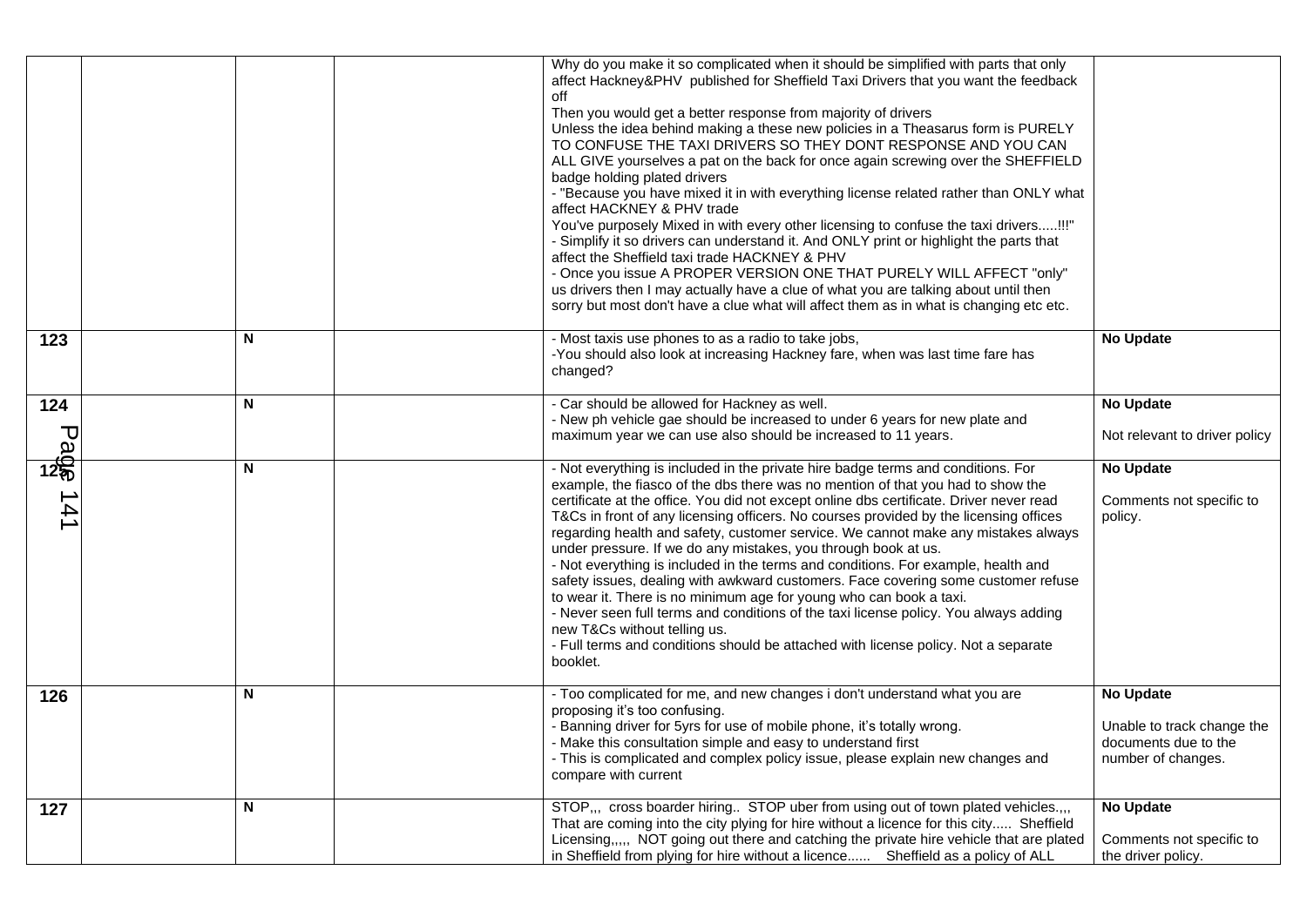|                           |   | HACKNEY VEHICLES HAVE TO BE WHEELCHAIR FRIENDLY Try to get this<br>policy nationwide During this corvid private hire in Sheffield have NOT got in place<br>partitions to STOP the spread of the virus The few vehicles that do have this<br>partition their licences state they can carry 4 people, with the front seat being<br>partitioned off Their licences should say that they are licenced to carry 3<br>passengers, the front seat being partitioned off for the virus 52 years of being a<br>hackney driver                                                                                                                                                                                                                                                                                                                                                                                                                                                                                                                                                                                                                                                                                                                                                                                                                                                                                                                                                                                                                                                                                                                                                                                                           |                                                                                                                                                                                                                                                                                                                                                       |
|---------------------------|---|--------------------------------------------------------------------------------------------------------------------------------------------------------------------------------------------------------------------------------------------------------------------------------------------------------------------------------------------------------------------------------------------------------------------------------------------------------------------------------------------------------------------------------------------------------------------------------------------------------------------------------------------------------------------------------------------------------------------------------------------------------------------------------------------------------------------------------------------------------------------------------------------------------------------------------------------------------------------------------------------------------------------------------------------------------------------------------------------------------------------------------------------------------------------------------------------------------------------------------------------------------------------------------------------------------------------------------------------------------------------------------------------------------------------------------------------------------------------------------------------------------------------------------------------------------------------------------------------------------------------------------------------------------------------------------------------------------------------------------|-------------------------------------------------------------------------------------------------------------------------------------------------------------------------------------------------------------------------------------------------------------------------------------------------------------------------------------------------------|
| 128                       | N | - As part of disability awareness training drivers should have to be aware of the main<br>wheelchair types (fully folding, fixed frame with back folding and removable wheels<br>etc). They should be required to test how a wheelchair user transfers to the back seat,<br>perhaps using 1 leg? They should also fully understand what wheelchairs or mobility<br>aids fit in their vehicle. All needs should be considered, perhaps a test for how to<br>safely assist a frail passenger from the seats, autistic passengers or those with mental<br>health problems.<br>- I have experienced rude drivers who complained wheelchair jobs took longer, drivers<br>who complain about my wheelchair type being difficult to fit in their vehicle - despite<br>prebooking and informing the office of my needs. As a disabled person I find it<br>extremely frustrating that I am complained to about my needs - especially when<br>drivers do not understand the challenges I face day to day.                                                                                                                                                                                                                                                                                                                                                                                                                                                                                                                                                                                                                                                                                                                                | <b>No Update</b><br>Training should cover<br>passengers in wheelchairs<br>and the correct use of<br>equipment, wheelchair<br>passport scheme and the<br>assisting passengers.                                                                                                                                                                         |
| $\frac{12}{12}$<br>$-142$ | N | - Disagree with Knowledge Test and Driving Test<br>- A full and complete list of number of places of interest in Sheffield for routes and<br>places parts of the knowledge test need to be provided to the applicants of Taxi and<br>Private Hire licence for preparation rather than, as a current practice, keeping the full<br>list as hidden and then leaving it to the individual who design the knowledge test to<br>ask any of places as a place of interest in the test. Licensing authority should also<br>update this full list with number and names of these places of interest on a yearly<br>basis and must update and provide the full list to the applicants at the time of booking<br>of their knowledge test to give them a fare chance to prepare for the test<br>- Pass mark level of all parts of the Knowledge Test including Safeguarding and Road<br>Safety need to be at 80% and not 100% because this is making hard or impossible for<br>applicants to pass Knowledge Test in Sheffield and become Sheffield driver.<br>Licensing authority needs to understand that it is hard and in most of the cases<br>impossible for new applicants who are at or around GCSE level to achieve 100%<br>marks as a subject specialist in all parts of the knowledge test to become a taxi driver.<br>- Taxi driving test needs to be taken at Driving Standards Agency (DSA) by allowing<br>applicants to be assessed by variety of examiners to make it more fare because<br>currently at Sheffield licensing authority majority of applicants are assessed by only<br>one examiner again and again until getting pass result<br>- Fees of the knowledge and driving tests need to be reduced to £40 from £80 | <b>Updated</b><br>New apps, and those who<br>have not held a licence for<br>more than 12-months<br>required to undertake.<br>Pass mark reduced to<br>80%.<br>Number of test failures<br>removed.<br>The Driver and Vehicle<br>Standards Agency (DVSA)<br>stopped providing taxi<br>driving assessments for<br>local councils from 31<br>December 2016 |
| 130                       | N | - Reason why because of the pass rate percentage is too much for road sign and<br>safeguarding. I would like for you to make it a little easier with the pass rate at 80%<br>- Reason for this is that Sheffield city council does not help us in anyway by not giving<br>us any paperwork at all to help us start<br>- Basically, all it comes down to I think that Sheffield city council are too harsh pass<br>rates. I think that the council should reconsider the pass rates for all the tests and                                                                                                                                                                                                                                                                                                                                                                                                                                                                                                                                                                                                                                                                                                                                                                                                                                                                                                                                                                                                                                                                                                                                                                                                                       | <b>Updated</b><br>New apps, and those who<br>have not held a licence for<br>more than 12-months<br>required to undertake.                                                                                                                                                                                                                             |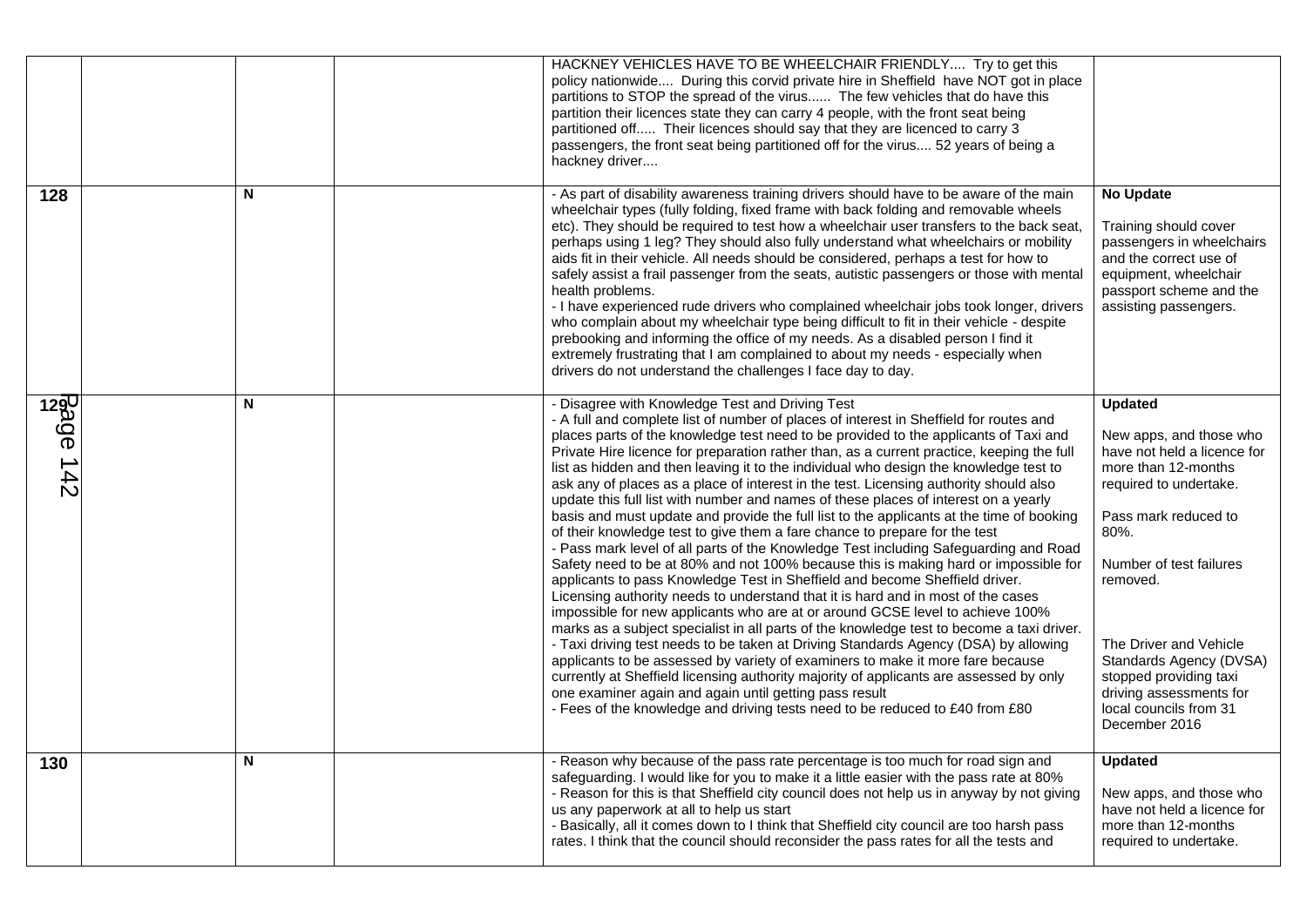|                 |   | keep them all at 80% that will then give myself and everyone the chance to pass and<br>earn a living to work.                                                                                                                                                                                                                                                                                                                                                                                                                                                                                                                                                                                                                                                                                                                                                                                                                                                                                                                                                                                                                                                                                                                                                                                                                                                                                                                                                                                                                                                                                                                                                                                                                                                                                                                                                                                                                                                                                                                                                      | Pass mark reduced to<br>80%.<br>Number of test failures<br>removed.                                                                                                                                                                                                                                                                                   |
|-----------------|---|--------------------------------------------------------------------------------------------------------------------------------------------------------------------------------------------------------------------------------------------------------------------------------------------------------------------------------------------------------------------------------------------------------------------------------------------------------------------------------------------------------------------------------------------------------------------------------------------------------------------------------------------------------------------------------------------------------------------------------------------------------------------------------------------------------------------------------------------------------------------------------------------------------------------------------------------------------------------------------------------------------------------------------------------------------------------------------------------------------------------------------------------------------------------------------------------------------------------------------------------------------------------------------------------------------------------------------------------------------------------------------------------------------------------------------------------------------------------------------------------------------------------------------------------------------------------------------------------------------------------------------------------------------------------------------------------------------------------------------------------------------------------------------------------------------------------------------------------------------------------------------------------------------------------------------------------------------------------------------------------------------------------------------------------------------------------|-------------------------------------------------------------------------------------------------------------------------------------------------------------------------------------------------------------------------------------------------------------------------------------------------------------------------------------------------------|
| 131<br>Page 143 | N | - the policy documents related to knowledge taxi driving are unattainable<br>I have already booked knowledge test from the council and only received the the<br>exam guide which is highlighting the 5 parts that the exam will comprise but to be fair i<br>couldn't get the detailed five parts of the exam or a booklet explaining the what are the<br>specific safeguarding, places of interests, highway codes and the others and it would<br>be help full if we get a hint and a clear points that we can focus.<br><b>TAXI KNOWLEDGE TEST</b><br><b>TAXI DRIVING TEST</b><br>- Regarding to Knowledge test - the places of interests are not clear so licencing<br>authority should provide full and complete list of places of interests to the learner to<br>prepare in advance<br>- The time of the knowledge test exam is to short compared to the activity so we<br>would like that to be like 90min or 2hours<br>- I would suggest you accept taxi driving test certificate from DSA instead of taking<br>driving test at council through one regular examiner again and again<br>- Driving test is one of the complex exams in Sheffield licencing authority according to<br>the other councils so please make the driving test exams easier than this.<br>- I would lastly like to tell you that in Sheffield as far as I know anyone who wants to<br>drive a taxi has two options hackney carriage Sheffield city council and Private hire in<br>Rotherham, so people always choose the private hire which they said the exams and<br>the regulations are more weight easier the Sheffield one and they are coming back to<br>operate in Sheffield city and they took their knowledge, driving test, codes and<br>safeguarding in Rotherham and most of them struggle to operate in Sheffield although<br>they are using the sat nav because they are not familiar with driving in Sheffield so in<br>that case I would suggest that our exams and regulations are needed to be amended<br>and eased for the people who want to work in the field. | <b>Updated</b><br>New apps, and those who<br>have not held a licence for<br>more than 12-months<br>required to undertake.<br>Pass mark reduced to<br>80%.<br>Number of test failures<br>removed.<br>The Driver and Vehicle<br>Standards Agency (DVSA)<br>stopped providing taxi<br>driving assessments for<br>local councils from 31<br>December 2016 |
| 132             | N | - Why Sheffield council make hard form all council around us we want some change<br>on knowledge test and driving test.<br>- We need more time on knowledge test to increase and reduce pass marks criteria of<br>all parts of the knowledge test to 80% from 100% including safeguarding and road<br>safety parts and start accepting taxi driving test certificate from DSA and stop taking<br>driving test at council through one regular examiner again and again thank you I hope<br>to change!!!<br>- Please do some change b/c it's to hard to get that license from another area on UK.                                                                                                                                                                                                                                                                                                                                                                                                                                                                                                                                                                                                                                                                                                                                                                                                                                                                                                                                                                                                                                                                                                                                                                                                                                                                                                                                                                                                                                                                    | <b>Updated</b><br>New apps, and those who<br>have not held a licence for<br>more than 12-months<br>required to undertake.<br>Pass mark reduced to<br>80%.<br>Number of test failures<br>removed.                                                                                                                                                      |
| 133             | N | - I think the policy needs to be more open and needs to have the input of existing taxi<br>drivers.                                                                                                                                                                                                                                                                                                                                                                                                                                                                                                                                                                                                                                                                                                                                                                                                                                                                                                                                                                                                                                                                                                                                                                                                                                                                                                                                                                                                                                                                                                                                                                                                                                                                                                                                                                                                                                                                                                                                                                | <b>No Update</b><br>All licensees consulted.                                                                                                                                                                                                                                                                                                          |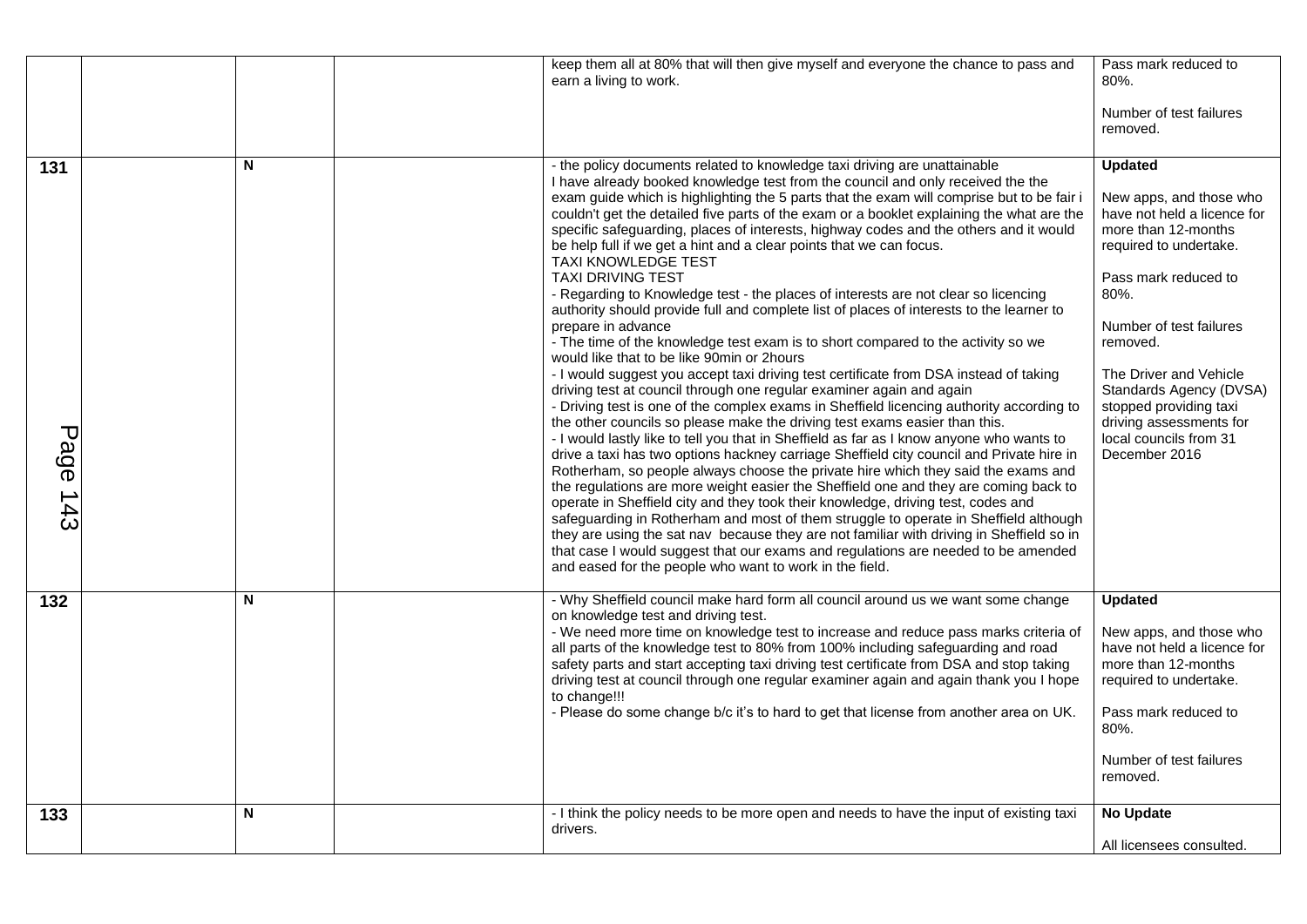|                 |   | - I think the policy document needs to be more clear and if it had the input of people<br>from outside of the organisation.<br>- I believe more time is needed for tests and I believe people that have dyslexia need<br>to be considered as I have been ignored in the past myself with no explanation. I<br>believe people should be asked if they require adjustments when sitting the test as no<br>policy document stats that in it.                                                                                                                                                                                                                                                                                                                                                                                                                                                                                                                                                                                                                                                                            | Not specific to policy.<br>Applicants who have<br>barriers, such as dyslexia,<br>are informed to advise<br>officers at the outset.                                                                                                                                                                                                                    |
|-----------------|---|----------------------------------------------------------------------------------------------------------------------------------------------------------------------------------------------------------------------------------------------------------------------------------------------------------------------------------------------------------------------------------------------------------------------------------------------------------------------------------------------------------------------------------------------------------------------------------------------------------------------------------------------------------------------------------------------------------------------------------------------------------------------------------------------------------------------------------------------------------------------------------------------------------------------------------------------------------------------------------------------------------------------------------------------------------------------------------------------------------------------|-------------------------------------------------------------------------------------------------------------------------------------------------------------------------------------------------------------------------------------------------------------------------------------------------------------------------------------------------------|
| 134             | N | - I think it's need to make more easy to read because everyone don't have vocabulary<br>to understand big words.                                                                                                                                                                                                                                                                                                                                                                                                                                                                                                                                                                                                                                                                                                                                                                                                                                                                                                                                                                                                     | No update                                                                                                                                                                                                                                                                                                                                             |
| 135             | N | - Changes to the driving and knowledge test need to be made.<br>- licensing authority should provide full and complete list of Places of interest to the<br>learners in advance to prepare for the knowledge<br>- increase time of the knowledge test to 90 minutes<br>- reduce Pass marks criteria of all parts of the knowledge test to 80% from 100%<br>including safeguarding and road safety parts<br>- reduce fee of Knowledge and driving tests                                                                                                                                                                                                                                                                                                                                                                                                                                                                                                                                                                                                                                                               | <b>Updated</b><br>New apps, and those who<br>have not held a licence for<br>more than 12-months<br>required to undertake.<br>Pass mark reduced to<br>80%.<br>Number of test failures                                                                                                                                                                  |
| <b>Page 144</b> |   | Start accepting Taxi driving test certificate from DSA and stop taking driving test at<br>Council through one regular examiner again and again.                                                                                                                                                                                                                                                                                                                                                                                                                                                                                                                                                                                                                                                                                                                                                                                                                                                                                                                                                                      | removed.<br>The Driver and Vehicle<br>Standards Agency (DVSA)<br>stopped providing taxi<br>driving assessments for<br>local councils from 31<br>December 2016                                                                                                                                                                                         |
| 136             | N | - policy is hard for knowledge test because I did 3 tests and it's not enough time to<br>complete the test and if you missed a one question you failed whole test is unfair I<br>paid nearly £270 for three tests and I failed all of them for 1 or 2 questions and driver's<br>from another councils they are making money here work in Sheffield and got badges<br>from another councils and they paying everything to another councils there is no<br>knowledge test no btech and they work in Sheffield.<br>I want to work here pass here test and pay money to my council in Sheffield but for<br>one question to fail whole is very very unfair.<br>- Time of test should be amend to 90min<br>- Safeguarding and road safety should be 80% passing marks, And overall calculation<br>should be considered 80% passing marks in all sections<br>- DSA driving test should be acceptable<br>Knowledge test should be overall percentage and it should 80%<br>Driving test once passed it should be accepted for 2years at least<br>- Need to make changes in knowledge test for 80% passing marks on whole test | <b>Updated</b><br>New apps, and those who<br>have not held a licence for<br>more than 12-months<br>required to undertake.<br>Pass mark reduced to<br>80%.<br>Number of test failures<br>removed.<br>The Driver and Vehicle<br>Standards Agency (DVSA)<br>stopped providing taxi<br>driving assessments for<br>local councils from 31<br>December 2016 |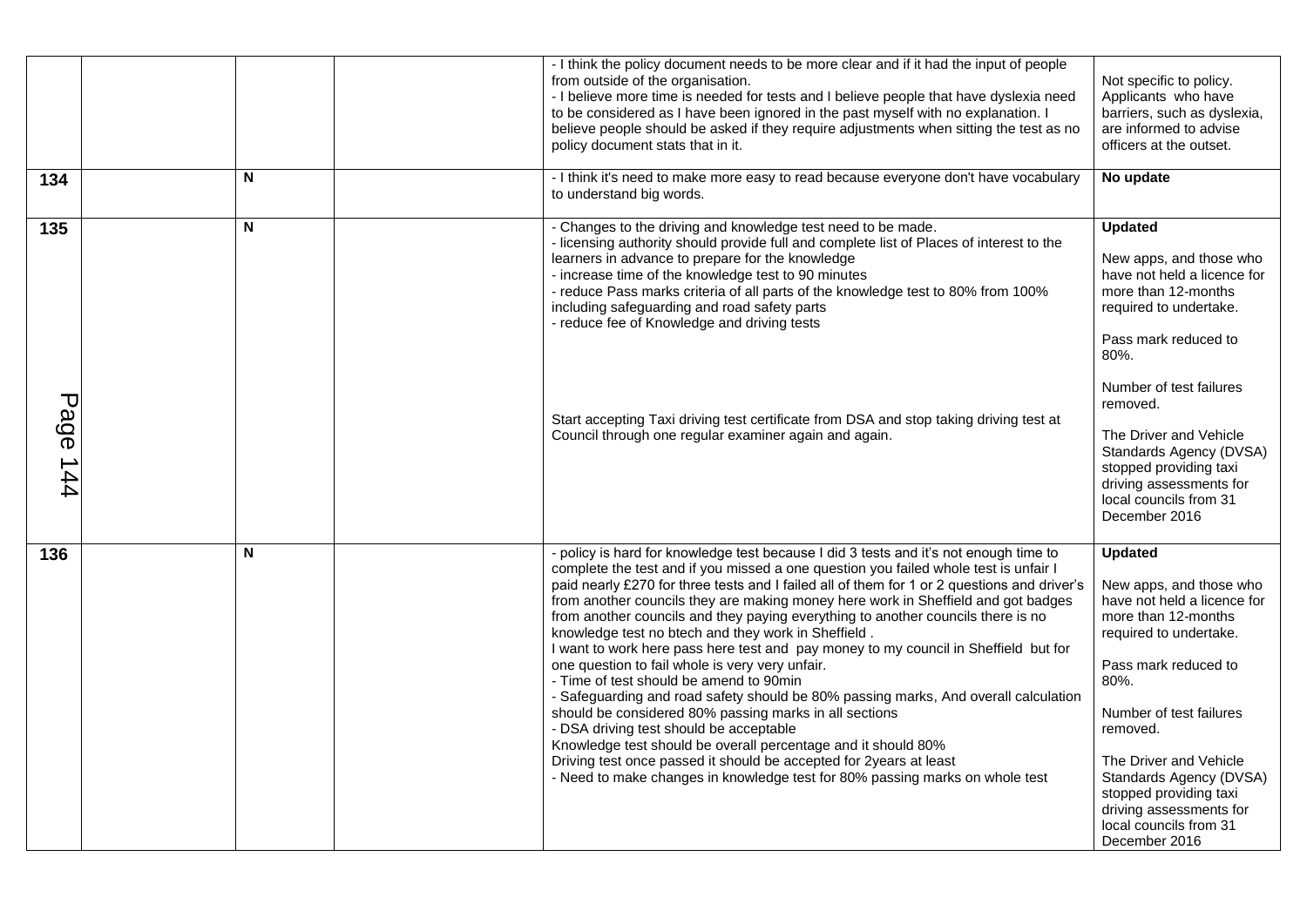| 137                     | Y | - Section 4 need to change knowledge test in the form of multiple choice questions<br>also driving test need to change in the form of accept start driving test certificate from<br>DSA.<br>- Licensing authority should provide full and complete list of places of interest to the<br>new learners in advance to prepare for the knowledge also need to increase the time<br>of test to 90 minutes at least reduce the pass mark criteria of all parts of the<br>knowledge test to 80%from 100%including safe guarding and road safety parts<br>reduce fees of knowledge test and driving test                                                                                                                                                                                                                                                                                                                                                                     | <b>Updated</b><br>New apps, and those who<br>have not held a licence for<br>more than 12-months<br>required to undertake.<br>Pass mark reduced to<br>80%.                                        |
|-------------------------|---|----------------------------------------------------------------------------------------------------------------------------------------------------------------------------------------------------------------------------------------------------------------------------------------------------------------------------------------------------------------------------------------------------------------------------------------------------------------------------------------------------------------------------------------------------------------------------------------------------------------------------------------------------------------------------------------------------------------------------------------------------------------------------------------------------------------------------------------------------------------------------------------------------------------------------------------------------------------------|--------------------------------------------------------------------------------------------------------------------------------------------------------------------------------------------------|
|                         |   | start accepting driving test from DSA and stop taking driving test at council through 1<br>regular examiner again and again.                                                                                                                                                                                                                                                                                                                                                                                                                                                                                                                                                                                                                                                                                                                                                                                                                                         | Number of test failures<br>removed.<br>The Driver and Vehicle<br>Standards Agency (DVSA)<br>stopped providing taxi<br>driving assessments for<br>local councils from 31<br>December 2016         |
| 138<br>᠊ᠸ<br>age<br>145 | Υ | - Too many complicated issues why not other councils in the uk do like Sheffield<br>because Taxi driving assessment in Sheffield in nightmare. Everyone in the Sheffield<br>said that no one can pass driving assessment in the first trial I think Sheffield council<br>want to make money by fail candidates like me I was driving perfect but I was fail<br>because I was driving 22mph on road 20mph. Ridiculous.<br>- Very confused too many papers difficult process. Everybody know that.<br>- Change Driving assessment to DSA to carry out not staff from Sheffield council as<br>council has bad reputation.<br>- Driving assessment carrying by council examiner not really good he will fail to make<br>money ridiculous reason give you.<br>- I ask Sheffield council why only in here not other 360 councils in the UK they have<br>easy driving assessment. I know Sheffield council try to make money.<br>- Please change driving Assessment to DSA. | <b>No Update</b><br>The Driver and Vehicle<br>Standards Agency (DVSA)<br>stopped providing taxi<br>driving assessments for<br>local councils from 31<br>December 2016                            |
| 139                     | Υ | - licensing authority should provide full and complete list of Places of interest to the<br>learners in advance to prepare for the knowledge<br>- increase time of the knowledge test to 90 minutes<br>- reduce Pass marks criteria of all parts of the knowledge test to 80% from 100%<br>including safeguarding and road safety parts<br>- reduce fee of Knowledge and driving tests                                                                                                                                                                                                                                                                                                                                                                                                                                                                                                                                                                               | <b>Updated</b><br>New apps, and those who<br>have not held a licence for<br>more than 12-months<br>required to undertake.<br>Pass mark reduced to<br>80%.<br>Number of test failures<br>removed. |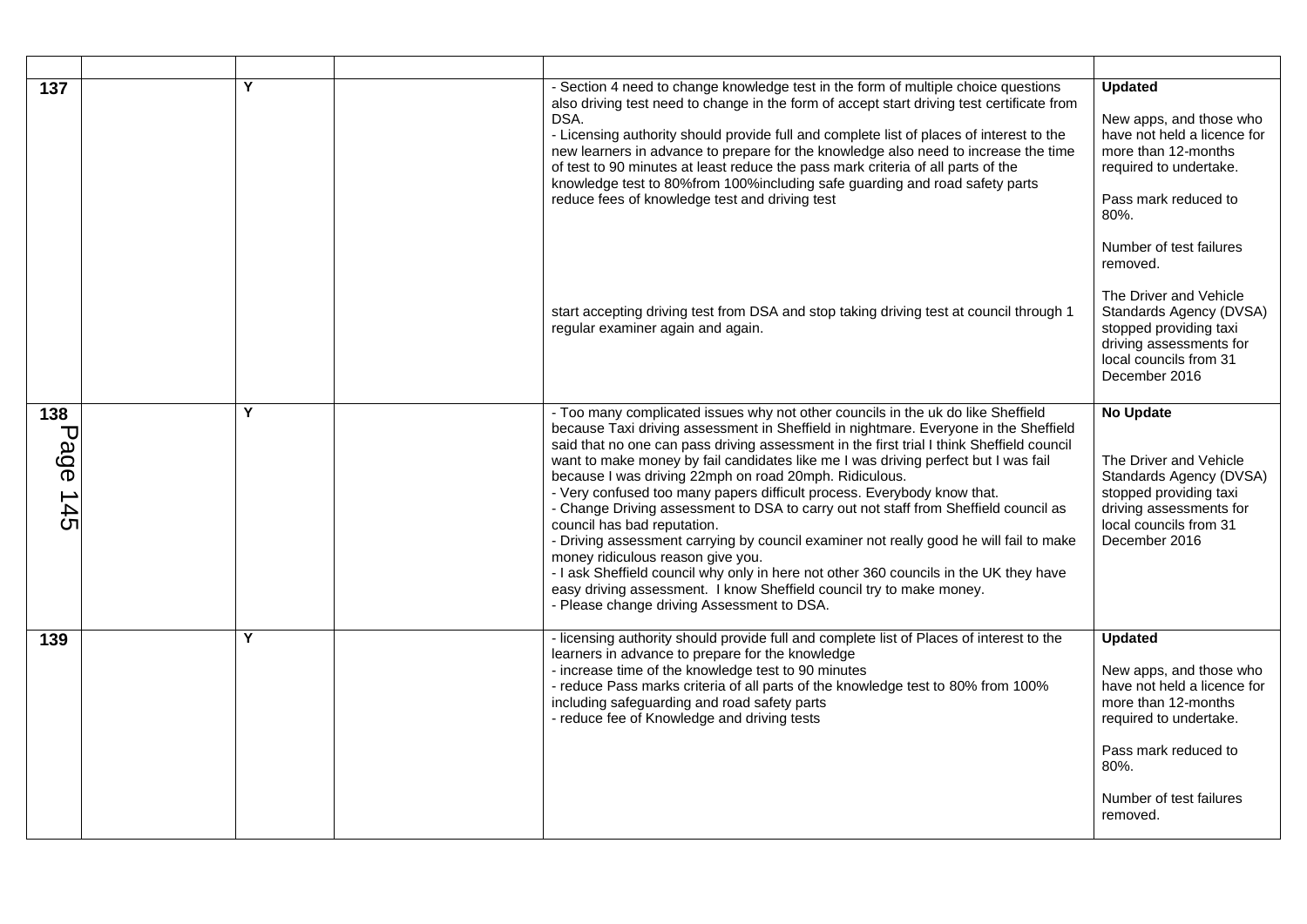|                                |   | Start accepting Taxi driving test certificate from DSA and stop taking driving test at<br>Council through one regular examiner again and again.                                                                                                                                                                                                                                                                                                          | The Driver and Vehicle<br>Standards Agency (DVSA)<br>stopped providing taxi<br>driving assessments for<br>local councils from 31<br>December 2016                                                |
|--------------------------------|---|----------------------------------------------------------------------------------------------------------------------------------------------------------------------------------------------------------------------------------------------------------------------------------------------------------------------------------------------------------------------------------------------------------------------------------------------------------|--------------------------------------------------------------------------------------------------------------------------------------------------------------------------------------------------|
| 140                            | Y | - The council should provide a list with all the point of interest so we can prepare for<br>the knowledge test in advance.<br>Increase the time for the test to 90 minute.<br>Reduce the percentage criteria from all the part of the knowledge test from 100% to<br>80% including safeguarding and road safety part<br>Reduce fee of knowledge and driving test.<br>Stop taking driving test at the council with the same examiner again and again.     | <b>Updated</b><br>New apps, and those who<br>have not held a licence for<br>more than 12-months<br>required to undertake.<br>Pass mark reduced to<br>80%.<br>Number of test failures<br>removed. |
| 14 <sup>†</sup><br>$30e$ $146$ | Υ | - Too many points of interest to memorise all and get 80% in test.<br>- licensing authority should provide full and complete list of Places of interest to the<br>learners in advance to prepare for the knowledge<br>increase time of the knowledge test to 90 minutes<br>reduce Pass marks criteria of all parts of the knowledge test to 80% from 100%<br>including safeguarding and road safety parts<br>- reduce fee of Knowledge and driving tests | <b>Updated</b><br>New apps, and those who<br>have not held a licence for<br>more than 12-months<br>required to undertake.<br>Pass mark reduced to<br>80%.<br>Number of test failures<br>removed. |
|                                |   | Start accepting Taxi driving test certificate from DSA and stop taking driving test at<br>Council through one regular examiner again and again.                                                                                                                                                                                                                                                                                                          | The Driver and Vehicle<br>Standards Agency (DVSA)<br>stopped providing taxi<br>driving assessments for<br>local councils from 31<br>December 2016                                                |
| 142                            | Υ | - Licensing authority should provide full and complete list of Places of interest to the<br>learners in advance to prepare for the knowledge.<br>- Increase time of the knowledge test to 90 minutes, reduce the Pass mark criteria of<br>all parts of the knowledge test to 80% from 100% including safeguarding and road<br>safety parts, reduce fee for the knowledge and driving test,                                                               | <b>Updated</b><br>New apps, and those who<br>have not held a licence for<br>more than 12-months<br>required to undertake.<br>Pass mark reduced to<br>80%.                                        |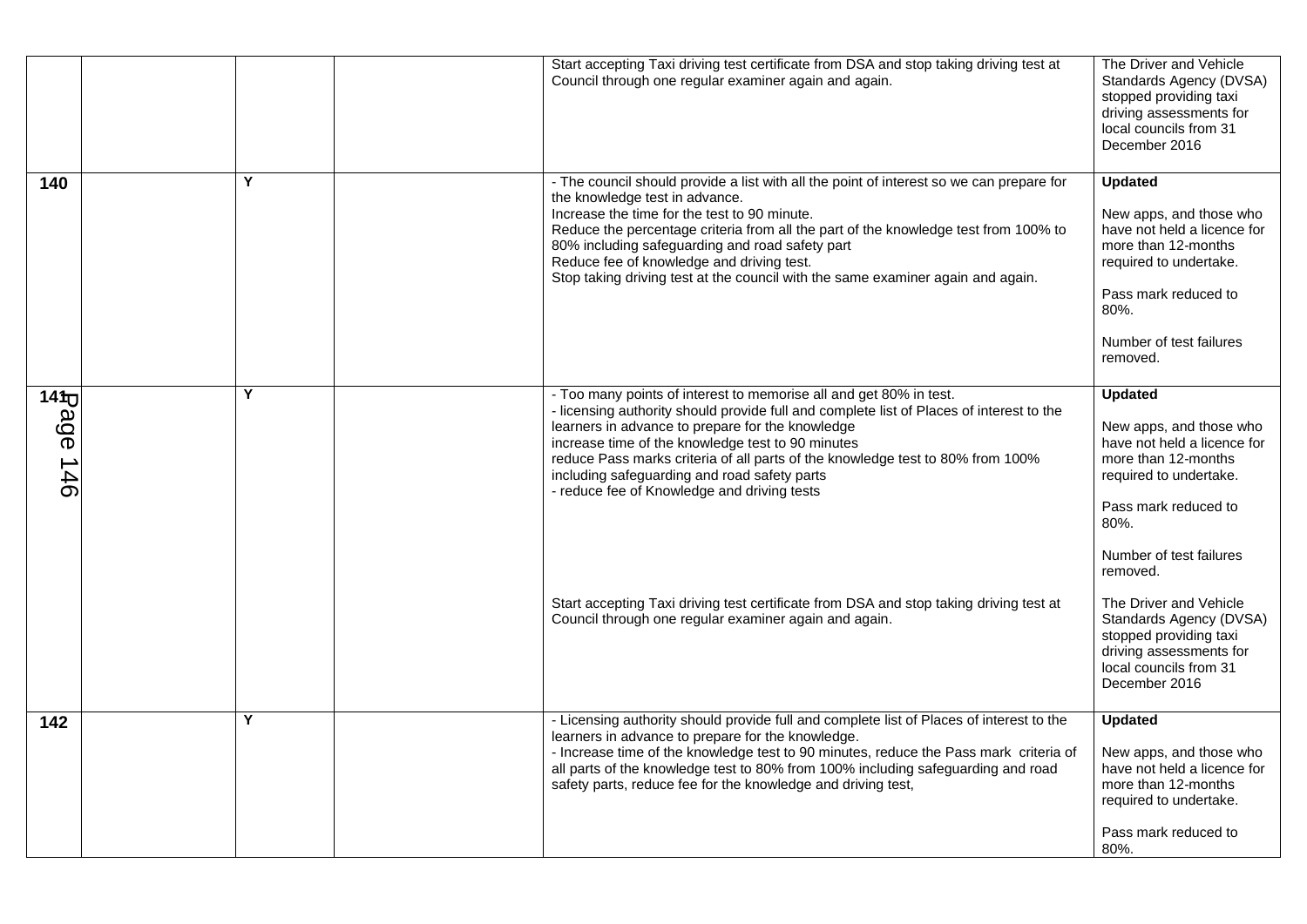|                                                |   | start accepting taxi driving test certificate from DSA and stop taking driving test at<br>Council trough one regular examiner again and again.                                                                                                                                                                                                                                                                                                                                                                                                                                  | Number of test failures<br>removed.<br>The Driver and Vehicle<br>Standards Agency (DVSA)<br>stopped providing taxi<br>driving assessments for<br>local councils from 31<br>December 2016                                   |
|------------------------------------------------|---|---------------------------------------------------------------------------------------------------------------------------------------------------------------------------------------------------------------------------------------------------------------------------------------------------------------------------------------------------------------------------------------------------------------------------------------------------------------------------------------------------------------------------------------------------------------------------------|----------------------------------------------------------------------------------------------------------------------------------------------------------------------------------------------------------------------------|
| 143                                            | Y | - The test should be taken by DSA or the council should provide more examiner<br>- Stop monopolies the job.<br>- The test should taken place by the DSA instead of a council, which only hire one<br>person, who have a bad reputation for being very unfair and many have even accused<br>him of being discriminative.<br>- It is totally unfair for the council to just hire the same person over and over for this<br>test.                                                                                                                                                  | <b>No Update</b><br>The Driver and Vehicle<br>Standards Agency (DVSA)<br>stopped providing taxi<br>driving assessments for<br>local councils from 31<br>December 2016                                                      |
| 144<br>$\overline{\mathbf{U}}$<br>$-20e$ $+47$ | Y | - Provide more information on knowledge test with all places of interest.<br>- Reduce pass mark to %80, reduce fee of knowledge test and driving test.                                                                                                                                                                                                                                                                                                                                                                                                                          | <b>Updated</b><br>New apps, and those who<br>have not held a licence for<br>more than 12-months<br>required to undertake.<br>Pass mark reduced to<br>80%.<br>Number of test failures<br>removed.                           |
| 145                                            | Y | - Paperwork is not fully support to Guide line to same as questions come to test Time.<br>- It's difficult to pass knowledge rates 100% safeguarding and road sign any of council<br>give to 80% mark pass rates please make change policy.<br>- increase time of the knowledge test to 90 minutes<br>- reduce Pass marks criteria of all parts of the knowledge test to 80% from 100%<br>including safeguarding and road safety parts<br>- reduce fee of Knowledge and driving tests<br>Start accepting Taxi driving test certificate from DSA and stop taking driving test at | <b>Updated</b><br>New apps, and those who<br>have not held a licence for<br>more than 12-months<br>required to undertake.<br>Pass mark reduced to<br>80%.<br>Number of test failures<br>removed.<br>The Driver and Vehicle |
|                                                |   | Council through one regular examiner again and again.                                                                                                                                                                                                                                                                                                                                                                                                                                                                                                                           | Standards Agency (DVSA)<br>stopped providing taxi                                                                                                                                                                          |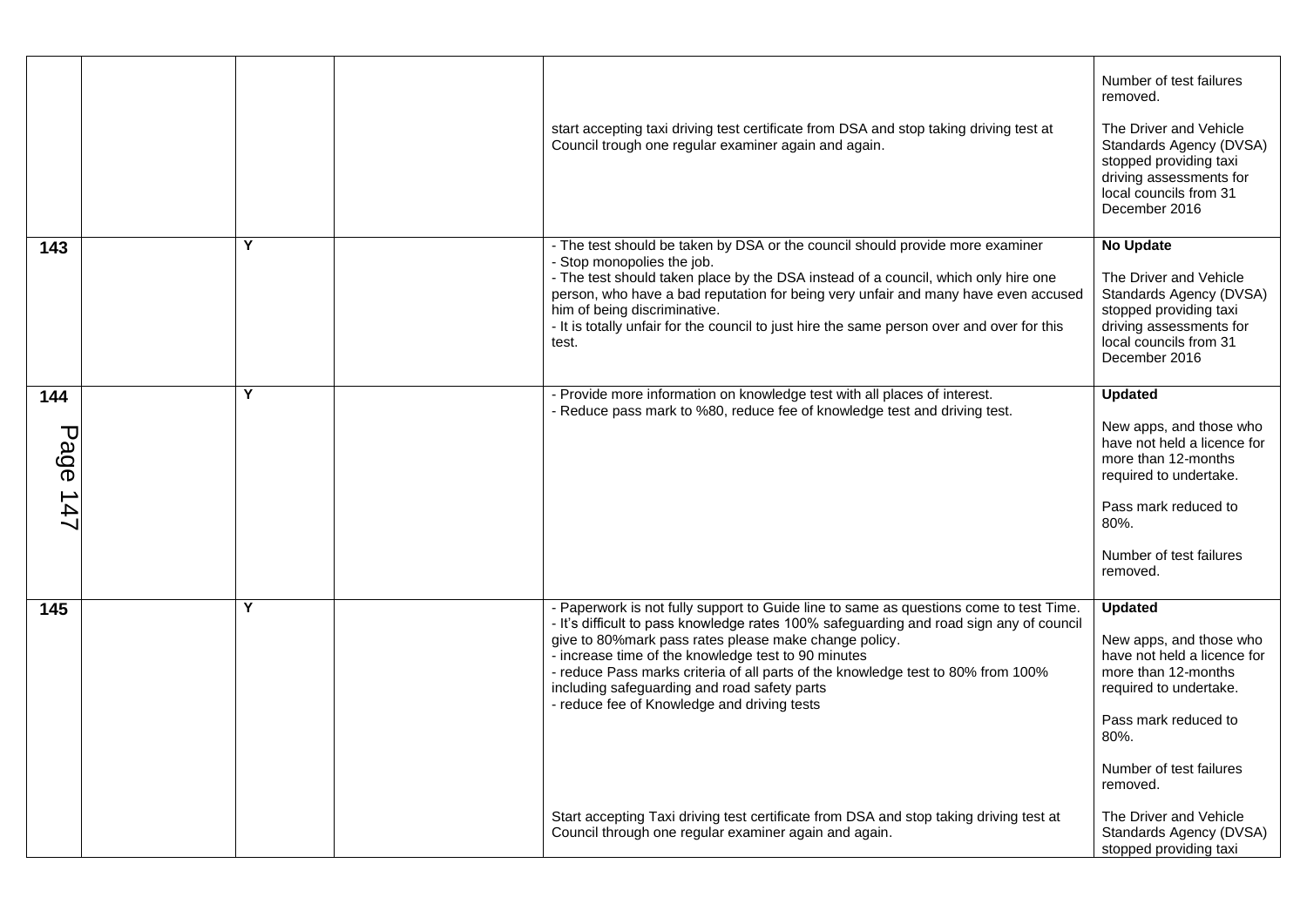|                 |   |                                                                                                                                                                                                                                                                                                                                       | driving assessments for<br>local councils from 31<br>December 2016                                                                                                                                  |
|-----------------|---|---------------------------------------------------------------------------------------------------------------------------------------------------------------------------------------------------------------------------------------------------------------------------------------------------------------------------------------|-----------------------------------------------------------------------------------------------------------------------------------------------------------------------------------------------------|
| 146             | Y | - I would like to change the knowledge test policy and Driving Test<br>The Knowledge test time is just 60 minutes for 57 questions very short time. If its<br>change to 90 minutes will be good .and reduce marks criteria all the parts of the<br>Knowledge Test to 80%. Reduce the fee of Knowledge and Driving Test.               | <b>Updated</b><br>New apps, and those who<br>have not held a licence for<br>more than 12-months<br>required to undertake.<br>Pass mark reduced to<br>$80%$ .<br>Number of test failures<br>removed. |
| 147<br>Page 148 | Y | - I have comment about knowledge test. The knowledge test is reduced pass mark<br>criteria All part of test 80%, reduce fee of knowledge test .and the time is to short 60<br>minutes for 57 questions I would like change to 90 minutes.                                                                                             | <b>Updated</b><br>New apps, and those who<br>have not held a licence for<br>more than 12-months<br>required to undertake.<br>Pass mark reduced to<br>80%.<br>Number of test failures<br>removed.    |
| 148             | Y | - Knowledge test pass marks criteria.<br>- All parts of knowledge test including road safety and safeguarding pass marks<br>should be at 80% not 100% because no one can achieve 100%.                                                                                                                                                | <b>Updated</b><br>New apps, and those who<br>have not held a licence for<br>more than 12-months<br>required to undertake.<br>Pass mark reduced to<br>80%.<br>Number of test failures<br>removed.    |
| 149             | Y | - licensing authority should provide full and complete list of Places of interest to the<br>learners in advance to prepare for the knowledge<br>- increase time of the knowledge test to 80 minutes<br>reduce Pass marks criteria of all parts of the knowledge test to 80% from 100%<br>including safeguarding and road safety parts | <b>Updated</b><br>New apps, and those who<br>have not held a licence for                                                                                                                            |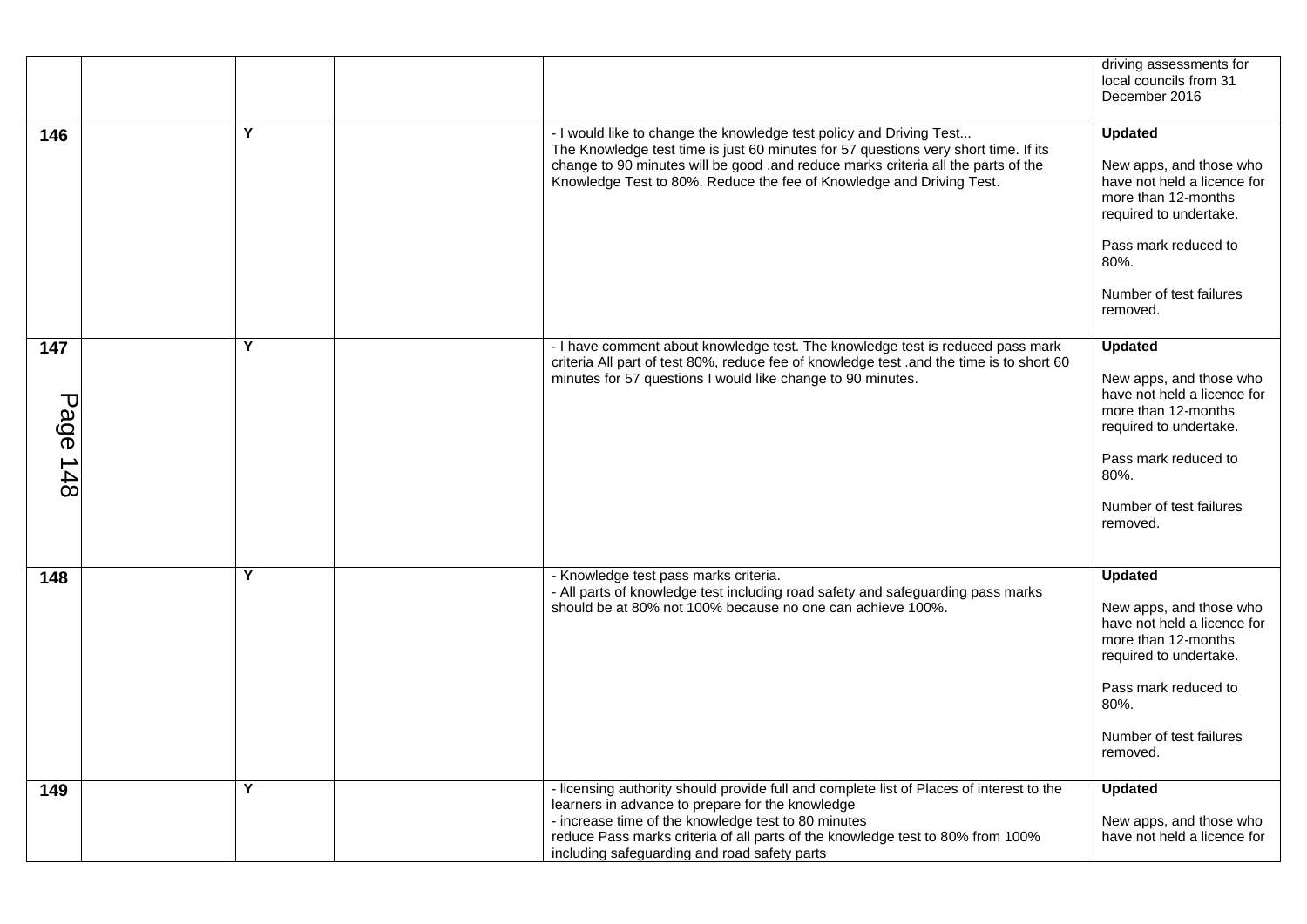|                                    |   |                                                                                                                                                                                                                                                                                                                                                                                   | more than 12-months<br>required to undertake.                                                           |
|------------------------------------|---|-----------------------------------------------------------------------------------------------------------------------------------------------------------------------------------------------------------------------------------------------------------------------------------------------------------------------------------------------------------------------------------|---------------------------------------------------------------------------------------------------------|
|                                    |   |                                                                                                                                                                                                                                                                                                                                                                                   | Pass mark reduced to<br>80%.                                                                            |
|                                    |   |                                                                                                                                                                                                                                                                                                                                                                                   | Number of test failures<br>removed.                                                                     |
| 150                                | Y | - The knowledge test is very strict.                                                                                                                                                                                                                                                                                                                                              | <b>Updated</b>                                                                                          |
|                                    |   |                                                                                                                                                                                                                                                                                                                                                                                   | New apps, and those who<br>have not held a licence for<br>more than 12-months<br>required to undertake. |
|                                    |   |                                                                                                                                                                                                                                                                                                                                                                                   | Pass mark reduced to<br>80%.                                                                            |
|                                    |   |                                                                                                                                                                                                                                                                                                                                                                                   | Number of test failures<br>removed.                                                                     |
|                                    | Y | - You have added the statutory guidelines with local policy but not explained anything                                                                                                                                                                                                                                                                                            | <b>No Update</b>                                                                                        |
| $\frac{15}{15}$<br>$\frac{15}{15}$ |   | and not consult with the stakeholders ie drivers what it is all about and the impact of<br>these changes  very mixed up and unprofessional and no one understands what is<br>going on $\dots$                                                                                                                                                                                     | All licensees contacted as<br>part of review.                                                           |
|                                    |   | - Not clear at all but mixed up very hard to understand. Not helpful at all.<br>- Statutory guidelines need to have a serious look especially 6 points hand held<br>device potentially losing your licence for 5 years  how ridiculous is that?                                                                                                                                   | Statutory Standards is a<br>standalone document<br>produced by DFT                                      |
|                                    |   | No more need for company logo on vehicle signage just a vehicle licence plate<br>number on signage is sufficient.<br>- Need to allow mixed fleet Hackney vehicles similar to Leeds (saloons as hackneys)                                                                                                                                                                          | Not part of driver policy.                                                                              |
|                                    |   | Drivers to be allowed to work with multiple operators and not to have restricted<br>working practices.                                                                                                                                                                                                                                                                            |                                                                                                         |
|                                    |   | - Sheffield City Council should work with local drivers and trade to find best solutions<br>working with local trade                                                                                                                                                                                                                                                              |                                                                                                         |
| 152                                | Y | -To complicate n too much information to understand easily.<br>- Again, to complicated.<br>- There are various sections of this document, which affect me directly, IE: the ban<br>periods are far too long. IE: Restricting working conditions, (must allow drivers to work<br>on multiple platforms, same as taxi firms let out town licensees work on their radio<br>circuit). | <b>No Update</b>                                                                                        |
|                                    |   | - Many sections BUT NEEDS PROPER CONSULTATION.                                                                                                                                                                                                                                                                                                                                    | All licensees contacted as<br>part of review.                                                           |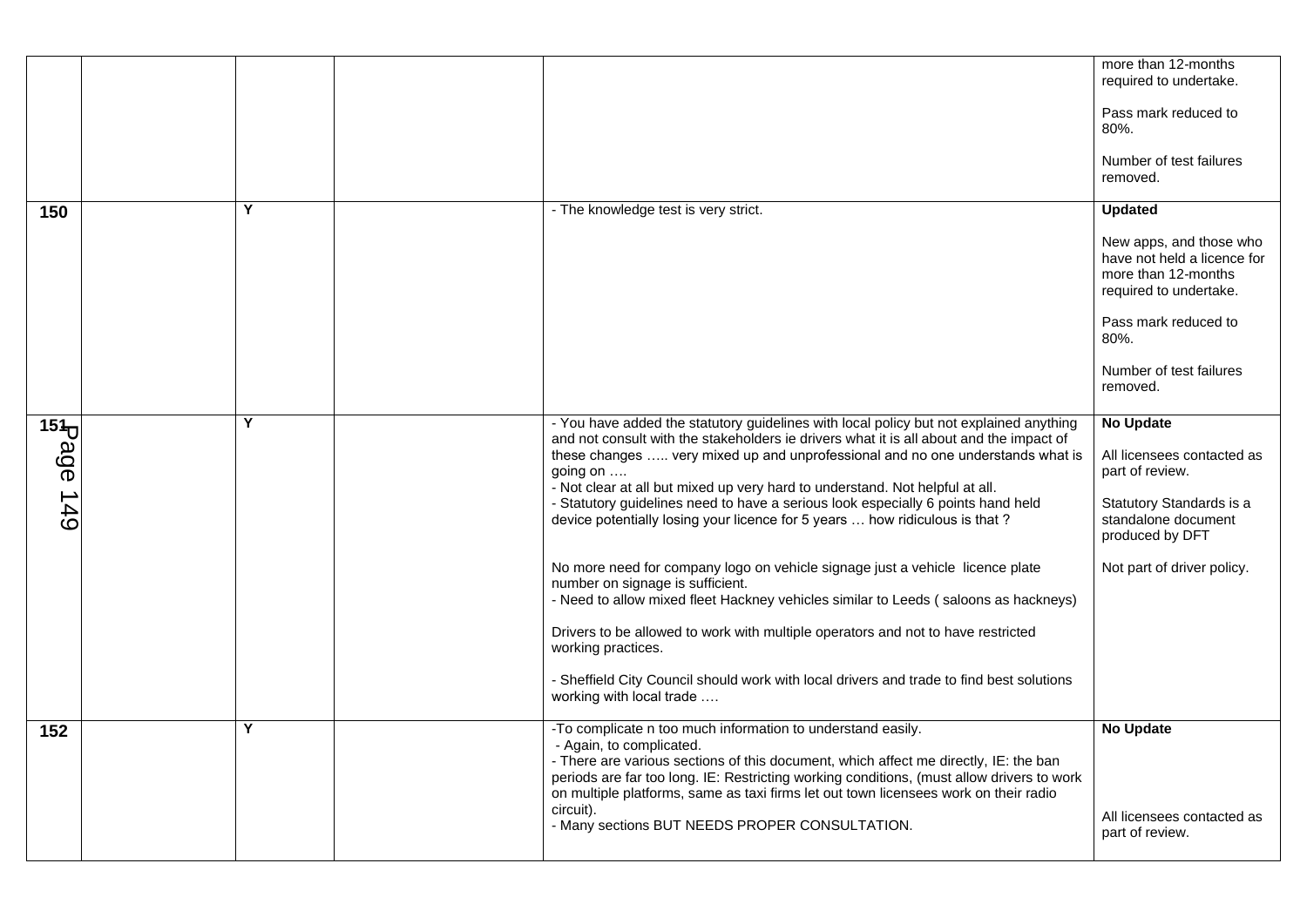|                 |   | - 1- I do not feel there was proper consultation with the trades, because not all the<br>licensees were informed individually, am therefore I feel it lacked "GOOD<br>PRACTICE", as this was the Governments guidance.                                                                                                                                                                                                                                                                                                                                                                                                                                                                                                                                                                                                                                                                                                                                                                                                                                                                                                                                                                                                                                                                                                                                                                                                            |                                                                                                      |
|-----------------|---|-----------------------------------------------------------------------------------------------------------------------------------------------------------------------------------------------------------------------------------------------------------------------------------------------------------------------------------------------------------------------------------------------------------------------------------------------------------------------------------------------------------------------------------------------------------------------------------------------------------------------------------------------------------------------------------------------------------------------------------------------------------------------------------------------------------------------------------------------------------------------------------------------------------------------------------------------------------------------------------------------------------------------------------------------------------------------------------------------------------------------------------------------------------------------------------------------------------------------------------------------------------------------------------------------------------------------------------------------------------------------------------------------------------------------------------|------------------------------------------------------------------------------------------------------|
| 153             | Y | - Very complicated lots of information very difficult to understand.<br>- Over complicated and too much information.<br>- Lots of sections of this document effect me directly for example<br>1 handle device ,6points loosing my licence for minimum 5years<br>2 Accumulated motoring convictions can lead to seven years banned for me having<br>license<br>3 drivers should be able to work for multiple operators, platforms and not have<br>restricted working.<br>4 Generally all banned periods are too long.<br>- Needs improving in many sections and needs better consultation.<br>- Local council needs to work with local trades and drivers it would be good practice to<br>have informed many more stake holders on these new changes of policy.                                                                                                                                                                                                                                                                                                                                                                                                                                                                                                                                                                                                                                                                    | <b>No Update</b><br>All licensees contacted as<br>part of review.                                    |
| 154<br>Page 150 | Υ | - 67 pages very difficult to understand and over complicated.<br>- Once again too much information and changes especially with inclusion of statutory<br>guidelines 2020. Very little communication from the licensing office and SCC.<br>- Drivers should be able to work with multiple platforms and operators. We are self<br>employed should not restricted in our work. Modern day phones allow you to run more<br>than one app at the same time. Some of local licensed taxi companies have become<br>like dictatorship with their monopoly position. We are free lance workers and should<br>have that freedom.<br>Hand held device 6 points (one offence) you lose your licence up to 5 years.<br>Too many lengthy ban periods (5 -7) years before you can be a taxi driver again are<br>very harsh especially for motoring convictions and hand held device<br>- Breyer understanding of the local trade and local drivers issues and better<br>consultation.<br>We as drivers are major stakeholders but always are ignored or have the least input in<br>final policy like no one is listening your concerns and issues.<br>- I think we need to take step back and have a real meaningful consultation and the<br>license holders (drivers) views need to be heard as well.<br>Too many sections in this policy will have a very negative effect on the relationship<br>between licensed drivers and local authority. | <b>No Update</b><br>All licensees contacted as<br>part of review.                                    |
| 155             | Υ | - Because it doesn't determine each points.<br>- No because all the policy are one sided and harsh.<br>- "Mobile phone 5 years ban that's harsh I understand it f you give them warning and<br>may be say get caught again 6 month ban.<br>- 9 points 5 year ban that is very harsh people have family to support bills to pay.<br>- I think Sheffield council need to understand and consider and take a more positive<br>and liaise with trade reps and take better approach.                                                                                                                                                                                                                                                                                                                                                                                                                                                                                                                                                                                                                                                                                                                                                                                                                                                                                                                                                   | <b>No Update</b><br>All licensees contacted as<br>part of review.                                    |
| 156             | Υ | - Too much to read should have been made a bit simplified.<br>- Hackney carriage should be able to fix the fix the fares with the passengers on<br>journeys going out of Sheffield Boundary.                                                                                                                                                                                                                                                                                                                                                                                                                                                                                                                                                                                                                                                                                                                                                                                                                                                                                                                                                                                                                                                                                                                                                                                                                                      | <b>No Update</b><br>Hackney Carriage fares<br>determined by Licensing<br>Committee. Outside district |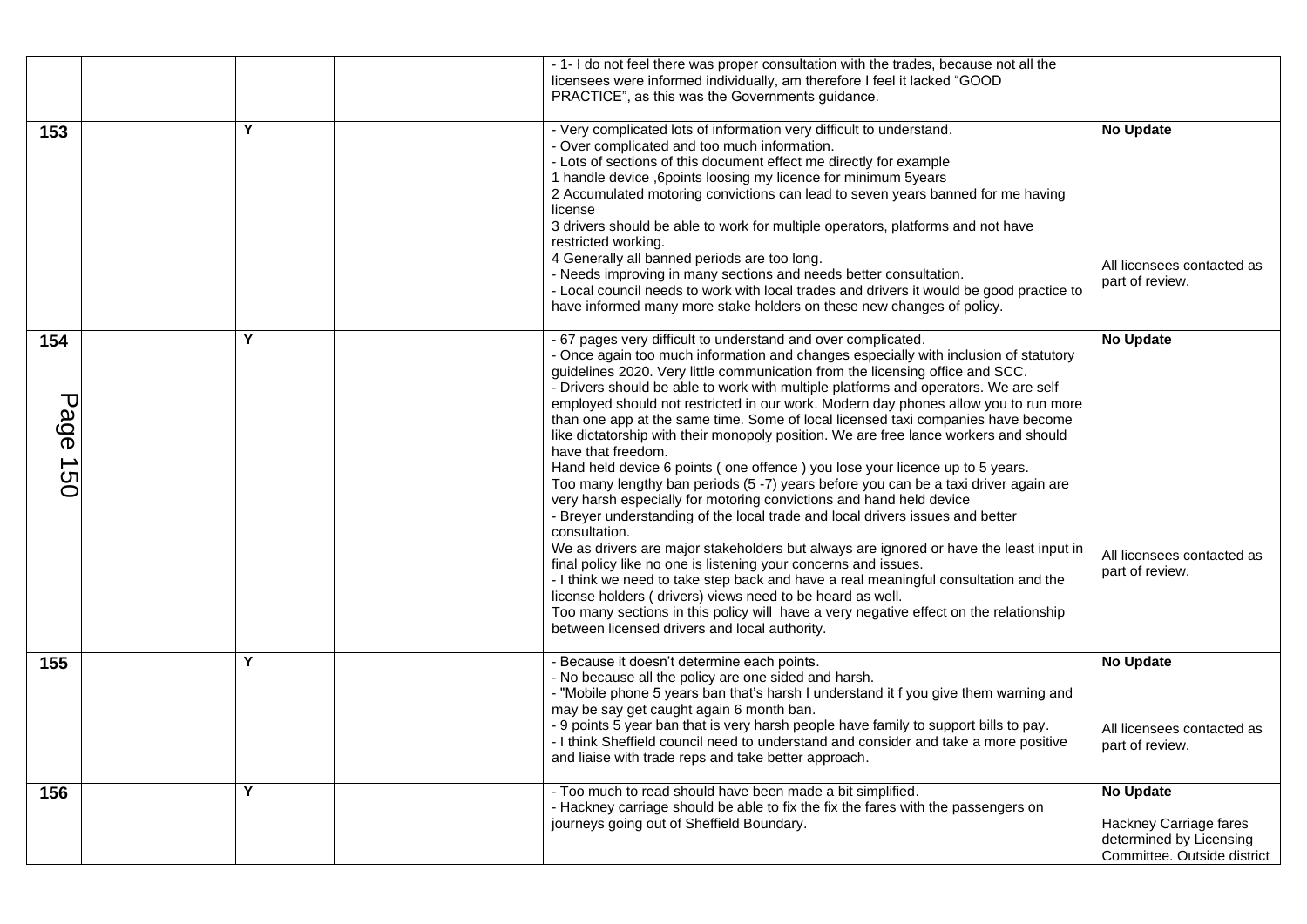|         |   |                                                                                                                                                                                                                                                                                                                                                                                                                                                                                                                                                                                                                                                                                            | journeys can be pre-<br>agreed between driver and<br>customer - meter must still<br>be engaged.                                 |
|---------|---|--------------------------------------------------------------------------------------------------------------------------------------------------------------------------------------------------------------------------------------------------------------------------------------------------------------------------------------------------------------------------------------------------------------------------------------------------------------------------------------------------------------------------------------------------------------------------------------------------------------------------------------------------------------------------------------------|---------------------------------------------------------------------------------------------------------------------------------|
|         |   | - The training should be provided by Sheffield city council and the cost covered by<br>them and not the drivers.                                                                                                                                                                                                                                                                                                                                                                                                                                                                                                                                                                           | Training to be provided by<br>third-partied with relevant<br>expertise.                                                         |
| 157     | Υ | Identical to comment 2 - Ibrar Hussain                                                                                                                                                                                                                                                                                                                                                                                                                                                                                                                                                                                                                                                     | As per answers to<br>comment 103                                                                                                |
| 158     | Y | - Too much information to read through, needs to be summarised & possible<br>contentious issues need to be emphasised.<br>- Could be in a better layout, simplify the language as not all taxi drivers would be able<br>to digest all this information which is a major disadvantage.<br>- Part 8.14 Fit & proper Threshold, Motoring Convictions (Vehicle Uses offences)<br>certain offences that rack up 9 points in 18 months that can give you at least 5 years<br>ban from working on taxis before you can apply again. Every case has to be dealt<br>specifically & so the current committee system of councillors is the fairest system than<br>one individual enforcement officer. | <b>Updated</b><br>Removed rehabilitation<br>periods for motoring<br>convictions and replaced<br>with Sub-Committee<br>referral. |
| Page 15 |   | Changes from the previous policy is it? I'm confused.                                                                                                                                                                                                                                                                                                                                                                                                                                                                                                                                                                                                                                      | Unable to track change the<br>documents due to the<br>number of changes.                                                        |
|         |   | "When did it change from 12 months dbs check to 6 months.                                                                                                                                                                                                                                                                                                                                                                                                                                                                                                                                                                                                                                  | <b>Requirement of Statutory</b><br>Standards. All licensees<br>required to sign up to<br>update service.                        |
|         |   | Unless I not read the document properly, I'm sure it would be easier to list all the<br>changes from the previous private hire & Hackney Carriage Drivers's Licence policy                                                                                                                                                                                                                                                                                                                                                                                                                                                                                                                 |                                                                                                                                 |
| 159     | Y | - Could be made simpler.<br>- The commitee and associated people how do we know they are not bias or hold<br>certain thoughts against individual or group of people.<br>- I believe this is making it very hard for person or people to become taxi drivers or<br>private driver it should be easier task.                                                                                                                                                                                                                                                                                                                                                                                 | No update                                                                                                                       |
| 160     | Υ | - Thanks for making drivers life harder                                                                                                                                                                                                                                                                                                                                                                                                                                                                                                                                                                                                                                                    | No update                                                                                                                       |
| 161     | Υ | -Use of jargon does not help.<br>- Jargon used is not reader friendly and is used to confuse people.<br>- Plus Ibrar Hussain standard response.                                                                                                                                                                                                                                                                                                                                                                                                                                                                                                                                            | As per answers to<br>comment 103                                                                                                |
| 162     | Y | - 67 pages of one report and 40 pages of statutory guidelines.<br>Some of the wording and lots of information,.<br>- Not explained what acted the changes and the impact of those changes.                                                                                                                                                                                                                                                                                                                                                                                                                                                                                                 | <b>No Update</b><br>Policy sets out<br>expectations.                                                                            |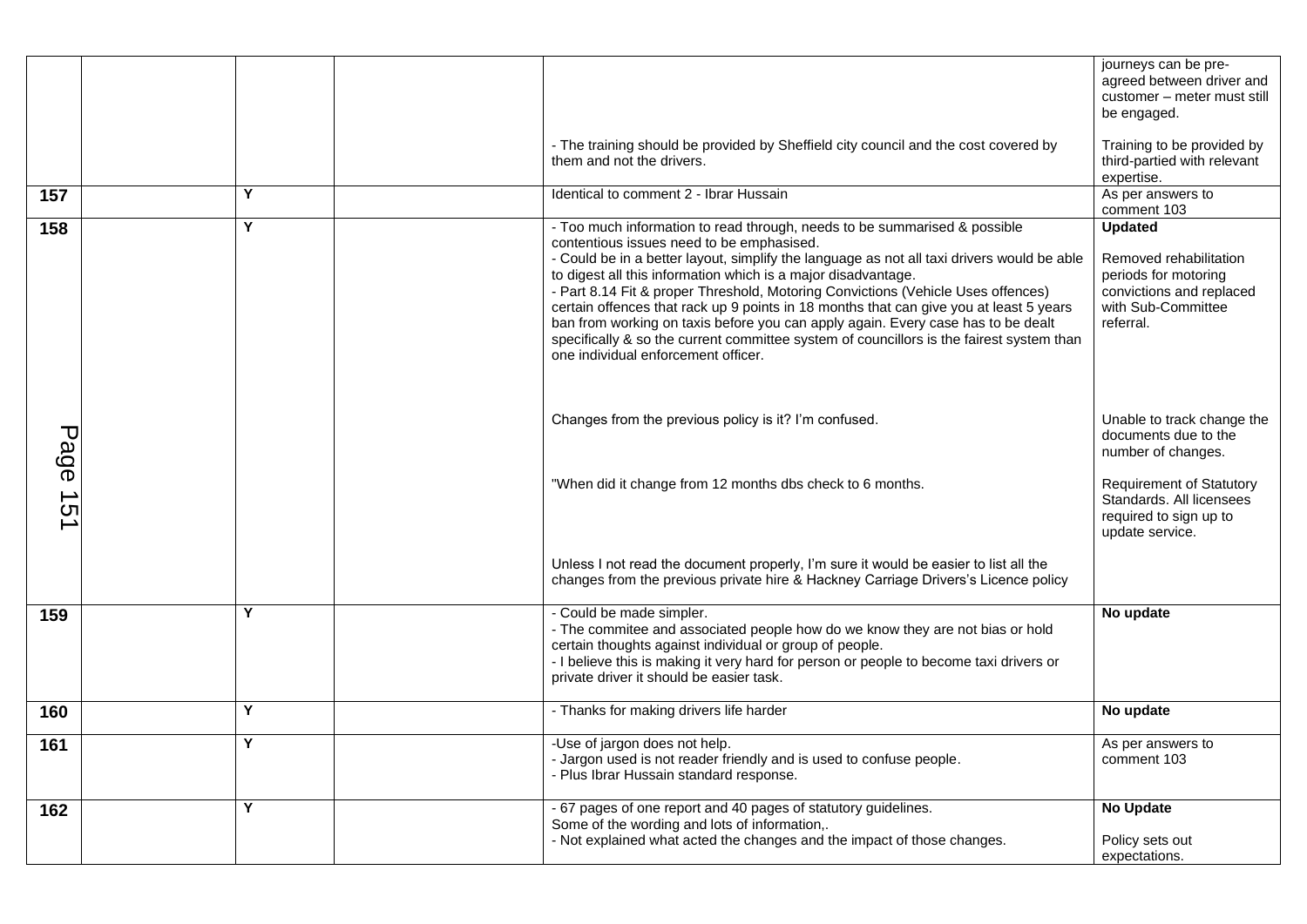|                  |   | - All over the place too much emphasis on punishment and taking drivers off the road<br>and not on education or training to help and support drivers.<br>- Nothing in this report is there help and assist drivers.                                                                                                                                                                                                                                                                                                                                                                                                                                                                                                                                                                                                       | Training sessions, such as<br>safeguarding and disability<br>awareness included.                                                                                                      |
|------------------|---|---------------------------------------------------------------------------------------------------------------------------------------------------------------------------------------------------------------------------------------------------------------------------------------------------------------------------------------------------------------------------------------------------------------------------------------------------------------------------------------------------------------------------------------------------------------------------------------------------------------------------------------------------------------------------------------------------------------------------------------------------------------------------------------------------------------------------|---------------------------------------------------------------------------------------------------------------------------------------------------------------------------------------|
|                  |   | All the ban periods (5-7) for motoring conviction (minor motoring offences and<br>handheld devices can lead to a ban of up to 7 years very harsh and extreme.<br>Allowing drivers to work with multiple operators is a must and we should not forced to<br>work with only one  Drivers should be able to work with multiple operators<br>simultaneously as long as licensing is informed with all the operators they work with.<br>More education and training, more help and support for Drivers instead of punishment<br>especially in motoring convictions or convictions of a less serious nature  It should<br>be about not reoffending and helping in that path<br>- I feel very let down with the process of this consultation and strongly object to ALL<br>the ban period for motoring offences and convictions. | <b>Updated</b><br>Removed rehabilitation<br>periods for motoring<br>convictions and replaced<br>with Sub-Committee<br>referral.<br>Training sessions included.                        |
| ᠊᠐               |   | - Local Authority should have made the report better to understand and had a much<br>more meaningful dialogue with local trade and drivers                                                                                                                                                                                                                                                                                                                                                                                                                                                                                                                                                                                                                                                                                | All licensees contacted as<br>part of consultation.                                                                                                                                   |
| 1680<br>0<br>16代 | Y | - 5 and 7 year bans for minor motoring offences are absolutely ridiculous and need<br>rethinking also Munir misdemeanours long bans not good peoples livelihoods you are<br>taking away  very harsh indeed                                                                                                                                                                                                                                                                                                                                                                                                                                                                                                                                                                                                                | <b>Updated</b>                                                                                                                                                                        |
|                  | Y | - The 'fit and proper' person test.<br>- it would be helpful to know under what specific circumstances a person will be<br>declared improper/unfit for a PH/Hackney badge. Such guidelines afford clarity and<br>transparency and ensure decisions are consistent. Minimise risk of outlier decisions.<br>- Proposed 7 yr ban for use of Handheld device.<br>Literally taken accepting a booking involves a handheld device. Again need clarity<br>under what circumstances would this ban be triggered.                                                                                                                                                                                                                                                                                                                  | No Update<br>Fit and Proper outlines in<br>policy.<br><b>Updated</b><br>Removed rehabilitation<br>periods for motoring<br>convictions and replaced<br>with Sub-Committee<br>referral. |
| 165              | Y | There is a lot of information to be understood and to make it easier there should be an<br>overall summary of what the policy is and what the policies is there for.<br>- This can be stated in a more easy way so that everyone can understand as there are<br>others who's first language is not English and may find it hard to understand which<br>can can be barrier for them.<br>- Part 8.14 Fit & proper Threshold, Motoring Conviction (Vehicle Uses Offences)<br>certain offences that rack up 9 points in 18 months that can give you at least 5 years<br>ban from working on taxis before you can apply again.<br>-Not sure whether you are referring to this policy or the other?                                                                                                                             | <b>Updated</b><br>Removed rehabilitation<br>periods for motoring<br>convictions and replaced<br>with Sub-Committee<br>referral.                                                       |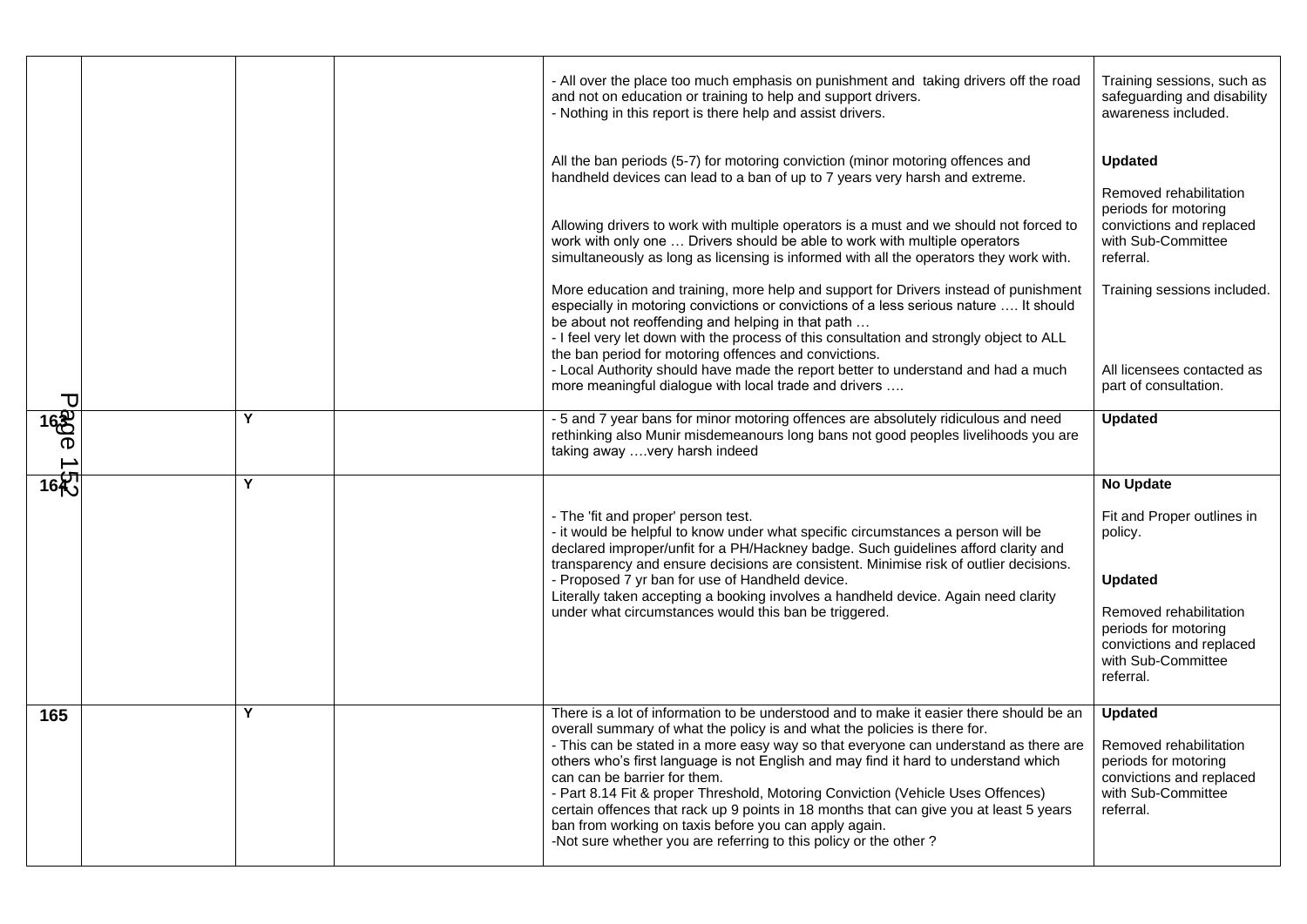| 166      | Υ |                                                                                                                                                                                                                                                                                                                                                                                                                                                                                                                                                                                                               | <b>No Update</b>                                                                                                                                             |
|----------|---|---------------------------------------------------------------------------------------------------------------------------------------------------------------------------------------------------------------------------------------------------------------------------------------------------------------------------------------------------------------------------------------------------------------------------------------------------------------------------------------------------------------------------------------------------------------------------------------------------------------|--------------------------------------------------------------------------------------------------------------------------------------------------------------|
|          |   | 1. General - The council has recently passed a motion with the specific aim of<br>protecting women and making Sheffield safer for all. The policy should therefore be<br>considered/ reviewed in the context of that motion with a view to ensuring that women<br>are specifically protected by the safeguards set out in the policy.                                                                                                                                                                                                                                                                         | The overall aim of the<br>policy is the protection of<br>the public.                                                                                         |
|          |   | 2. Part 8.4 - Current licensees will need to pass a minimum language requirement.<br>Has the Council ensured that there is the right level and amount of support available<br>within Sheffield for this to happen? Will the council/ authority offer support to existing<br>licensees to meet this standard or provide details of local services which licensees<br>can access?                                                                                                                                                                                                                               | Updated. Only required for<br>new licensees and can be<br>achieved through the<br>Certificate in the<br>Introduction of the Taxi and<br>Private Hire Driver. |
|          |   | 3. General - The policy focuses on protecting vulnerable passengers. What additional<br>measures will the authority implement to protect female/ vulnerable licensees from<br>passengers?                                                                                                                                                                                                                                                                                                                                                                                                                     | Use of CCTV available to<br>install in vehicles. Drivers<br>to contact police in event of<br>passenger issues.                                               |
|          |   | 4. Part 8.8 - The policy states ""Licensees are required to evidence continuous<br>registration with the DBS Update Service to enable the Authority to routinely check for<br>new information every 6 months." The policy should confirm how regularly the<br>authority will check for new information and whether this will be done every 6 months<br>as a minimum.                                                                                                                                                                                                                                          | The Authority will<br>undertake checks, where<br>possible, on licensees<br>every 6-months.                                                                   |
| Page 153 |   | 5. General - The Council should ensure that each cab prominently displays details of<br>where passengers can report any inappropriate behaviour from the driver. It should<br>be clear that this includes any behaviour considered racist, sexist, homophobic or<br>ableist and that passengers are encouraged and will be supported to report this.<br>It should also be made clear to licensees that the Council will support them if they<br>experience any of this type of behaviour from passengers.                                                                                                     | Information on how to<br>report complaints is<br>available in all vehicles.                                                                                  |
| 167      | Y | - We need more clarity and explanation as to how this policy will be implemented as it<br>states within 3years the certificate must have been awarded and if not then an<br>individual must be able to demonstrate that they have undertaken suitable refresher<br>training, concern here is why 3years its very short period and existing driver's need<br>only a refresher course no pass or fail, this section needs a proper and thorough<br>explanation in detail and discussion. And why no further refresher course's except<br>material changes apply.<br>- Plus - Ibrar Hussain's standard response. | As per answers to<br>comment 103                                                                                                                             |
| 168      | Y | No ban on 5yr policy                                                                                                                                                                                                                                                                                                                                                                                                                                                                                                                                                                                          | No update                                                                                                                                                    |
| 169      | Y | - LANGUAGE PROFICIENCY, why should existing drivers prove language proficiency<br>if he has passed it initially?                                                                                                                                                                                                                                                                                                                                                                                                                                                                                              | <b>Updated – New applicants</b><br>only.                                                                                                                     |
|          |   | - PLY FOR HIRE, why have a blanket ban for 7 years, a fine and suspension would<br>be reasonable but to deter the driver from making an application after 7 year is unfair.                                                                                                                                                                                                                                                                                                                                                                                                                                   | <b>Updated</b>                                                                                                                                               |
|          |   |                                                                                                                                                                                                                                                                                                                                                                                                                                                                                                                                                                                                               | <b>Updated</b>                                                                                                                                               |